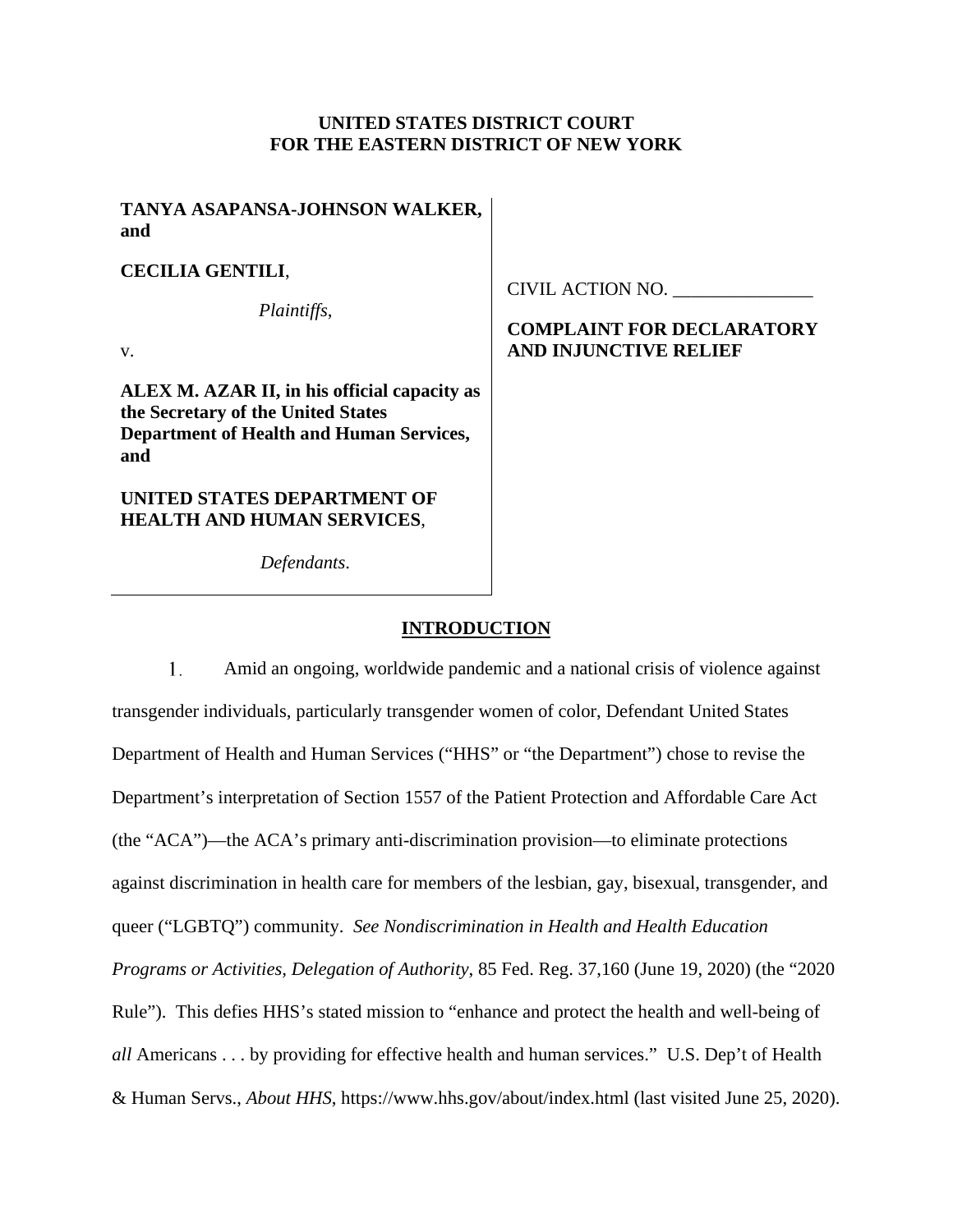The 2020 Rule directly contravenes the Supreme Court of the United States' recent holding in *Bostock v. Clayton Cty., Georgia.*, No. 17-1618, 590 U.S. \_\_\_, 2020 WL 3146686, at \*9 (June 15, 2020), that discrimination "on the basis of sex" includes, without reservation, discrimination based on an individual's gender identity, including transgender status, or sexual orientation. 2.

If allowed to take effect, the 2020 Rule will directly threaten the ability of members of the LGBTQ community to access medically necessary, potentially life-saving medical and health care by removing clear prohibitions against discrimination. And even if members of the LGBTQ community are able to access such health care, the 2020 Rule puts them at grave risk of inadequate care wrought with discrimination solely on account of their identities, which the 2020 Rule makes permissible. 3.

Medical studies confirm that LGBTQ individuals face greater risks of discrimination in health care. More than half (56%) of lesbian, gay, or bisexual ("LGB") individuals reported that they experienced *at least* one of the following instances of discrimination: being refused health care, being subjected to excessive precautions from health care professionals or health care professionals refusing to touch them at all, being subjected to abusive language, being subjected to rough or abusive physical treatment, or being shamed by the very professionals that they have gone to for medical assistance. *Human Rights Campaign Comments on Proposed Rule 1557 Re: Public Comment in Response to the Notice of Proposed Rulemaking Addressing Nondiscrimination in Health Programs and Activities*, *1557 NPRM (RIN 0945-AA02)*, at 1 (submitted Nov. 9, 2015), available at https://www.regulations.gov/document? D=HHS-OCR-2015-0006-0830. For transgender and gender nonconforming individuals, those statistics increased to seventy percent (70%). *Id*. Further, the LGBTQ community's experience 4.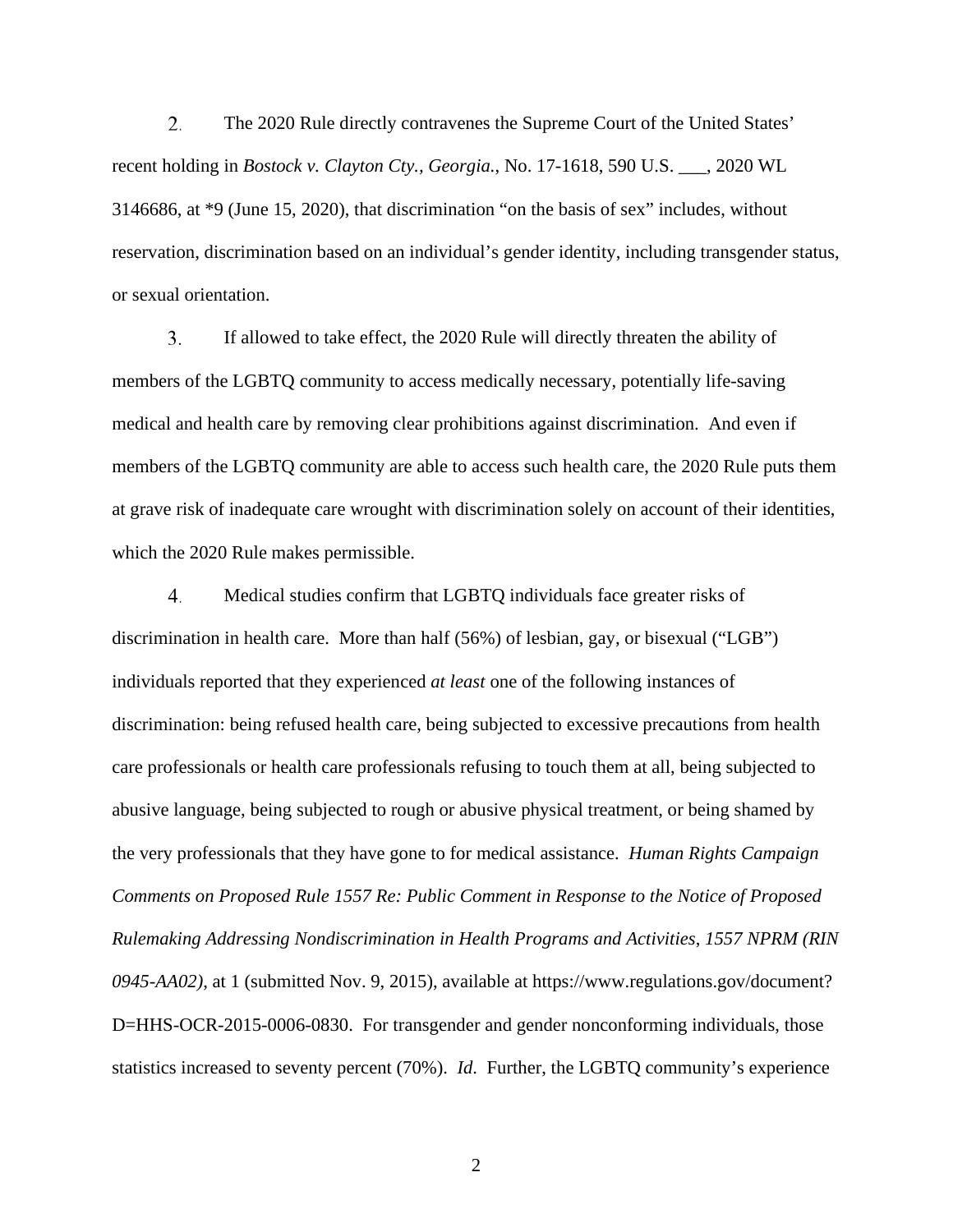with discrimination in health care fuels serious concerns that they will be refused health care treatment in the future when they most need it.

The guiding principle behind Congress's passing the ACA was to increase *all*  Americans' ability to access affordable and quality health care. In furtherance of that purpose, Congress enacted Section 1557 of the ACA, 42 U.S.C. § 18116 ("Section 1557"), which prohibits discrimination in the provision of health care on the basis of race, color, national origin, sex, age, or disability. 5.

Section 1557(b), "Continued application of laws," provides that nothing therein shall act to "invalidate or limit the rights, remedies, procedures, or legal standards available to individuals aggrieved under . . . title VII of the Civil Rights Act of 1964." Title VII makes it "unlawful . . . for an employer to fail or refuse to hire or to discharge any individual, or otherwise to discriminate against any individual . . . because of such individual's race, color, religion, *sex*, or national origin." 42 U. S. C. §2000e–2(a)(1) (emphasis added). 6.

Section 1554 of the ACA prohibits the Secretary of HHS (the "Secretary") currently Defendant Alex M. Azar II ("Azar")—from promulgating a regulation that would act to preclude or impedes one's access to medical care. 42 U.S.C. § 18114. The Secretary shall not promulgate any regulation that: "(1) creates any unreasonable barriers to the ability of individuals to obtain appropriate medical care; (2) impedes timely access to healthcare services; (3) interferes with communications regarding a full range of treatment options between the patient and the provider; (4) restricts the ability of healthcare providers to provide full disclosure of all relevant information to patients making healthcare decisions; (5) violates the principles of informed consent and the ethical standards of healthcare professionals; or (6) limits the availability of healthcare treatment for the full duration of a patient's medical needs." *Id*. 7.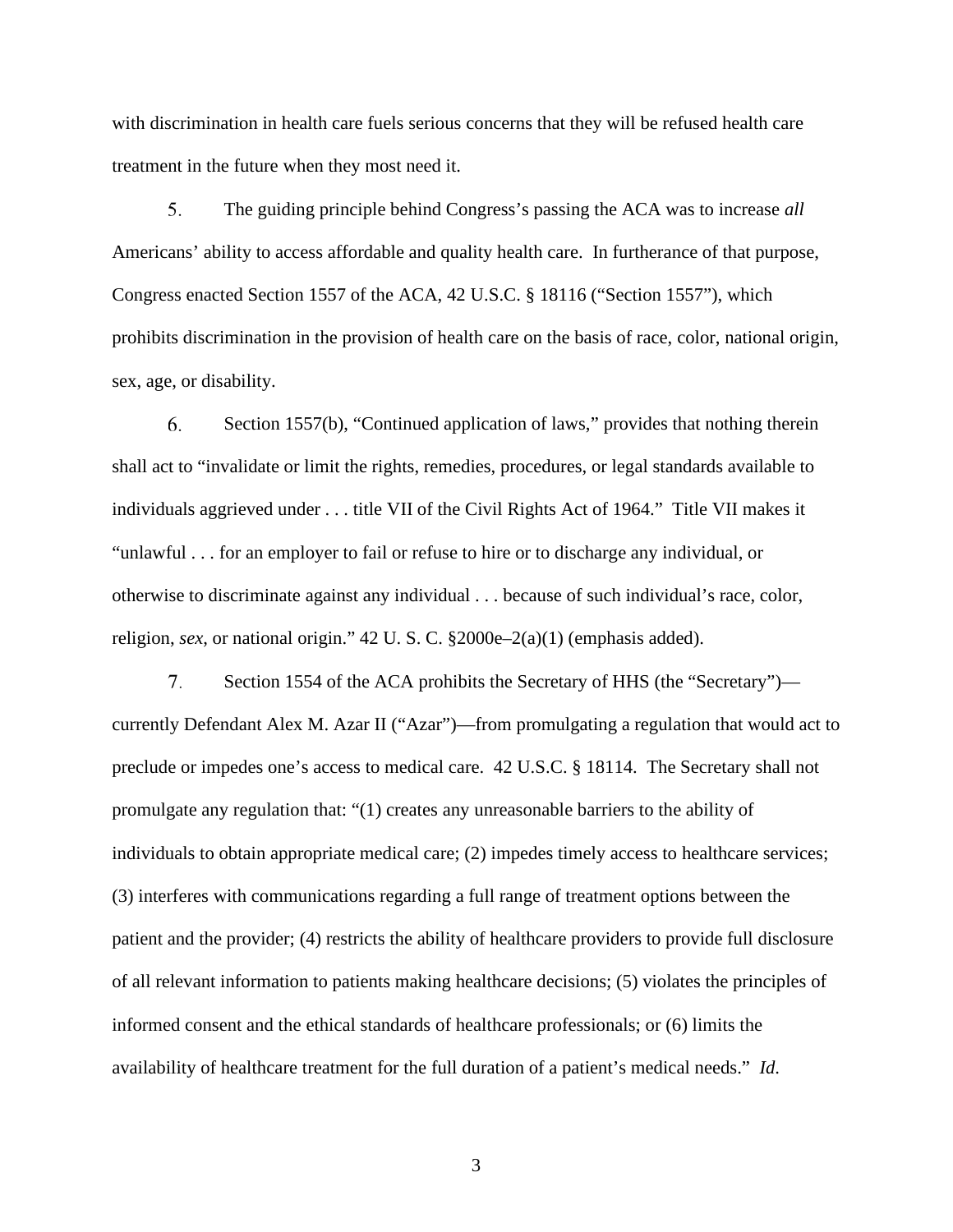To further the ACA's statutory directive, on May 18, 2016—after approximately three years of development and close to 25,000 public comments—HHS issued a final rule that broadly protected the LGBTQ community in their pursuit of health care and health insurance coverage. *See Nondiscrimination in Health Programs and Activities*, 81 Fed. Reg. 31,376 (May 18, 2016) (the "2016 Rule"). The 2016 Rule provided protections from discrimination on the basis of gender identity and sex stereotyping, consistent with widely accepted precedent concerning what constitutes discrimination "on the basis of sex." In addition to incorporating these prevailing legal standards, the 2016 Rule's extensive public commentary overwhelmingly called for the need to protect the LGBTQ community fully from all forms of discrimination in the health care setting. 8.

As noted by the Center for American Progress the nondiscrimination provisions of the ACA have been effective in resolving issues of discriminatory policies and practices against LGBTQ individuals. *See* Sharita Gruberg and Frank J. Bewkes, *The ACA's LGBTQ Nondiscrimination Regulations Prove Crucial*, Center for American Progress, Mar. 7, 2018, https://www.americanprogress.org/issues/lgbtq-rights/reports/2018/03/07/447414/acas-lgbtqnondiscrimination-regulations-prove-crucial/ (last visited June 25, 2020). The enforcement of these provisions of the ACA assures LGBTQ individuals that health care providers will not turn them away because they are LGBTQ. *Id*. 9.

On June 12, 2020, four years to the date of the mass shooting at Pulse nightclub in Orlando, Florida, which tragically killed 49 LGBTQ people, HHS issued the 2020 Rule, which undermines the ACA's guiding purpose of expanding access to affordable and quality health care to all. Consistent with the Trump Administration's record of singling out the LGBTQ **10.**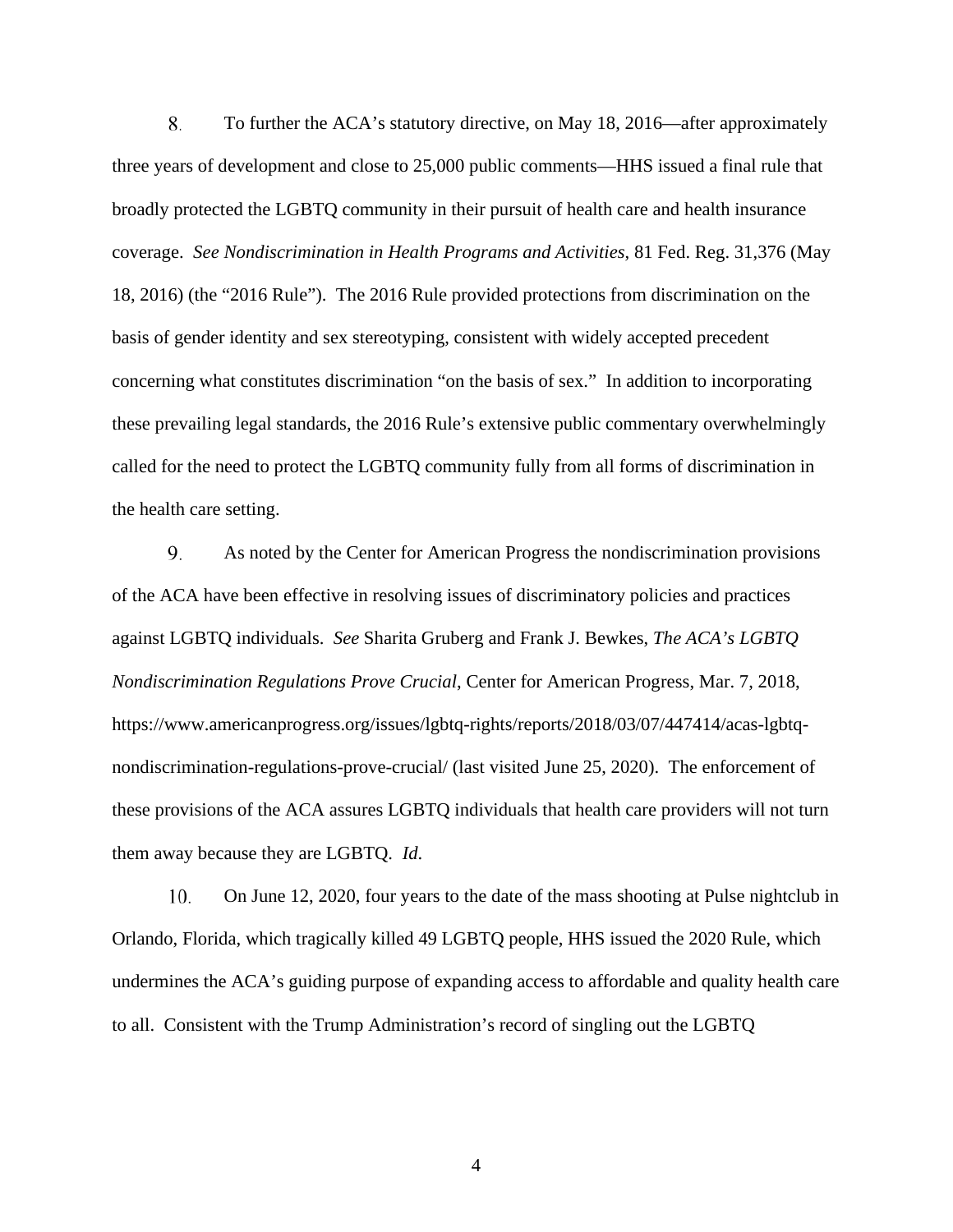community for exclusion, subordination, and discrimination, the 2020 Rule appears to be singularly motivated by LGBTQ animus.

The 2020 Rule purports to reverse the broad protections that were articulated meticulously in the 2016 Rule, which defined discrimination "on the basis of sex" to encompass discrimination on the basis of gender identity, defined as "an individual's internal sense of gender, which may be male, female, neither, or a combination of male and female." 45 C.F.R. at § 92.4. That definition also included discrimination on the basis of "sex stereotyping," which the 2016 Rule defined as "stereotypical notions of masculinity or femininity, including expectations of how individuals represent or communicate their gender to others, such as behavior, clothing, hairstyles, activities, voice, mannerisms, or body characteristics." *Id*. 11.

The 2020 Rule eliminates this language completely and attempts to limit discrimination on the basis of "sex" to discrimination on the basis of "biological binary of male and female that human beings share with other mammals." 85 Fed. Reg. at 37,161–62, 37,178– 79. 12.

The 2020 Rule was published even though four days prior, the Supreme Court wholly and unequivocally rejected that view in *Bostock*, declaring "it is impossible to discriminate against a person for being homosexual or transgender without discriminating against that individual based on sex." 2020 WL 3146686, at \*7. 13.

As a direct and proximate result of the 2020 Rule, members of the LGBTQ community will be subject to discrimination in the provision of health care without recourse through HHS. The negative health outcomes will be foreseeable, tangible, and tragic: simply put, LGBTQ Americans will die. 14.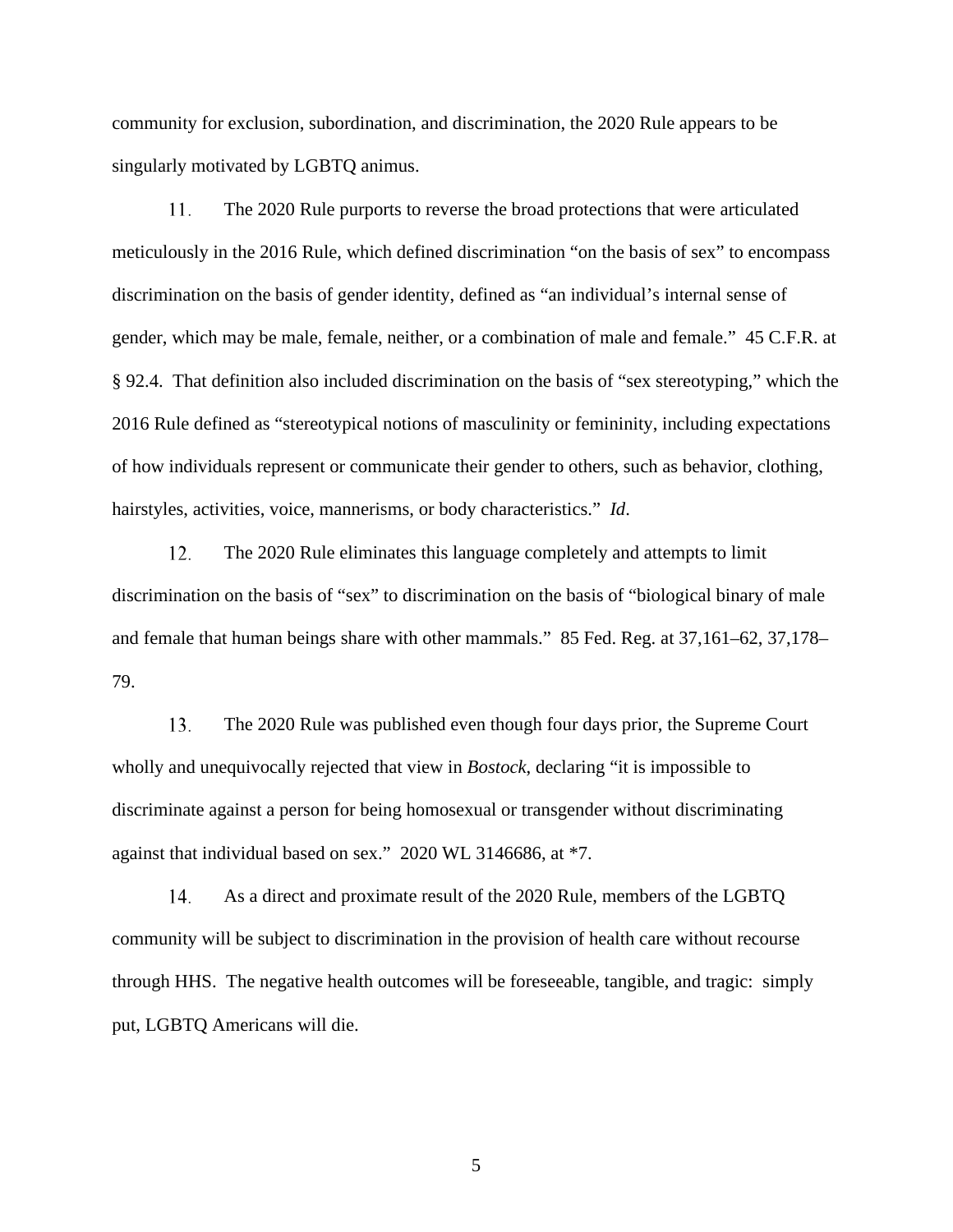Plaintiffs Tanya Asapansa-Johnson Walker's and Cecilia Gentili's collective experience before and after the 2016 Rule offers a glimpse into the devastating consequences should the 2020 Rule go into effect. Both Plaintiffs are transgender women of color who have frequently avoided seeking urgently needed health care for fear that the various forms of mistreatment and discrimination they have suffered on account of their gender identity will repeat themselves. 15.

For example, Plaintiffs have suffered physical and verbal abuse, substandard care, the verbal violence and humiliation of being misgendered, and cultural ignorance displayed by the very people they entrusted with their care. Moreover, at various points in their lives, they were forced to engage in survival sex work simply to access and afford what medical professionals and the laws of many jurisdictions consider basic and necessary health care for transgender and gender nonconforming individuals. 16.

Health care professionals and staff have discriminated against Plaintiffs prior to and after the promulgation of the 2016 Rule, and Plaintiffs fear that the 2020 Rule will only increase the likelihood that they will experience this discrimination again. 17.

HHS is unilaterally attempting to write Section 1557 out of the ACA through the promulgation of the 2020 Rule; such action is not a permissible exercise of rulemaking authority or discretion under the Administrative Procedure Act (the "APA"). Further, the 2020 Rule was promulgated without any of the diligence expected of a responsible federal agency and required by federal law. I 8.

Particularly offensive is that pursuant to a letter dated June 18, 2020 (attached hereto as Exhibit A), HRC invited the Administration to withdraw and reconsider the 2020 Rule immediately after the Supreme Court's June 15, 2020 holding in *Bostock*, which held that 19.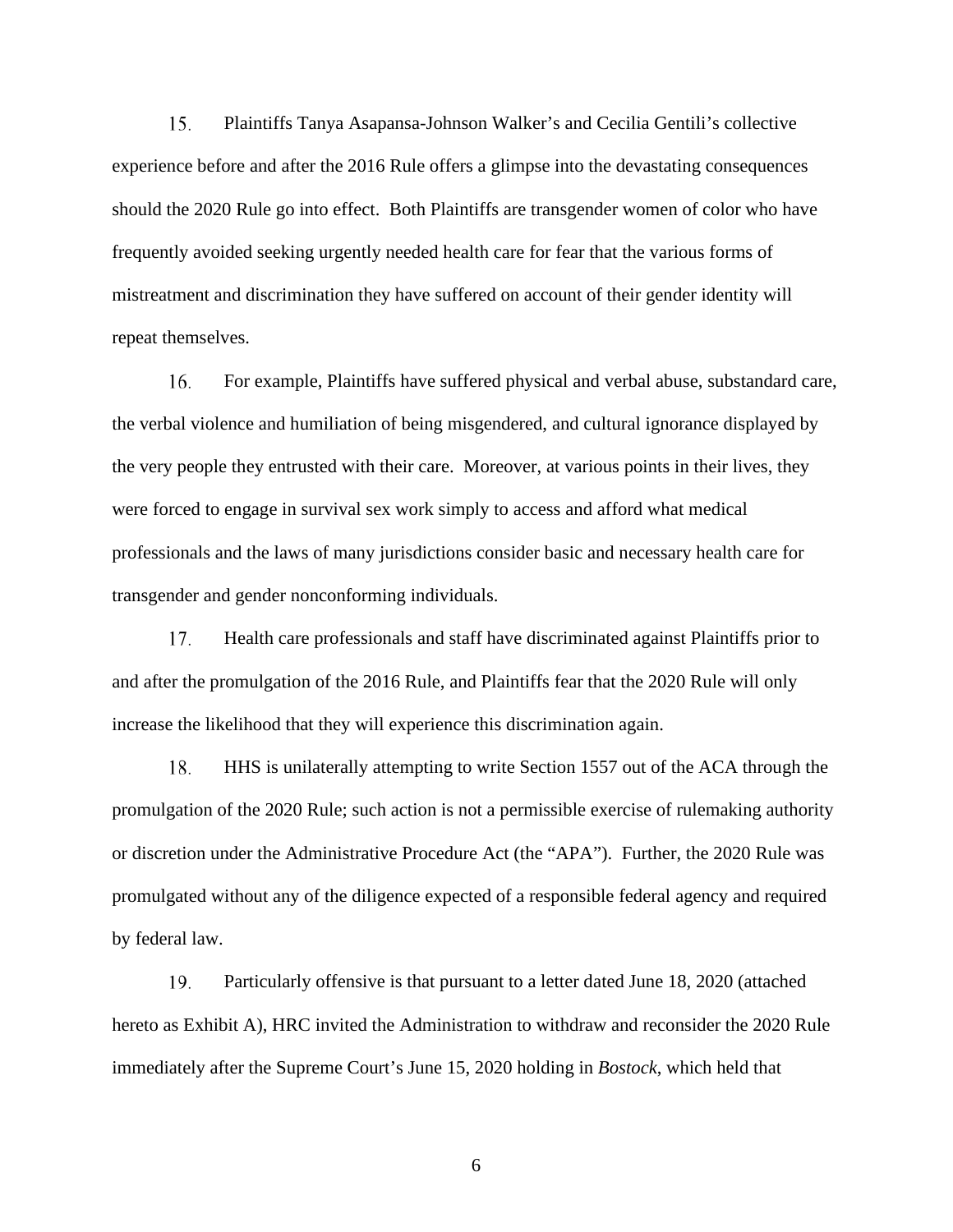discrimination against LGBTQ individuals constitutes unlawful sex discrimination. But the Administration chose not to do so. 2020 WL 3146686, at \*7, \*9.

Accordingly, Plaintiffs bring this action against Defendants under the APA to challenge the 2020 Rule as contrary to law, in excess of statutory authority, arbitrary, capricious, an abuse of discretion, and in violation of the equal protection guarantee of the Fifth Amendment of the United States Constitution. The 2020 Rule is causing and will continue to cause irreparable harm to LGBTQ individuals, including Plaintiffs, who ask the Court to vacate, set aside, and declare unlawful the 2020 Rule. **20.** 

#### **PARTIES**

Plaintiff **Tanya Asapansa-Johnson Walker** is an honorably discharged veteran of the United States Army and a transgender woman in need of health care, medical treatment, and health insurance coverage. At all relevant times, Ms. Walker has been and continues to be a resident of the State of New York, living in New York City in the borough of Manhattan. 21.

Plaintiff **Cecilia Gentili** is a transgender woman in need of health care, medical treatment, and health insurance coverage. At all relevant times, Ms. Gentili has been and continues to be a resident of the State of New York, living in New York City in the borough of Queens. **22.** 

Defendant **HHS** is a cabinet agency within the executive branch of the United States government and is an agency within the meaning of 5 U.S.C. § 552(f). Headquartered in the District of Columbia, HHS is responsible for, among other things, enhancing and protecting Americans' health and well-being via the provision of health and human services. HHS promulgated the 2020 Rule and is responsible for its enforcement. **23.**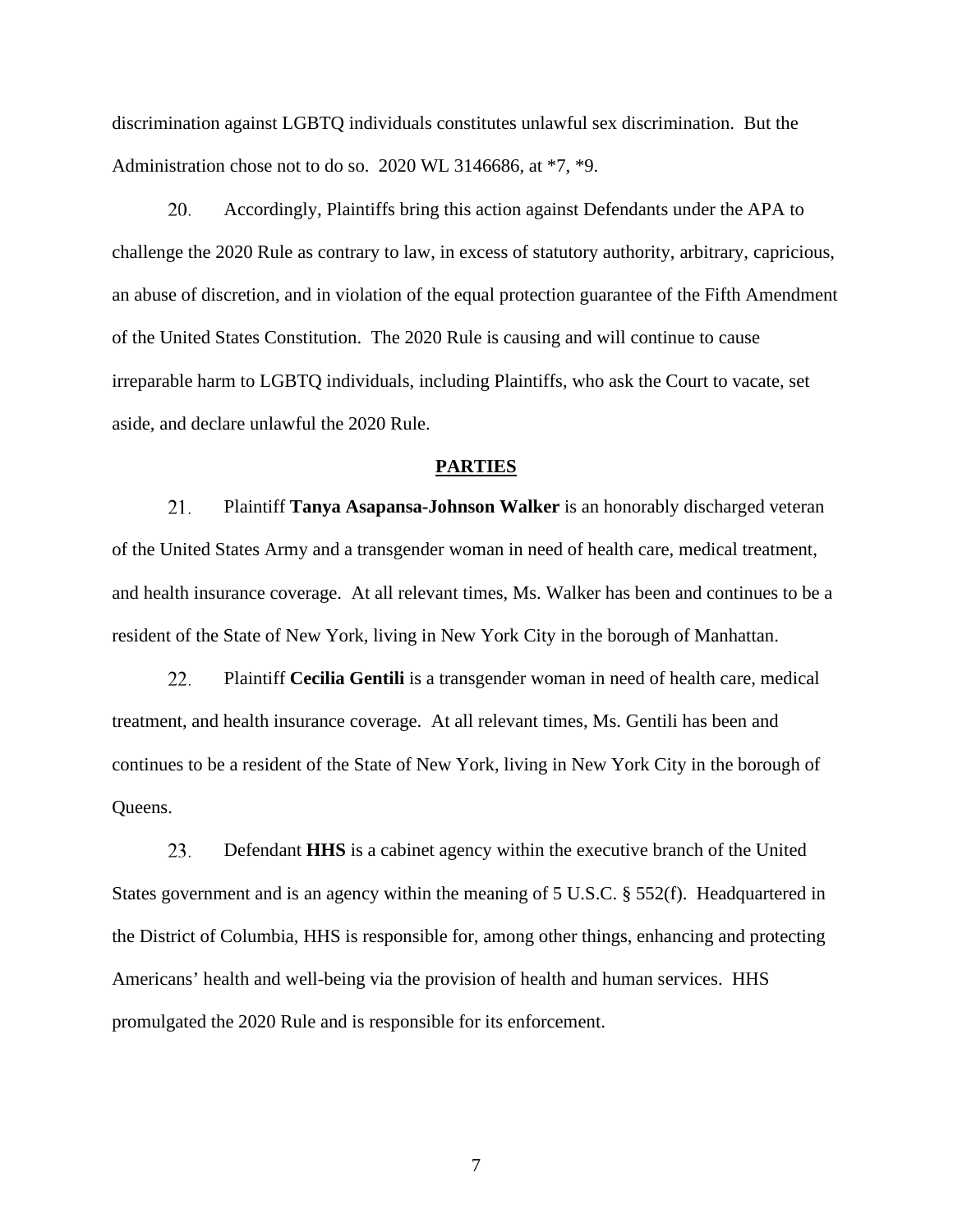Defendant **Azar** is the Secretary of HHS and is sued in his official capacity, as are his successors. The Secretary is responsible for all aspects of the operation and management of HHS, including the adoption, administration, and enforcement of the 2020 Rule. 24.

#### **JURISDICTION AND VENUE**

This Court has subject matter jurisdiction over the claims alleged in this Complaint under 28 U.S.C. § 1331, as this case arises under the United States Constitution and the APA, 5 U.S.C. § 701 *et seq.*, and challenges final agency action for which there is no other adequate remedy, 5 U.S.C. § 704. 25.

The Court has the authority to issue declaratory and injunctive relief under the Declaratory Judgment Act, 28 U.S.C. § 2201 *et seq.*, and the APA, 5 U.S.C. § 701 *et seq.* 26.

Defendants are subject to suit in any federal jurisdiction in challenges to federal regulations, and no real property is involved in this action. 28 U.S.C. § 1391(e)(1). 27.

Venue is proper in the Eastern District of New York under 28 U.S.C. § 1391(b) and (e)(1) because at least one Plaintiff resides in this District, defendant HHS is an agency of the United States, and defendant Secretary Azar is an officer of the United States sued in his official capacity. 28.

The challenged 2020 Rule is final and subject to judicial review under 5 U.S.C. §§ 702, 704, and 706. 29.

### **STATEMENT OF FACTS**

### **I. PLAINTIFF TANYA ASAPANSA-JOHNSON WALKER**

Ms. Walker is a Black transgender woman and veteran of the United States Army, honorably discharged in 1984. She identifies as pansexual, meaning that her attraction towards others is not based on their gender identity. *See* Decl. Tanya Asapansa-Johnson Walker ¶¶ 1-2, 30.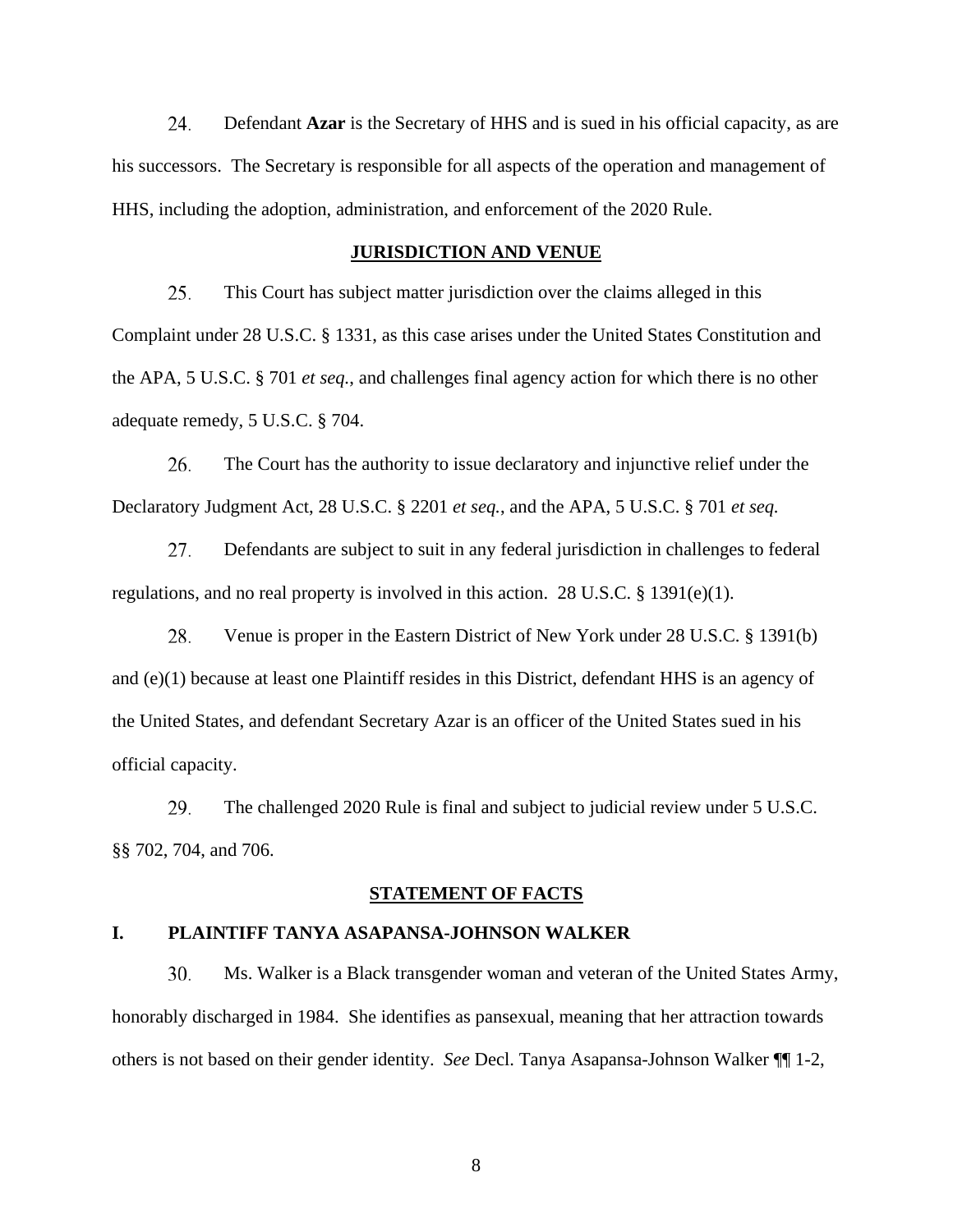13. The Declaration of Tanya Asapansa-Johnson Walker is attached hereto as Exhibit B (hereafter referred to as "Walker Decl.").

Ms. Walker is the co-founder of the New York Transgender Advocacy Group ("NYTAG"), an organization dedicated to the advancement of equal rights and protections for transgender and gender non-conforming individuals. Her work with NYTAG has included representing it as a stakeholder in the Advocates Coalition, a group that included other LGBTQ organizations and the staff of New York Governor Andrew Cuomo, focused on LGBTQ issues including support for New York's Gender Expression Non-Discrimination Act. Walker Decl. ¶ 5. 3 1.

Ms. Walker is a two-time lung cancer survivor and is HIV-positive. Walker Decl. ¶¶ 27, 29. 32.

Throughout her life, Ms. Walker suffered discrimination, harassment, and violence on account of her race, perceived sexual orientation, and gender identity. Ms. Walker both experienced and witnessed discrimination, verbal harassment, emotional abuse, and was subjected to excessive and aggressive physical contact and treatment in both seeking and/or receiving health care. Walker Decl. ¶¶ 2, 9, 25, 30, 36-49, 53-54, 57-64, 69-73, 79. 33.

Specifically, on various occasions, Ms. Walker has been refused medical care (including the prescription of hormone medication). She has been shamed by medical professionals, had her case file passed from one professional to another when they did not want to treat her, and was misgendered and deadnamed by medical professionals and staff. In doctors' waiting rooms, staff have refused to properly address Ms. Walker by her true chosen name or by feminine pronouns. Walker Decl. ¶¶ 36-38, 46-49, 54, 59-64, 70-73, 79. 34.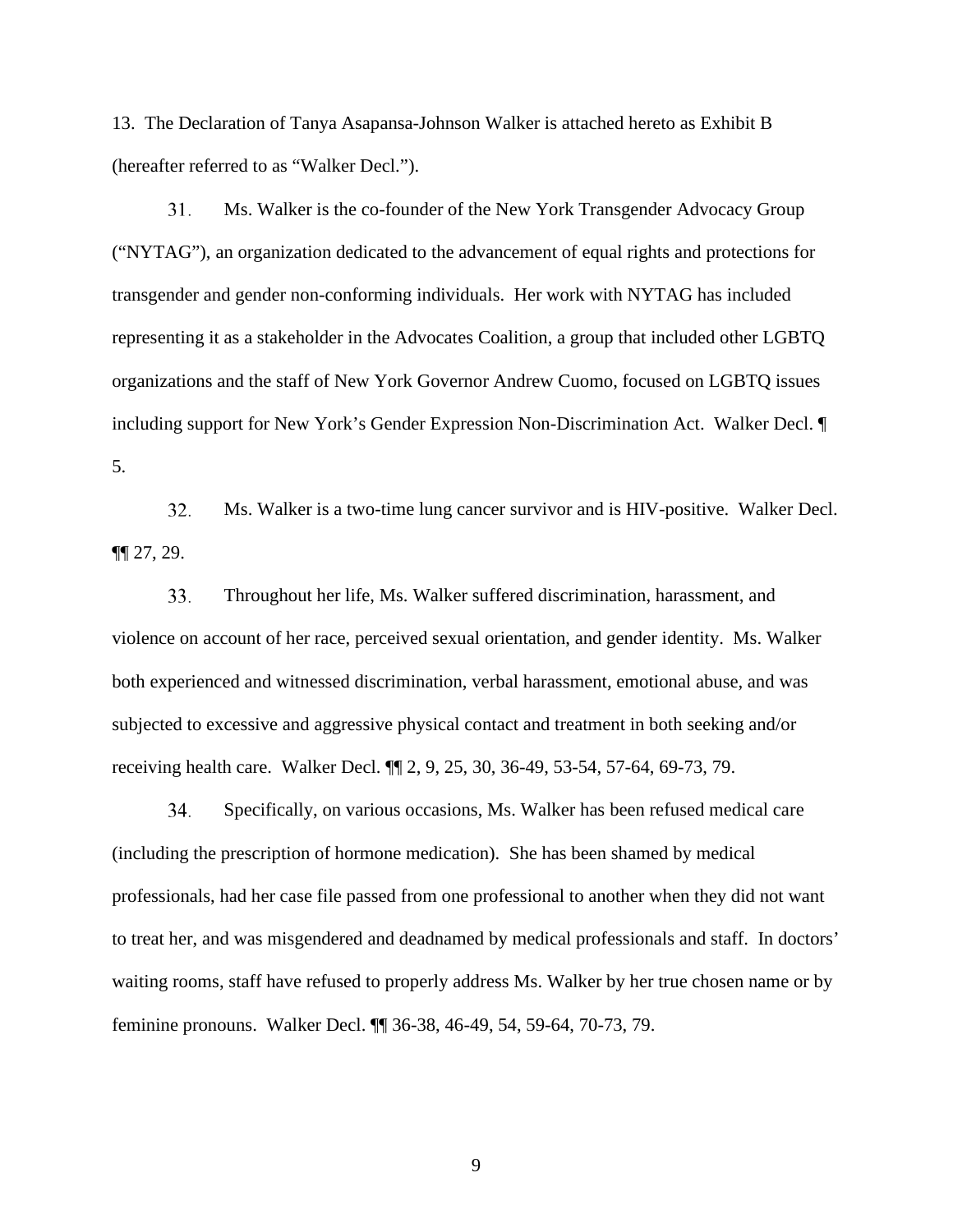"Misgendering" and "deadnaming" are unique and specific verbal assaults against transgender, gender nonconforming and non-binary ("TGNCNB") individuals. These are not terms or phenomena applicable to the cisgender community. Walker Decl. ¶ 32. 35.

"Misgendering" is when someone intentionally refers to a person as the wrong gender or uses language to describe a person that does not align with that person's affirmed gender. For example, calling a transgender woman a "guy" is a form of misgendering. Walker Decl. ¶ 33. 36.

 "Deadnaming," like misgendering, is a harmful form of discrimination. Deadnaming occurs when someone calls or refers to a TGNCNB individual by the name that the individual was assigned at birth rather than their current chosen name. Walker Decl. ¶ 34. 37.

Misgendering and deadnaming are acts of discrimination against TGNCNB individuals. They stigmatize the individual, by "othering" that person, and are ultimately dehumanizing. Misgendering and deadnaming can also "out" the individual to others in the vicinity in ways intended to cause shame and humiliation. Misgendering and deadnaming can cause a severe and negative impact on the person's self-esteem and sense of self and can expose the individual to the risk of physical or bodily harm by others. Walker Decl. ¶ 35. 38.

Misgendering and deadnaming contribute to a culture that demeans the TGNCNB community, a community that is already at an increased risk of physical violence, discrimination, and harassment. Walker Decl. ¶ 35. 39.

Ms. Walker has found that there is a lack of training and protocols for medical professionals when encountering TGNCNB individuals. As a result, she often finds herself in the position of having to try to educate those treating her on how to address and refer to transgender individuals, all while she is ill and seeking medical treatment. This is not something 40.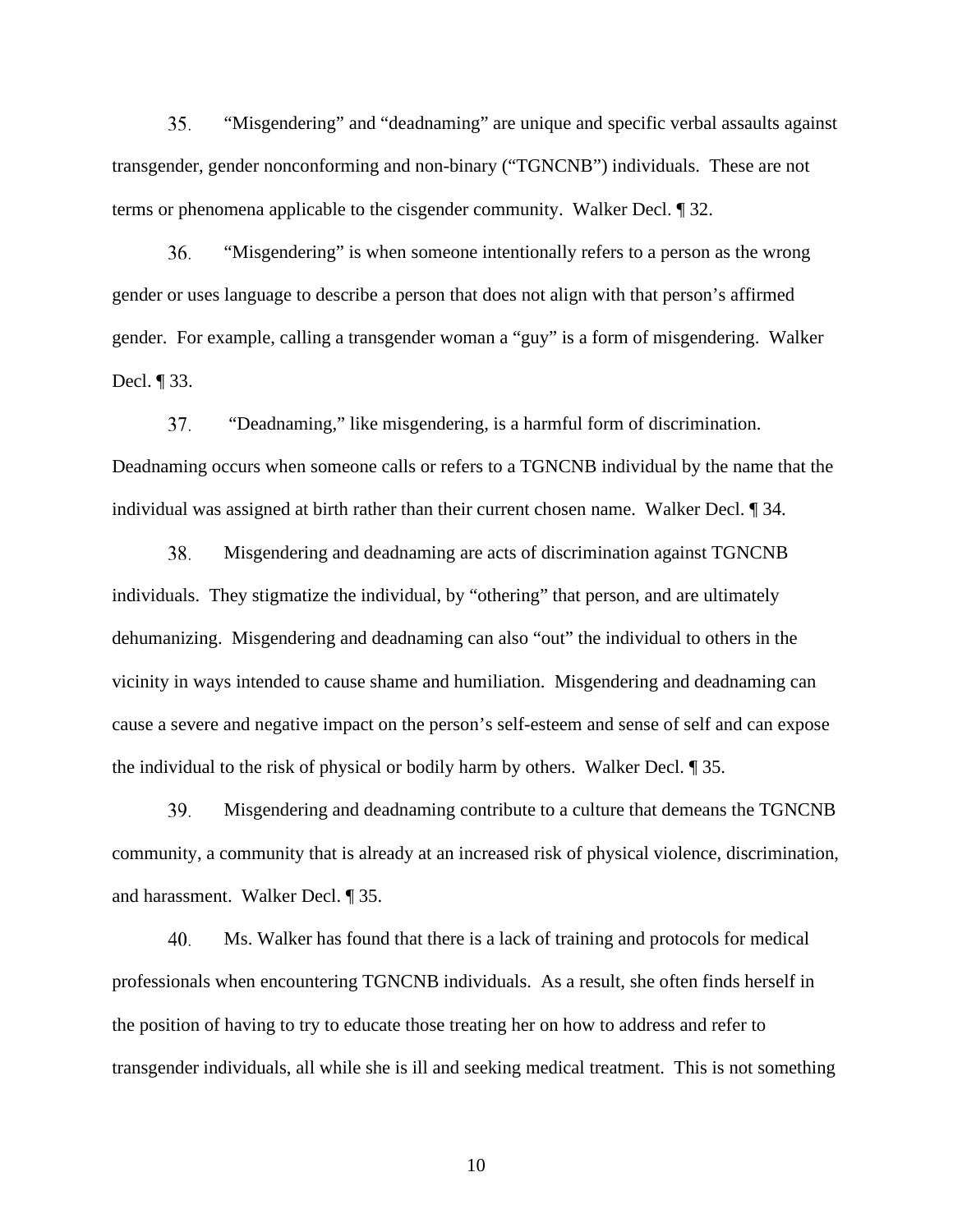cisgender individuals encounter when seeking medical care and treatment. Walker Decl. ¶¶ 44- 45.

The discrimination in health care that Ms. Walker was subjected to and witnessed traumatized her. As a result, she avoids or delays medical treatment for as long as possible out of fear that she will be harassed, harmed, or even killed due to discrimination because she is a transgender woman. Walker Decl. ¶¶ 26, 37-38, 50, 80. 41.

Since she was around five years old, Ms. Walker knew that she was transgender, but did not know how to describe it. For years, she identified as a gay before being able to live as a transgender woman. During that period, the only time Ms. Walker was able to be herself and "live in her gender" was on Halloween when she put on a costume. Like other members of the LGBTQ community, and because of her race, Ms. Walker was the subject of verbal and physical harassment and abuse in school. Walker Decl. ¶¶ 8, 15. 42.

The harassment and abuse Ms. Walker experienced growing up continued after she joined the U.S. Army, where she was sexually, physically, and verbally assaulted. She did not report her sexual assault because her perpetrator was male, and she feared being discharged for being labeled as gay. Walker Decl. ¶ 12. 43.

Despite efforts by individuals to "out" her and have her dishonorably discharged, Ms. Walker received an honorable discharge after serving in the military for several years. Walker Decl. ¶¶ 12-13. 44.

Ms. Walker began transitioning around 1988 after she survived a car accident, deciding that life was too short for her not to live authentically. Walker Decl. ¶¶ 16-17. 45.

"Transitioning" for many transgender and gender nonconforming people may include a range of medical treatments and social changes, the array of which are different for 46.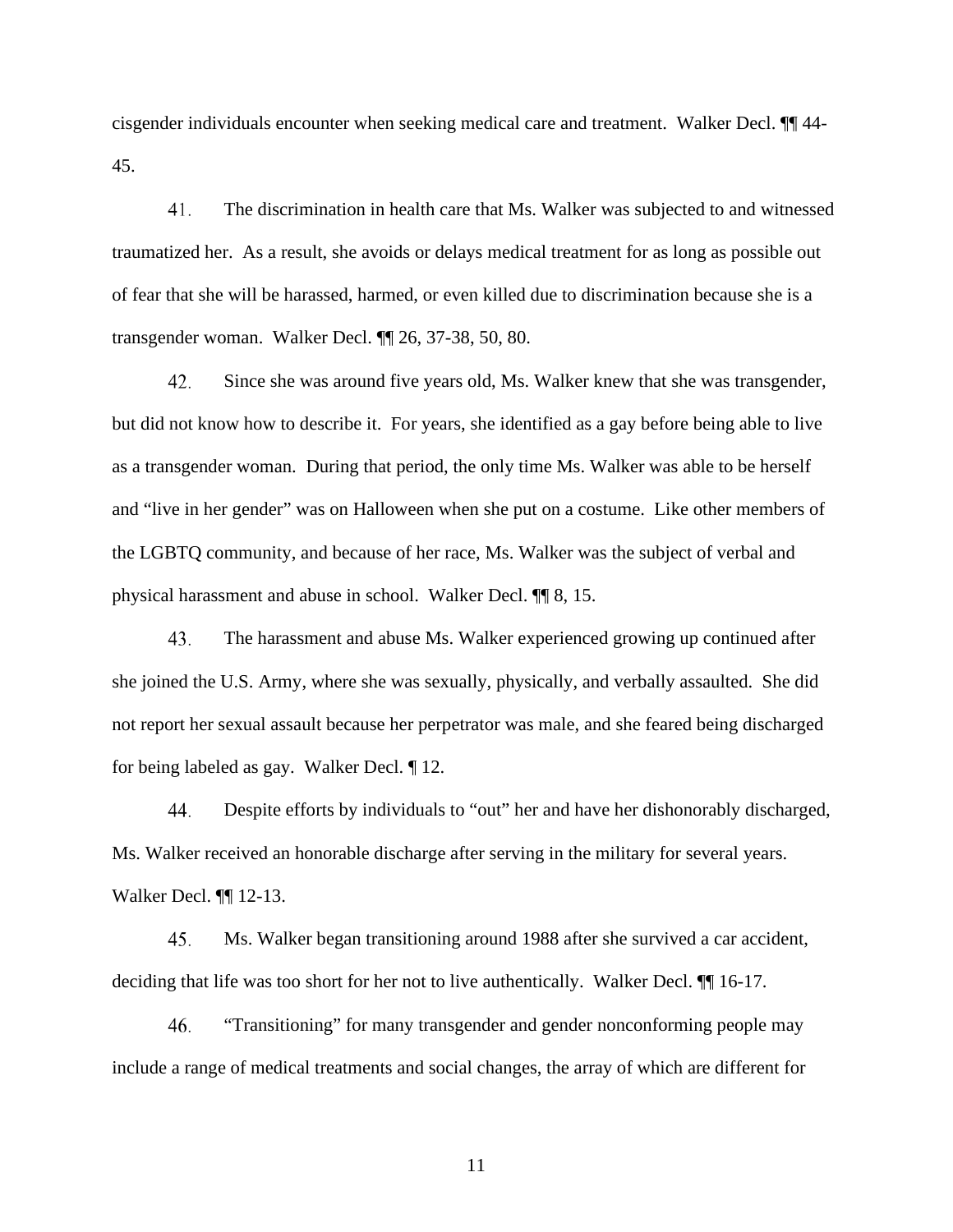each individual. For Ms. Walker, this meant that she began to outwardly express her identity as a woman by making changes in how she dressed, groomed, and behaved. She also sought hormones to further express her identity through her physicality. She could not, however, find or receive formal medical care and treatment for her transition. Her transition was also not covered by insurance. Walker Decl. ¶ 18.

Ms. Walker purchased hormone medication from pharmacists and/or doctors in cash because insurance would not cover those treatments. She would have to share needles with other individuals in order to inject herself with the hormone medication that she purchased. She believes she was infected with HIV due to sharing needles while self-treating with hormones she purchased on the street to assist with her gender transition. Walker Decl. ¶¶ 20, 28. 47.

Ms. Walker was also unable to obtain employment due to discrimination on account of her being a Black transgender woman. Consequently, she could not obtain medical insurance through employment and she could not earn a living through conventional means. In order to raise the requisite funds, Ms. Walker, a veteran, turned to survival sex work, a reality that many members of the transgender community faced and continue to face. Walker Decl. ¶¶ 22-24. 48.

Ms. Walker turned to public interest health providers for assistance. One of those was an organization on Staten Island where, despite identifying as female, the staff doctor dismissed her gender identity, derisively saying that she could not handle being a "gay man." Walker Decl. ¶ 37. 49.

The doctor prescribed Ms. Walker with schizophrenia medication without a benztropine to reduce the side effects of the schizophrenia medication. By taking the schizophrenia medication without a benztropine, Ms. Walker suffered psychotropic effects of the 50.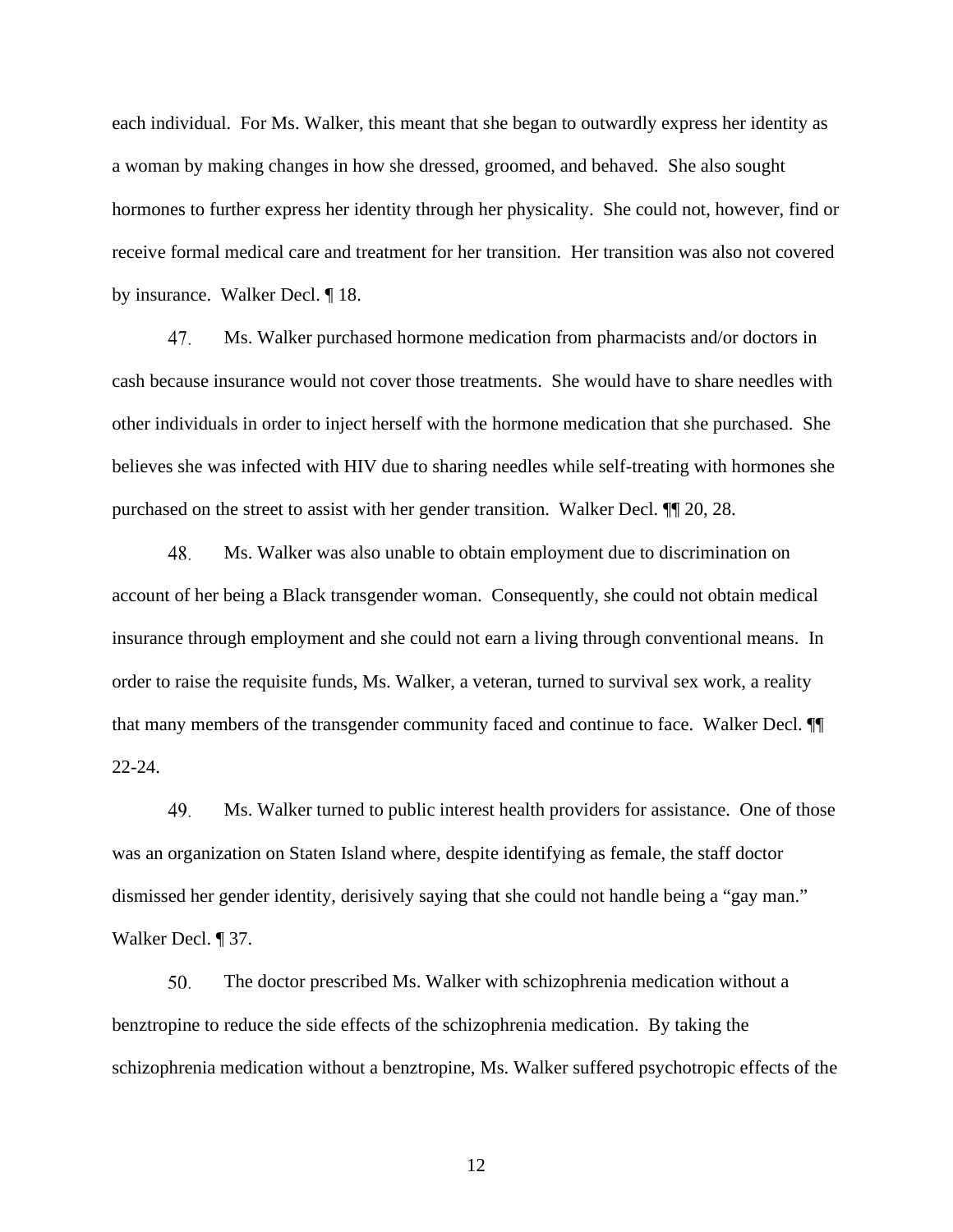medication. The schizophrenia medication was medically unnecessary as Ms. Walker does not experience schizophrenia. Ms. Walker never returned to that doctor for treatment. No other doctor has diagnosed Ms. Walker with schizophrenia. Walker Decl. ¶ 38*.*

It was not until around 1999 that Ms. Walker obtained, for the first time, health insurance coverage through her employment as a case manager at Housing Works, a non-profit based in New York City that addresses HIV/AIDS and homelessness. Walker Decl. ¶¶ 40, 43. 51.

As a case manager, Ms. Walker assisted clients with their needs, which included bringing them to medical appointments. Tragically, she saw many of her TGNCNB clients receive the same discriminatory treatment that she did, including misgendering, deadnaming, transphobic comments, and mistreatment. Walker Decl. ¶ 40. 52.

The discriminatory treatment and harassment that Ms. Walker's clients received caused some of them to refuse to seek medical treatment when they needed further care or prescriptions. Some of them died because of their fear and distrust of the health care system and medical professionals and staff. Walker Decl. ¶ 41. 53.

In 2013, Ms. Walker was diagnosed with lung cancer. Even though she had been suffering with a chronic cough and feeling deeply unwell for months, she refused to see a doctor until it became urgent. Walker Decl. ¶ 53. 54.

One night she was watching television with her partner when she began to cough up blood. Her partner wanted to call an ambulance, but Ms. Walker refused due to her fear that she would be mistreated as a transgender woman. The next day, when her symptoms continued, she relented and went to the hospital. Walker Decl. ¶ 53. 55.

Immediately upon arriving at the hospital and before she received any treatment, a doctor and a nurse cornered her in an empty room and began asking her invasive questions about 56.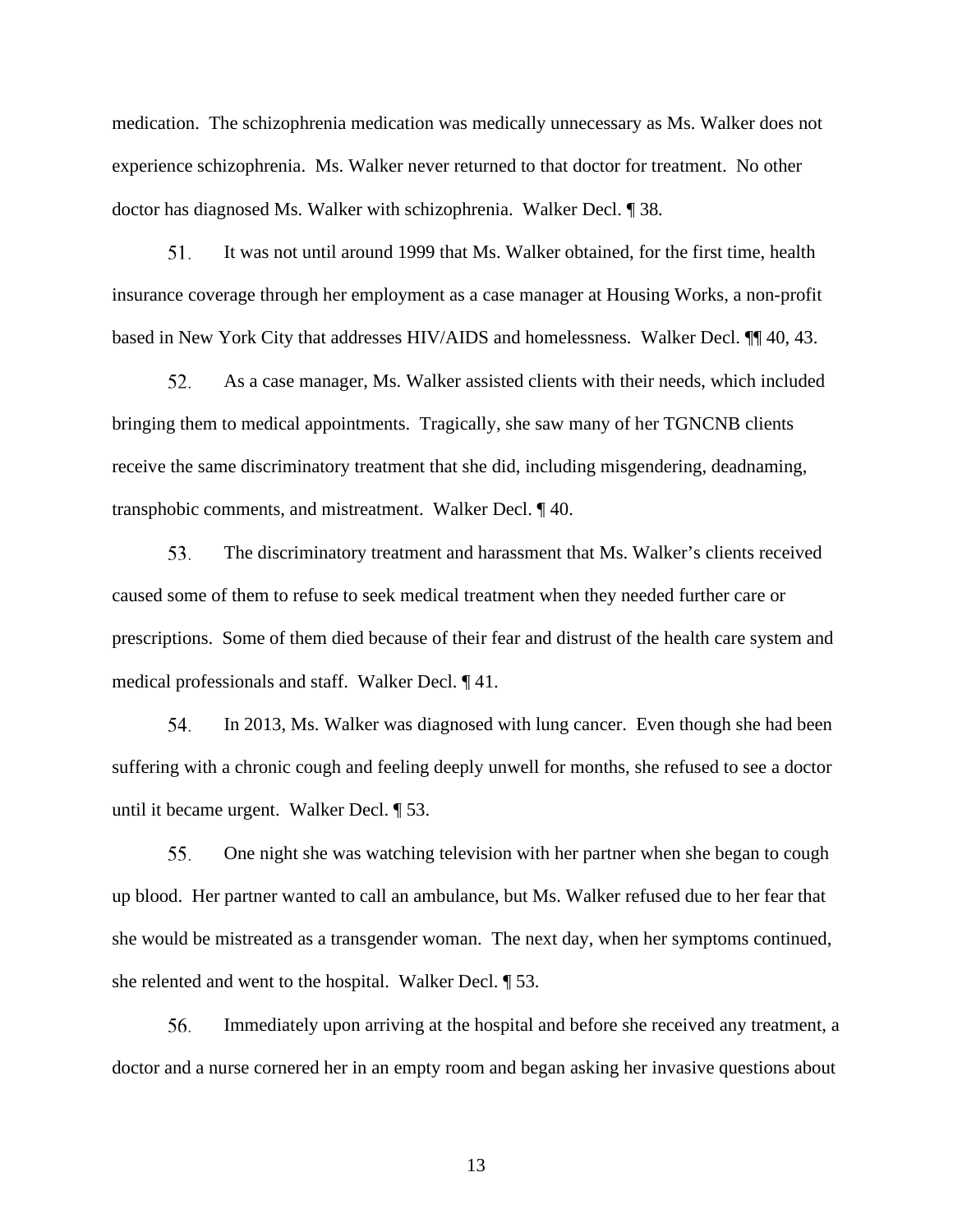her gender and her genitalia demanding to know "what" she had "down there." Walker Decl. ¶ 54.

Ms. Walker answered their questions because she felt like the doctor and nurse would withhold care or treatment if she did not. Only after she answered their invasive questions did they conduct an examination of her and ordered tests. The doctor diagnosed her with pneumonia, prescribed medication and discharged her. However, Ms. Walker's symptoms did not change over the course of the next five months and she had to plead with the doctors to conduct further testing. She was tested again in October 2013, which is when she was diagnosed with lung cancer. Walker Decl. 154. 57.

A few months later, in January 2014, Ms. Walker underwent surgery where the middle lobe of her right lung was removed. Walker Decl. ¶ 55. 58.

Between 2014 and 2017, Ms. Walker continued to receive treatment for lung cancer that included routine tests to detect recurrence. Walker Decl. ¶ 56. 59.

Ms. Walker was again diagnosed with lung cancer in 2017 and she returned to the same hospital to undergo another surgery to remove the upper right lobe of her right lung. Walker Decl. ¶ 57. 60.

During this surgery, Ms. Walker was being subjected to physical, verbal and mental harassment by hospital staff. The treatment that she received shows that discrimination against the TGNCNB community is still severe and pervasive. Walker Decl. ¶¶ 58-64. 61.

The staff assigned to care for her after her invasive and traumatic surgery violated their duty of care to her by refusing to recognize and respect her gender identity. Walker Decl. ¶¶ 58-64. 62.

While in the hospital for surgery, hospital staff: 63.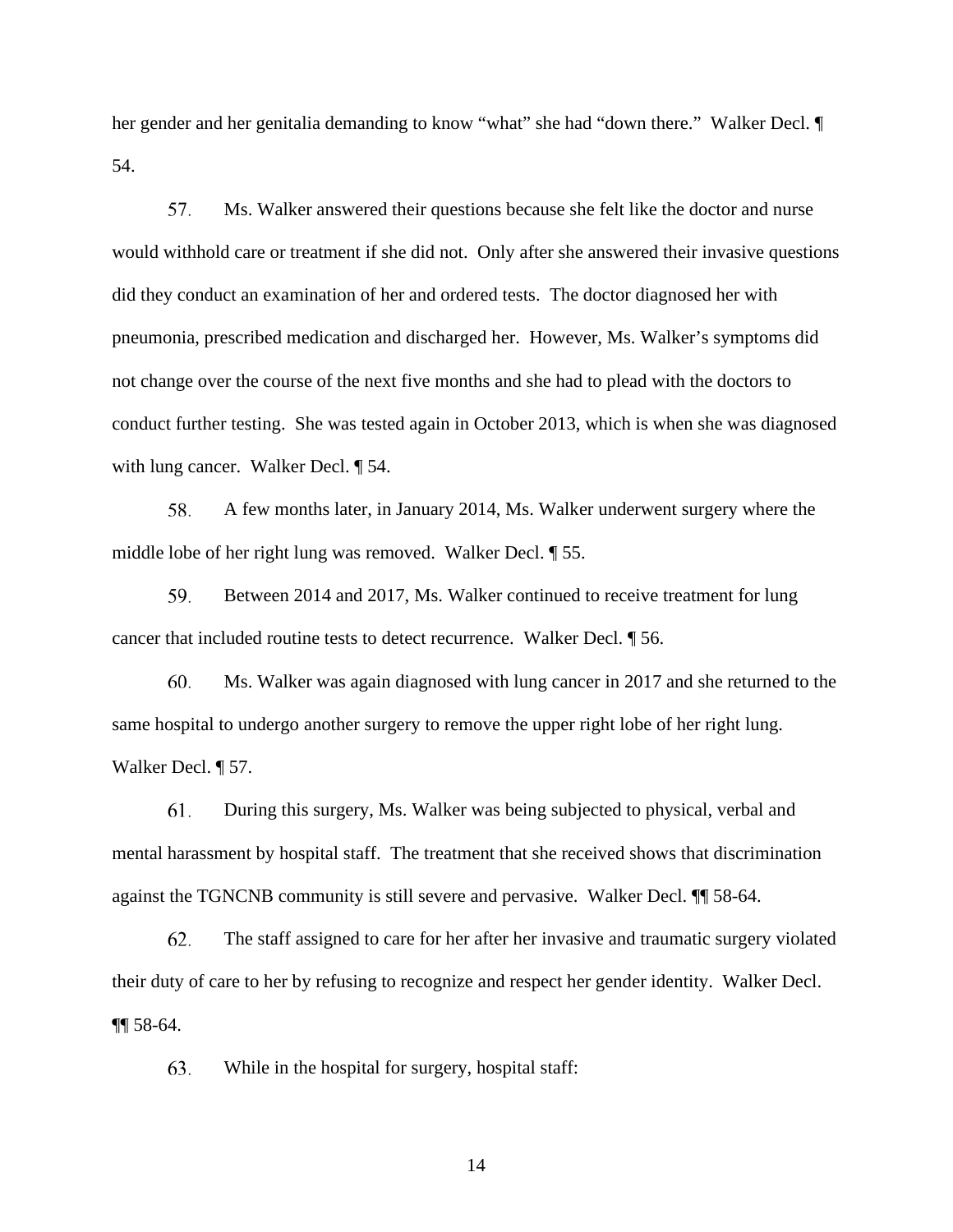- Willfully misgendered Ms. Walker, despite her efforts to correct and educate the staff about her proper pronouns and how to treat members of the TGNCNB community, something she never should have had to do in the first place. In response, Ms. Walker was told: "I am going to call you by how I see you;" and "however you look, and whoever you say you are out there, in here, I am going to call you as I see you;" which Ms. Walker understood to mean that the nurse saw her as a man; (i)
- Unnecessarily disclosed Ms. Walker's gender identity—i.e., that she is transgender—to other staff members and hospital visitors; (ii)
- Deliberately, on repeated occasions, exposed Ms. Walker's genitalia to her roommate by failing to close the curtains around her bed and removing the sheets from her bed while she was lying down; (iii)
- Caused physical harm to Ms. Walker's genitals by violently inserting and removing her catheter, causing her great pain, blood loss, and embarrassment; (iv)
- Failed to properly attend to Ms. Walker's care, negligently leaving her to lie in her own feces for hours, forcing her to crawl, while dragging her oxygen tank and IV pole—all with one arm (her other was immobile due to the location of her lung cancer operation)—to the bathroom to clean herself, the bathroom itself and then her own bed and the floor; (v)
- Withheld some of Ms. Walker's HIV medication, risking Ms. Walker's health because she could build up a resistance to the HIV medication and her viral load could increase; and (vi)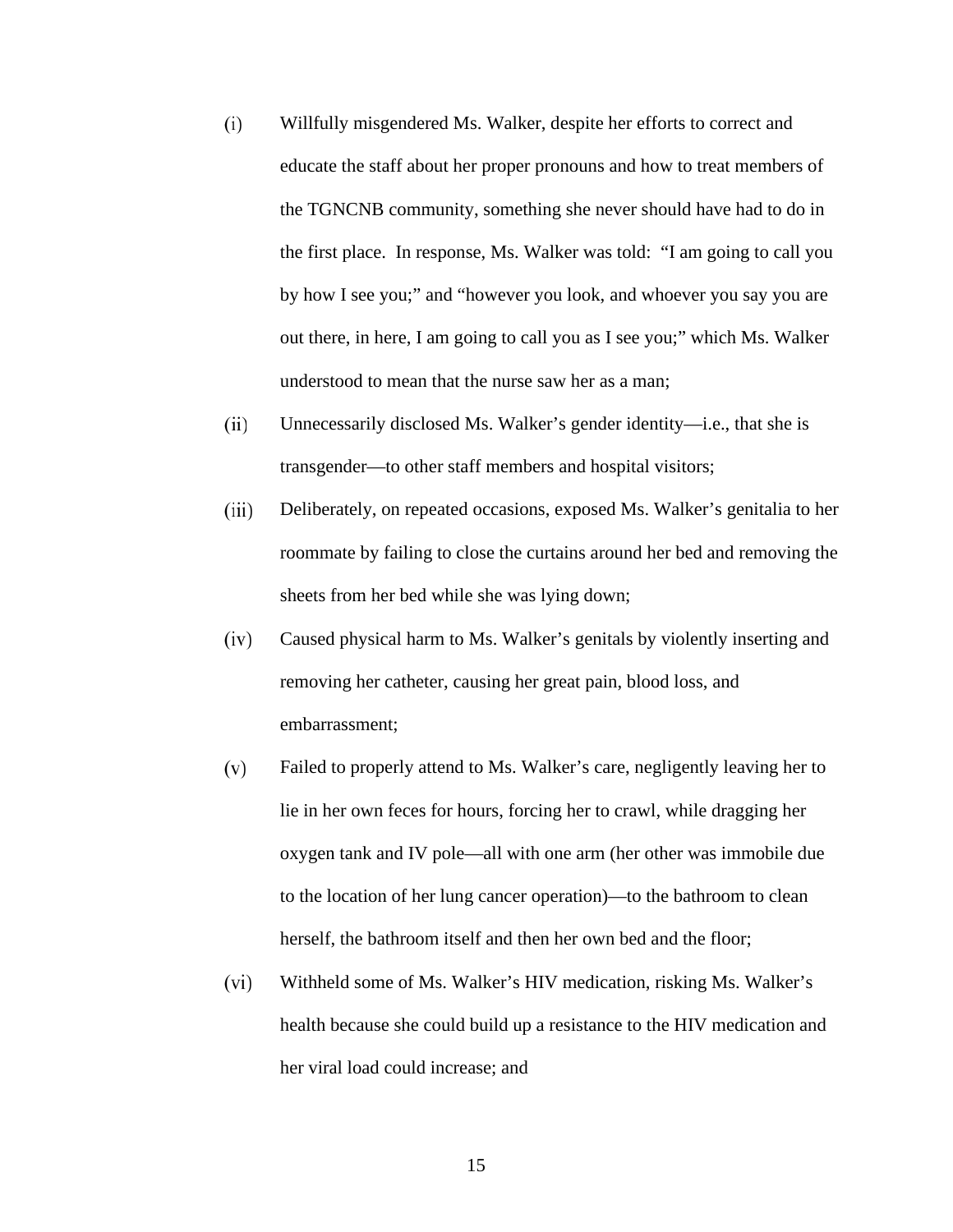Failed to provide Ms. Walker with clean cups to take her medication, instead giving her a water-filled dirty cup from a fast food chain that someone had brought into the hospital from outside to take medications. Walker Decl. ¶¶ 58-64. (vii)

After she made multiple complaints, a nurse representative apologized to Ms. Walker for the treatment she received, but no one remedied the situation and the discriminatory treatment did not stop. Walker Decl. ¶ 65. 64.

This discriminatory and abusive behavior prevented Ms. Walker from sleeping and properly recovering from her cancer surgery. The very people that were supposed to help her and treat her subjected her to discrimination, harassment, embarrassment and pain, both mental and physical. Walker Decl. ¶¶ 58-64, 66. 65.

Unfortunately, Ms. Walker's experience exemplified the fears and risks that members of the TGNCNB community experience in health care, something their cisgender compatriots do not experience. Walker Decl. ¶¶ 25-26. 66.

Ms. Walker is seeking to undergo gender confirmation surgery. One of the prerequisites to receiving the surgery is that the patient must obtain a letter from a medical professional stating why the gender confirmation surgery is medically necessary for the individual. Walker Decl. ¶¶ 68-69. 67.

Ms. Walker met with multiple therapists assigned to her by Veterans Affairs ("VA") and they all refused to prepare the requisite letter she required for gender confirmation surgery. Walker Decl. ¶¶ 70-73. 68.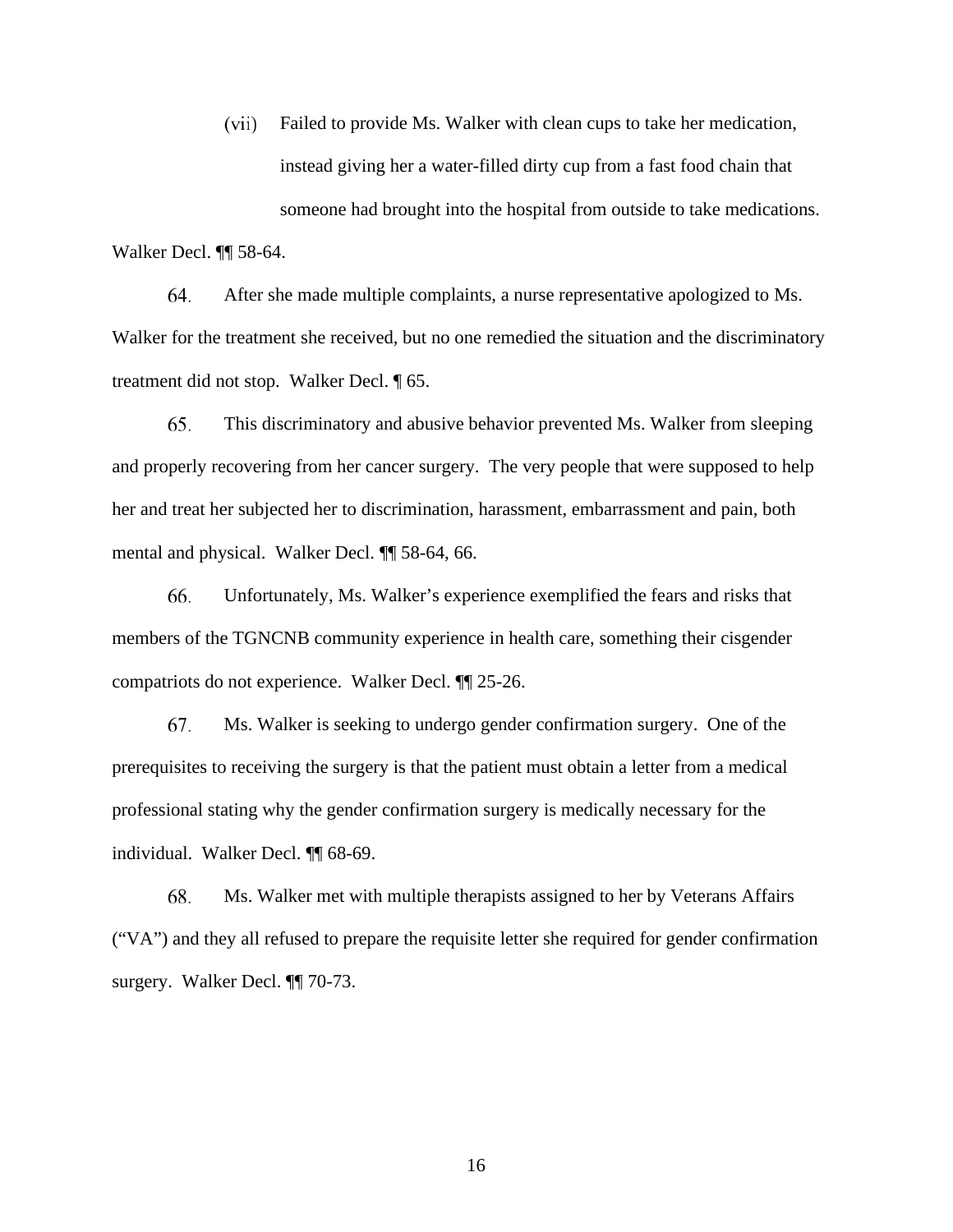Ms. Walker met with a therapist assigned by the VA in 2012. She asked the therapist to write the letter required for the gender confirmation surgery, which the therapist refused to do without explanation. Walker Decl. ¶ 70. 69.

Ms. Walker requested that the VA assign her a new therapist, which it did. Ms. Walker went to the new therapist and requested the requisite letter. Again, the therapist assigned by the VA refused to write the letter, only asking Ms. Walker if she felt like she was going to commit self-harm and whether she was depressed. The therapist further said that she did not know what to write. Ms. Walker explained what the letter was and used her phone to show the therapist a website that discussed gender confirmation surgery and the content of the requisite letter. Instead of looking at the information, the therapist physically turned away from Ms. Walker's phone and again refused to write the letter. Walker Decl. ¶ 71. 70.

Ms. Walker complained to the administration at the VA that the second therapist that the VA assigned to her was not culturally competent to treat members of the LGBTQ community and Ms. Walker requested a new therapist. Walker Decl. ¶ 72. 71.

Indeed, the third therapist assigned by the VA therapist also refused to write the letter, telling Ms. Walker that "it is too painful," without explaining her statement. Walker Decl.  $\P$  73. 72.

Ms. Walker ultimately needed to find a therapist outside of the VA that was willing to work with her to meet her treatment needs. Walker Decl.  $\sqrt{ }$  78. 73.

Ms. Walker needs medical care and treatment throughout the rest of her life in connection with her prior diagnoses and other health care issues that may arise going forward. Walker Decl. ¶ 82. 74.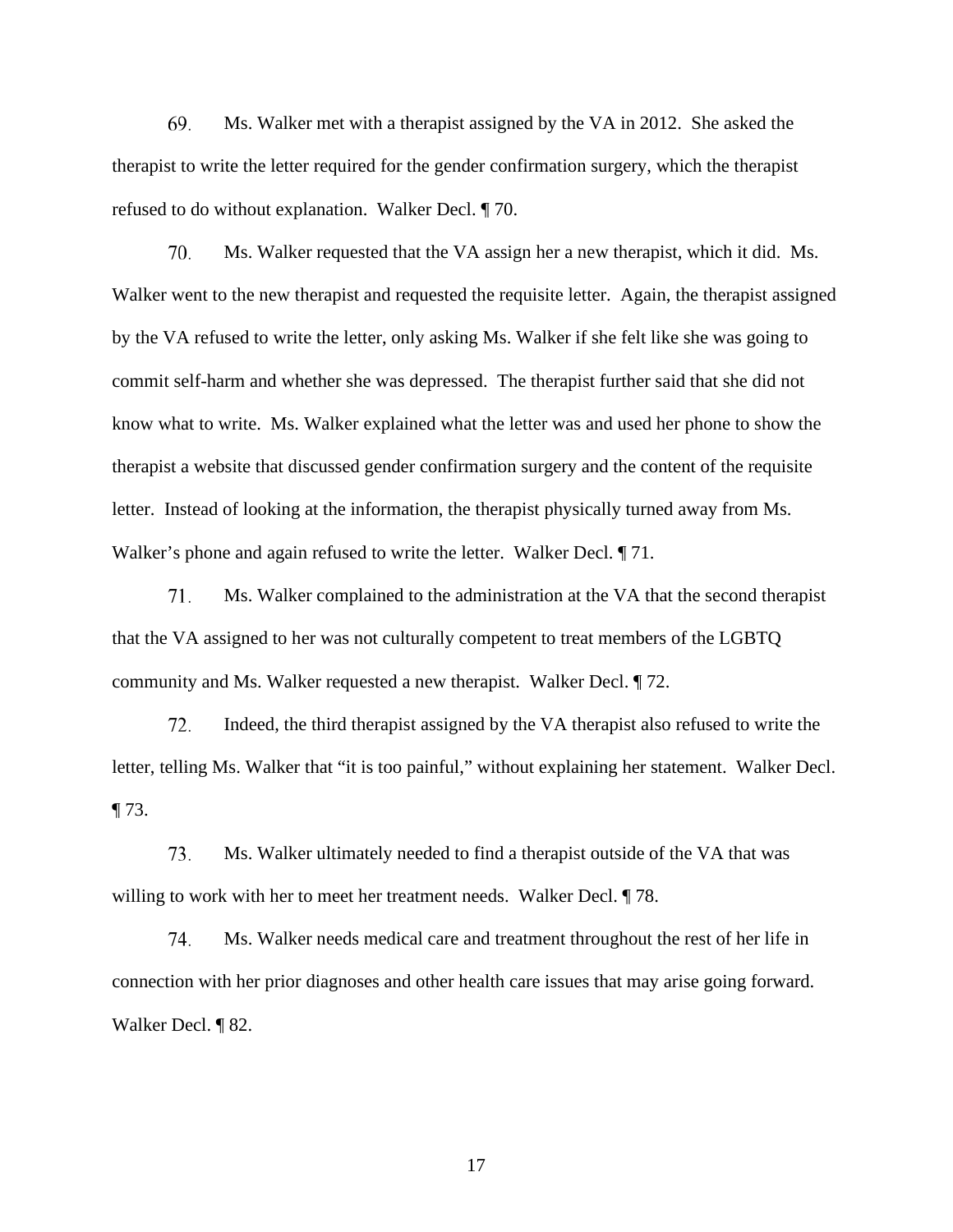Ms. Walker needs further medical care and treatment in connection with her gender confirmation surgery as well as follow-up appointments in connection with same. Walker Decl. ¶ 81. 75.

As a cancer survivor and an HIV-positive individual, Ms. Walker is in need of continuous medical check-ups and care in relation to her diagnoses. Walker Decl. ¶ 81. 76.

In connection with her prior cancer diagnoses, Ms. Walker needs a computerized axial tomography (CAT) scan of her chest every six months for the rest of her life. Walker Decl. ¶ 82. 77.

In connection with her HIV positive status, Ms. Walker requires blood tests every three months to ensure that the HIV medication she is taking is still effective and that she is not suffering dangerous side effects. Walker Decl. ¶ 83. 78.

 It has been widely reported that the risk factors for death from contracting COVID-19, which attacks the lungs, include: (i) being a racial minority; (ii) having a condition that weakens or compromises the immune system; and (iii) having a pre-existing lung condition. Walker Decl. ¶ 76. 79.

Ms. Walker meets each of these risk factors. She is a Black transgender woman with severely limited lung capacity living in New York City, the global epicenter of the COVID-19 pandemic. Walker Decl. ¶ 76. 80.

The 2020 Rule, if permitted to go into effect, would give license to medical professionals to deny Ms. Walker medical treatment or provide her with substandard care because she is transgender. This puts Ms. Walker at imminent risk of death if she contracts COVID-19. Walker Decl. ¶ 76. 81.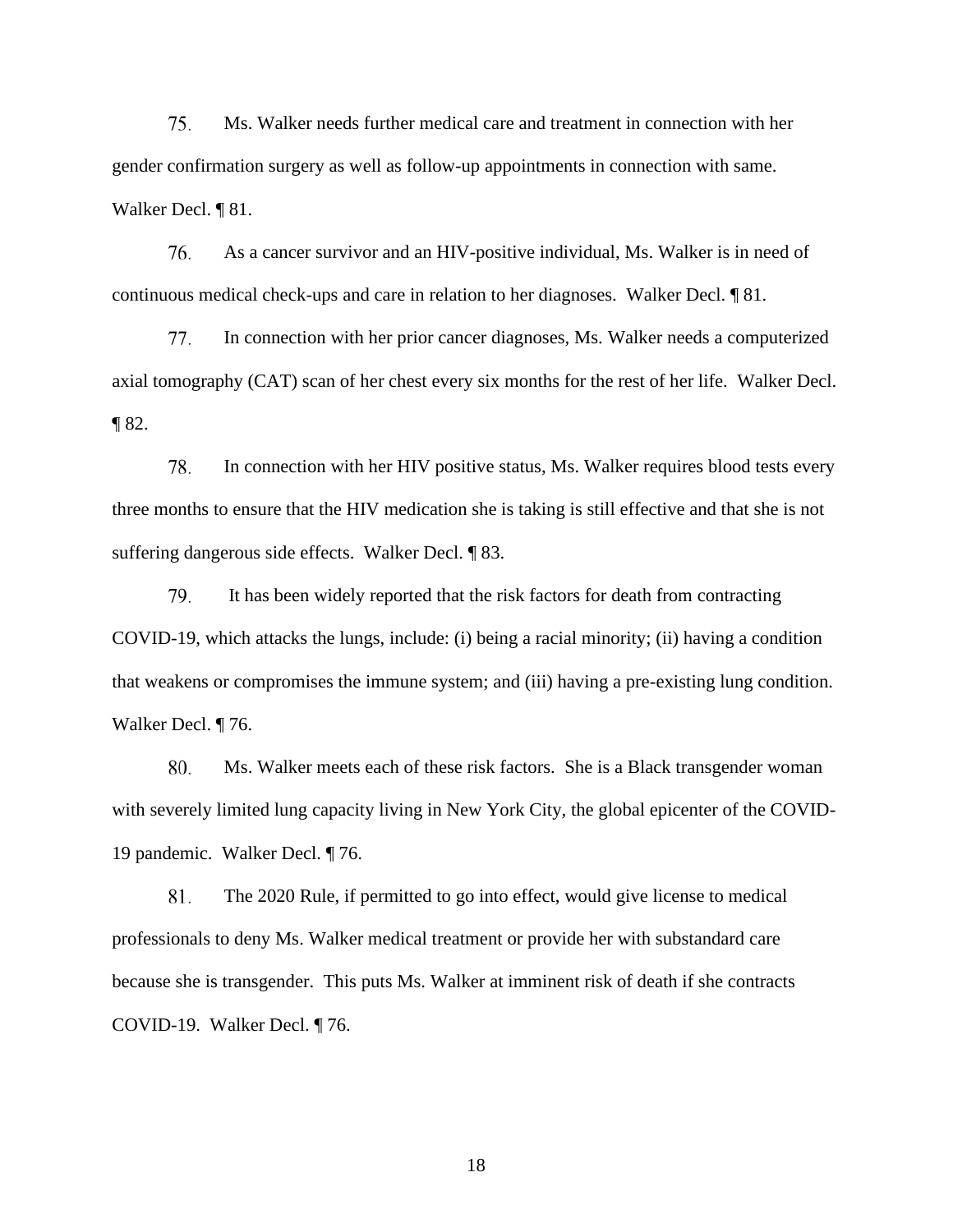The 2020 Rule makes Ms. Walker feel vulnerable, scared, and enraged. For someone who depends so much on the health care system to survive, the 2020 Rule deprives Ms. Walker of any peace of mind. Walker Decl. ¶¶ 75-80, 82-85, 88-90. 82.

# **II. PLAINTIFF CECILIA GENTILI**

Cecilia Gentili is a transgender woman who was born in Santa Fe, Argentina in 1972. Although growing up under a conservative dictatorship in Argentina prevented her from having the words to describe her identity, Ms. Gentili knew from a young age that she was not a boy and that she was queer. *See* Decl. Cecilia Gentili ¶¶ 1, 3, 17. The Declaration of Cecilia Gentili is attached hereto as Exhibit C (hereafter referred to as "Gentili Decl."). 83.

After spending years feeling like an outsider, Ms. Gentili met a transgender person when she was around 18 years old. It was a revelation to Ms. Gentili to see another person embody what she was experiencing. She realized that she was transgender and that there was a term to describe her identity. Equally important, she realized that there were other people like her. Around that same time, she began her transition. Gentili Decl. ¶¶ 17-19. 84.

A few years later, Ms. Gentili moved to Miami, Florida. She was not able to get a job and relied on survival sex work. She was at a pronounced risk of physical and behavioral health issues, but she had difficulty getting the treatment she needed. Gentili Decl. ¶ 20. 85.

For example, while she was in Miami, Ms. Gentili went to a doctor for routine treatment. When Ms. Gentili disrobed for the examination, the doctor responded with shock. He made it clear that he did not want to see her body and that he could not treat her. She left in fear in humiliation. Gentili Decl. ¶ 22. 86.

Since then, she has had comparable experiences, including doctors being judgmental about her transgender status. Some have told her that she should not be transgender. Others, against Ms. Gentili's stated wishes, advocated various treatment options that revealed 87.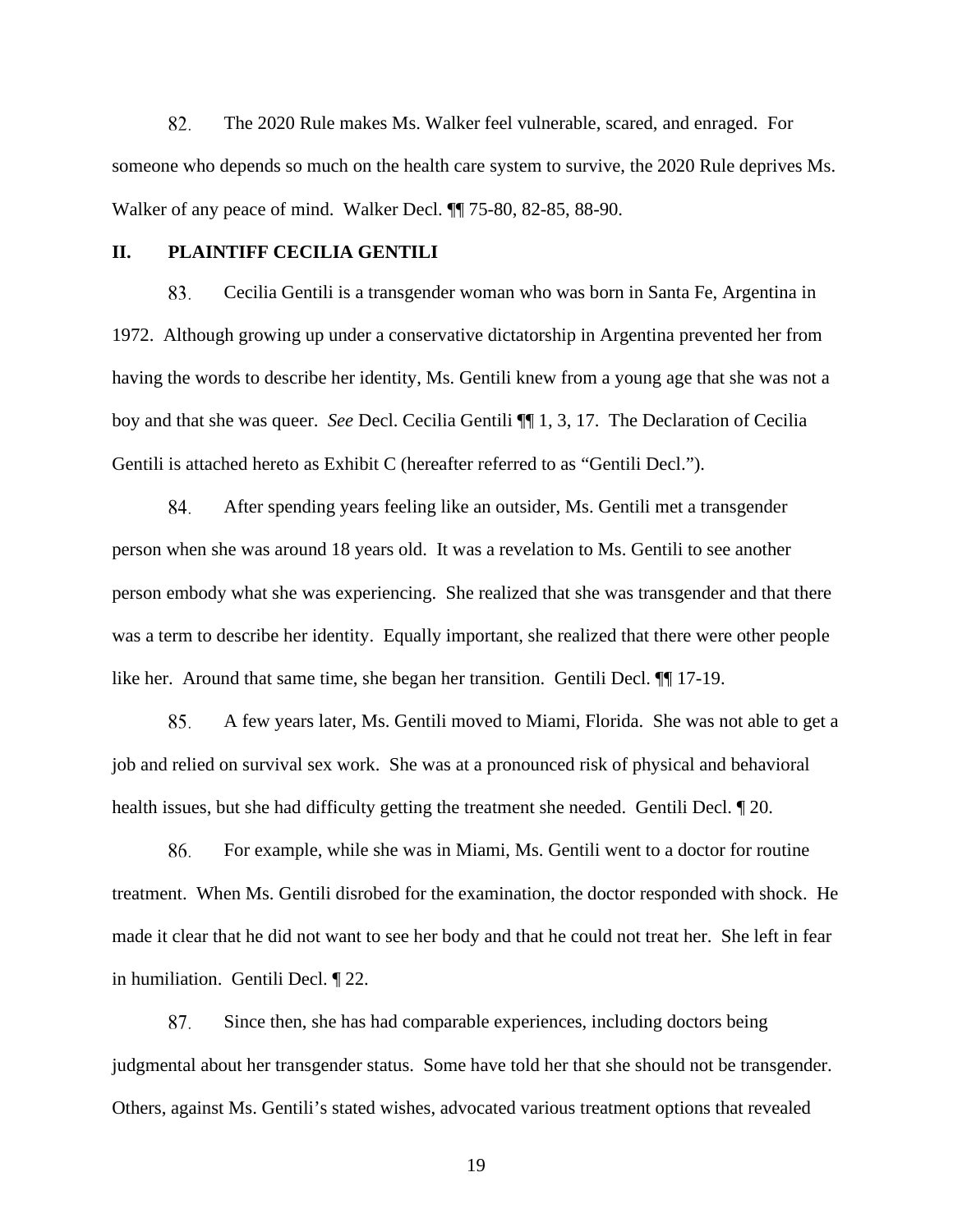ignorance of her needs. Most lacked the requisite knowledge to treat her. For instance, one doctor in particular continually told her that, to be a woman, she needed to have a vaginoplasty. The doctor repeatedly said this even as Ms. Gentili continually told her that she was not interested. That doctor simultaneously refused to prescribe Ms. Gentili hormone treatments that she requested. Gentili Decl. ¶ 27.

Ms. Gentili eventually moved to New York City, where she continued to suffer from physical and behavioral issues and continued to engage in survival sex work. Experiencing significant mental health issues, Ms. Gentili turned to substance abuse to cope. After long periods of substance abuse and addiction Ms. Gentili eventually sought help. Gentili Decl. ¶¶ 23-24. 88.

Ms. Gentili found assistance from a charitable organization that sponsored her 17 month stay in a long-term addiction treatment program. Gentili Decl. ¶¶ 23-24. 89.

Her reliance on charitable support for substance abuse treatment impacted Ms. Gentili's experiences while receiving care. For example, her stay at the long-term treatment facility was co-ed. The facility assigned her to a male residential area where she slept and showered for the entire year and a half. Although this was inconsistent with her gender identity, she felt like she had no choice because she was determined to break her drug dependence and someone else was paying for her treatment. Gentili Decl. ¶ 25. 90.

While getting help for substance abuse, Ms. Gentili saw a psychiatrist who also did not understand her needs. The doctor repeatedly told Ms. Gentili that her gender identity was the sole cause of her substance abuse and addiction. Gentili Decl. ¶ 27. 91.

In or around late 2011, Ms. Gentili finished long-term treatment and became sober. At around this time, Ms. Gentili stopped engaging in survival sex work and started seeing 92.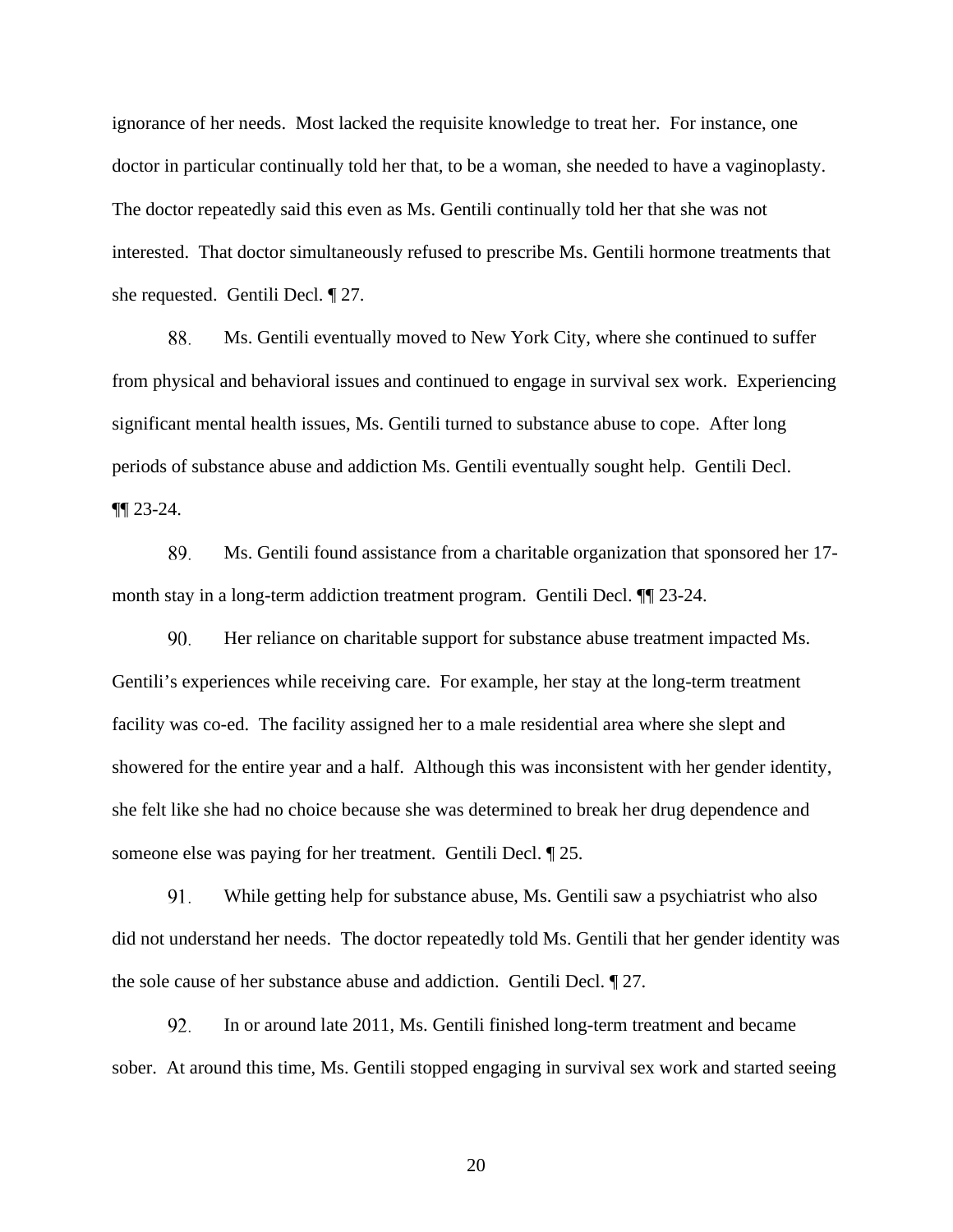a counselor at The Lesbian, Gay, Bisexual & Transgender Community Center in New York City (the "Center"). The counseling led to her being invited to serve as an intern at the Center. This marked the beginning of her advocacy for the LGBTQ community. Gentili Decl. ¶ 26.

Since then, Ms. Gentili's advocacy and activism have included prior service as Policy Director at the Gay Men's Health Crisis, the world's first and leading provider of HIV/AIDS prevention, care, and advocacy, and Vice President of the Board of Directors for Transcend Legal. From 2012 to 2016, she ran the Transgender Health Program at Apicha Community Health Center, a clinic in New York City that specializes in improving the health of LGBTQ individuals and people living with HIV/AIDS. Gentili Decl. ¶¶ 7, 11, 12. **93.** 

In 2018, she founded, and continues to run, Transgender Equity Consulting, which provides services on transgender sensitivity and inclusion issues. Gentili Decl.  $\P$ 4. **94.** 

She is also currently a member of the boards of Stonewall Community Foundation, TransLatinx Network, and The New Pride Agenda. Gentili Decl. ¶¶ 8-10. **95.** 

As a result of discrimination and mistreatment Ms. Gentili has received from medical providers, she continues to experience significant anxiety whenever she needs to see an unfamiliar health care provider. Gentili Decl. ¶¶ 21, 31, 32. **96.** 

In late 2018, Ms. Gentili was diagnosed with chronic obstructive pulmonary disease ("COPD") and emphysema. She has to closely monitor this condition because she can quickly have extreme difficulty breathing requiring immediate emergency treatment. Even though she lives two to three blocks away from a hospital, her breathing can become so difficult that she needs an ambulance to take her from her home to the hospital. She is on various medications for these issues but still must see her doctor every three to four months. Gentili Decl. ¶¶ 45, 48. 97.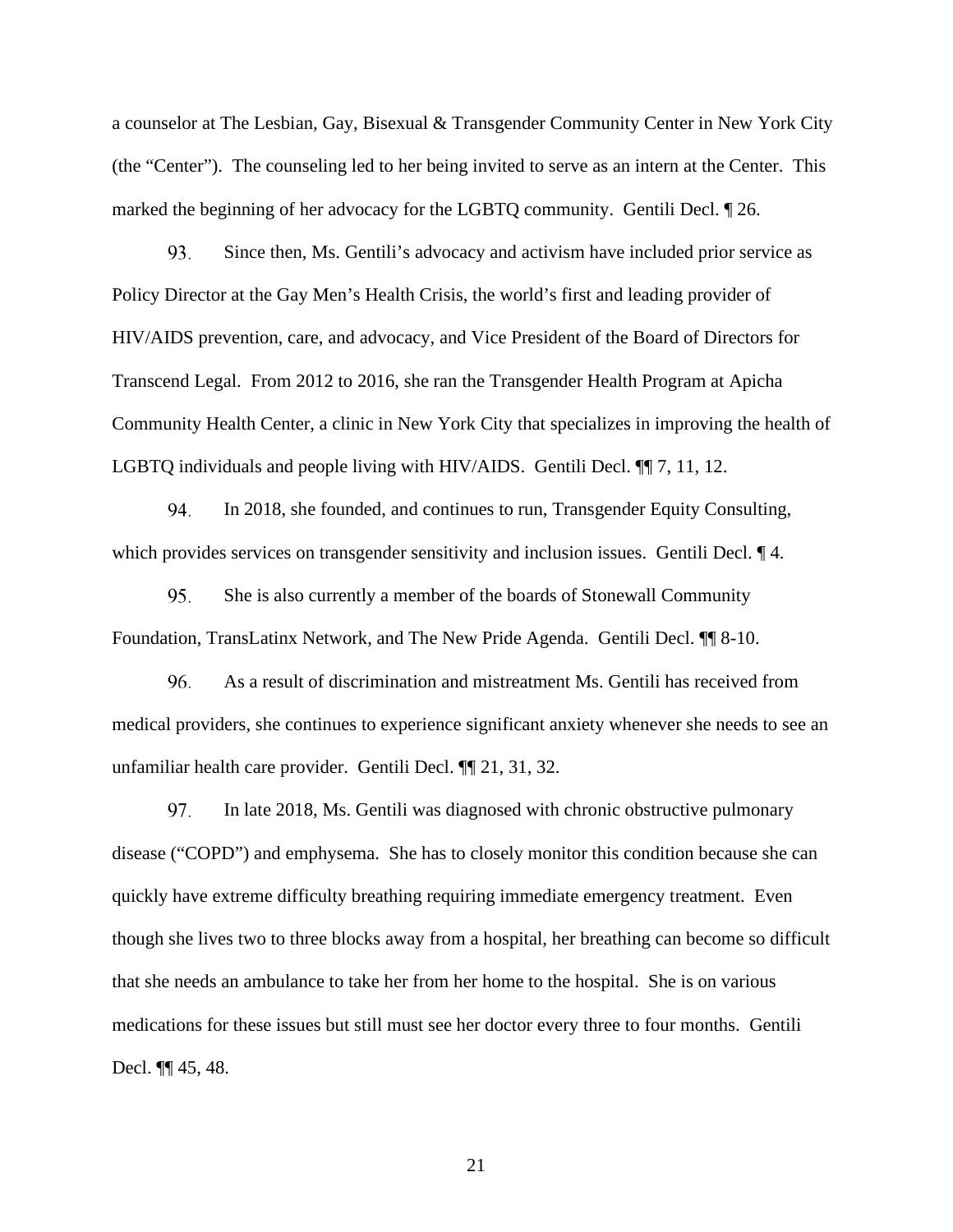Since her diagnosis, Ms. Gentili has been hospitalized on several occasions. On one occasion, she was subjected to misgendering, with a nurse telling her they do not have any "male rooms," even though she requested and had the right to be in a women's room. Gentili Decl. ¶ 57. 98.

Complicating her COPD, Ms. Gentili has latent tuberculosis, which is asymptomatic, but requires ongoing treatment and could become an active infection at a later point in her life. It also restricts the type of medications she can take as the prescriptions could interact with the disease to suppress her immune system. Gentili Decl. ¶ 46. 99.

Ms. Gentili is also Hepatitis-C positive. Due to extensive treatment that she underwent in 2016, she is considered cured because the virus is undetectable, but she must undergo regular blood testing to confirm her status. Gentili Decl. ¶ 47. 100.

Ms. Gentili also has psoriasis. She previously went to a dermatologist for treatment, but the experience was humiliating. The dermatologist seemed more curious about her genitalia than anything else, causing Ms. Gentili to avoid going to back to this or any other dermatologist. Although she uses a topical treatment for her psoriasis, she foregoes the most effective treatment because of these experiences. Gentili Decl. ¶ 40. 101.

Ms. Gentili also seeks care from a psychiatrist, who provides her with gendersensitive care and allowed her to understand how medical care should be provided to TGNCNB individuals. Gentili Decl. ¶ 53. 102.

About 2 years ago, Ms. Gentili had a medical issue requiring her to use the restroom constantly and that caused a burning sensation. Ms. Gentili initially refused to seek treatment due to her prior health care experiences. But, around 2:00 a.m. one night, she woke up in extreme pain and had no choice but to go to the emergency room. While there, she was 103.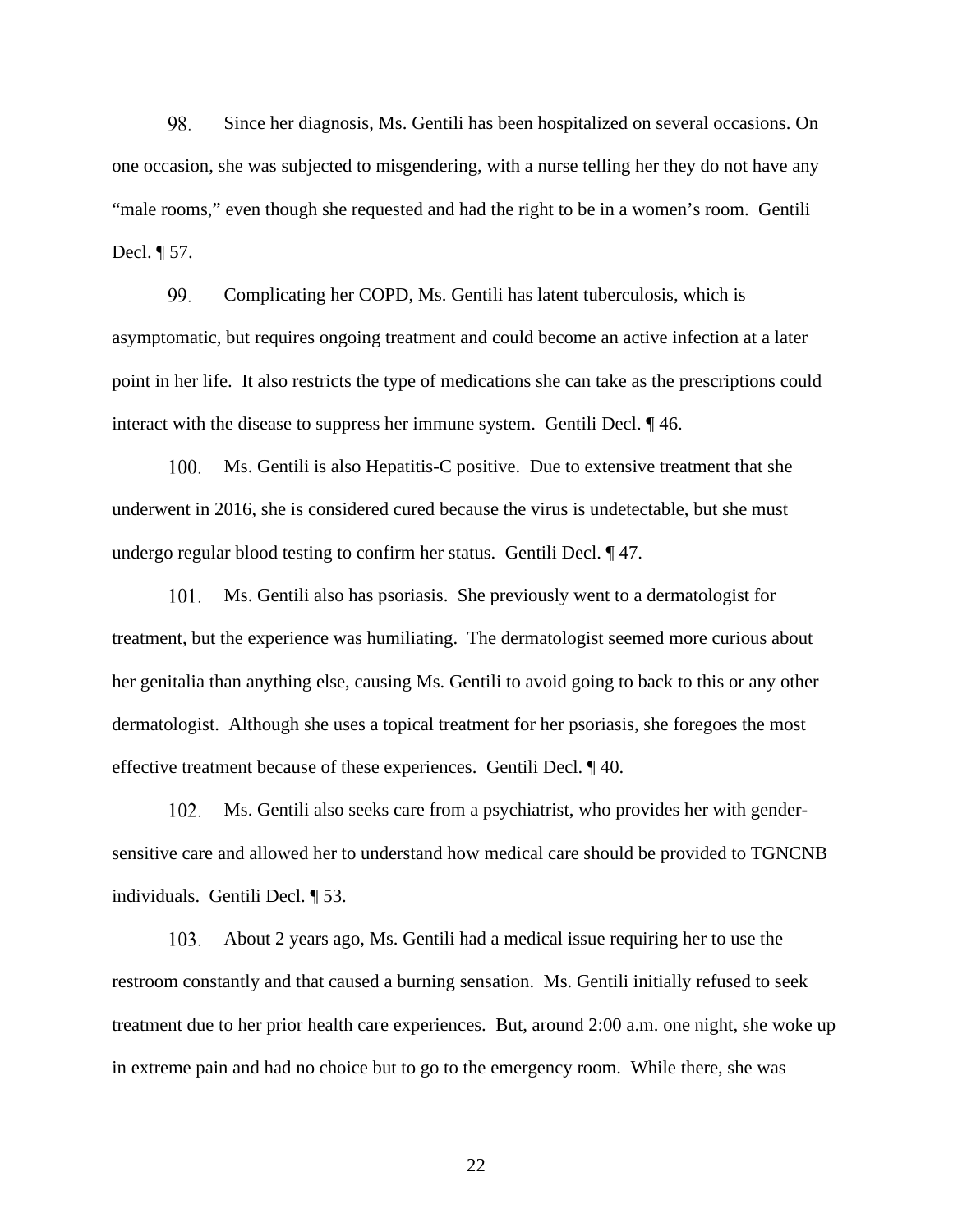subjected to a triage nurse humiliating her about her gender identity in front of a waiting room full of people. Specifically, the nurse loudly and continually pressed Ms. Gentili to provide a date for her last menstruation, notwithstanding Ms. Gentili's repeated explanation about her transgender status. Gentili Decl. ¶¶ 37-39.

On another occasion a few years ago, Ms. Gentili was having a minor procedure during which she was subjected to transphobic remarks. The doctor called her by her dead name and repeatedly misgendered her. The experience left Ms. Gentili feeling terrible. Gentili Decl. ¶ 31. 104.

Today, Ms. Gentili relies on her health insurance coverage for her hormone, which are related to her transgender status. Her primary care doctor prescribes them and requires a visit every four months to see if modifications are needed. She takes two types of hormones daily and is terrified of what would happen if her insurance refused to cover them. Gentili Decl. ¶¶ 43, 48-49. 105.

Ms. Gentili is particularly cautious when she travels for work. Although her job takes her around the country, she fears having to seek treatment outside of New York. She has particular fears about what she would do, or what would happen, if she became seriously ill on one of her trips. This is a particularly acute fear because she has a lung disease that sometimes requires urgent medical treatment. Gentili Decl. ¶ 58. 106.

Around September 2019, Ms. Gentili was in Louisiana for approximately ten days. While there, she spoke with several other transgender women who informed her that the closest doctor providing appropriate and gender-sensitive treatment was in the next state. Given that her lung issues could cause immediate and emergent problems, Ms. Gentili was terrified. 107.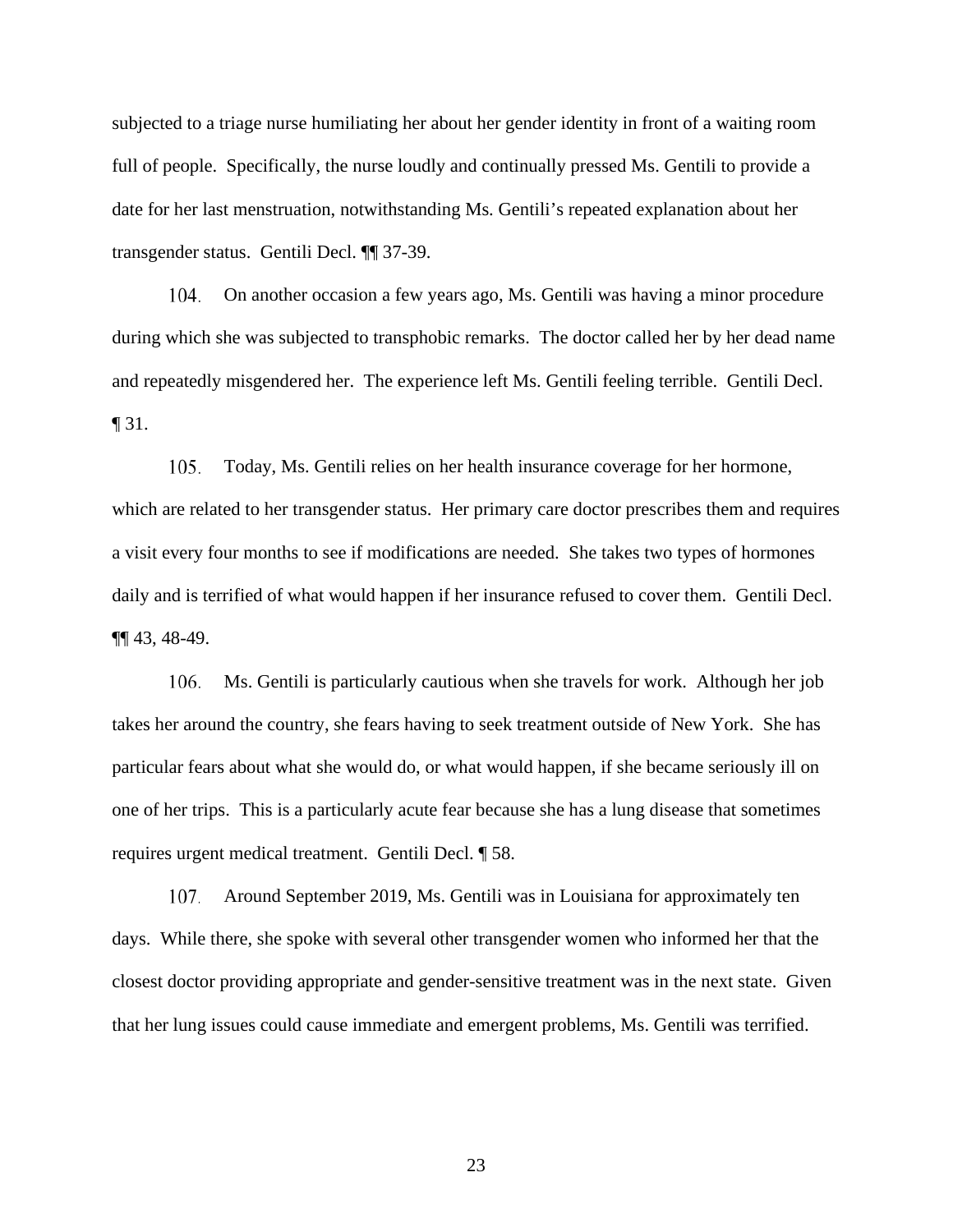She spent the remainder of her time on the trip in emotional distress at the prospect of what would happen if she needed care. Gentili Decl. ¶ 60.

In early 2020, Ms. Gentili was in Florida when the COVID-19 virus was declared a global pandemic. She knew that she was at heightened risk if she got the virus because of her lung issues. She was panicked about what would happen if she was exposed while in Florida. Gentili Decl. ¶¶ 62-63. 108.

When it is safe to resume work-related travel, Ms. Gentili has plans to travel to California, Texas, Georgia, and Florida in connection with her work. Because Florida, Georgia, and Texas do not have state laws barring discrimination in health care on the basis of gender identity, the potential absence of federal protections terrifies Ms. Gentili. She is already anxious about what would happen if she needed care in one of those states. Gentili Decl. ¶¶ 64-65. I 09.

A friend of Ms. Gentili, who also was a transgender woman, recently got sick and showed symptoms indicative of COVID-19, including a cough and fever. Though Ms. Gentili told her friend that she needed to go to the doctor, the friend refused out of fear for how she would be treated on account of being transgender. Because she did not seek the health care she needed, the friend did not receive treatment and lost her life to COVID-19. Gentili Decl. ¶¶ 33- 35. 110.

The 2020 Rule makes Ms. Gentili feel vulnerable, scared, and enraged. It leaves her uneasy that her access to medical care is dictated by which administration is in power. Gentili Decl. ¶ 75. 111.

The 2020 Rule allows health care providers to deny her critical health care necessary for her well-being and survival, including, but not limited to, the regular monitoring of her lung condition, Hepatitis-C, and even potentially life-saving intervention should she have 112.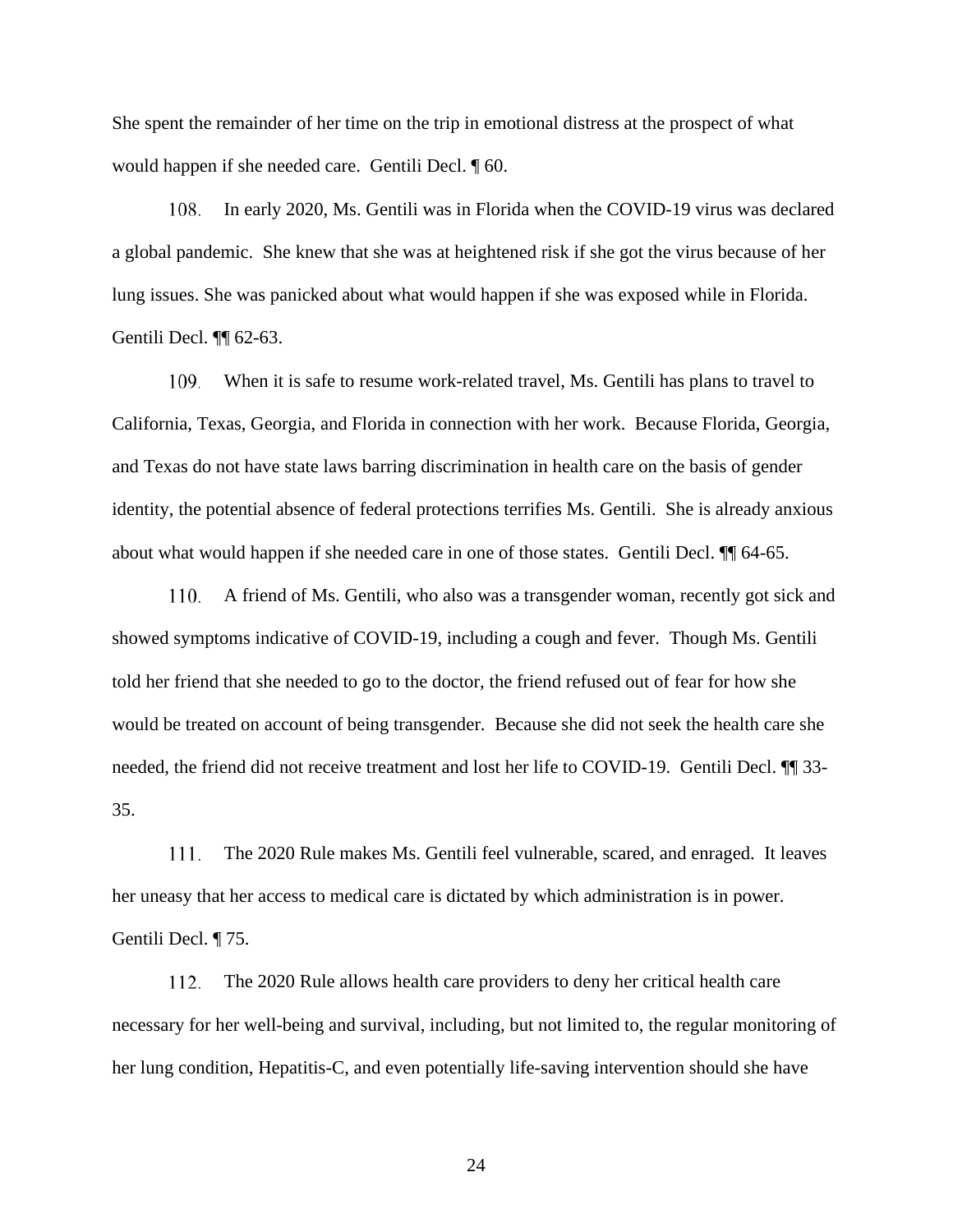another respiratory attack. The 2020 Rule also allows her health care insurer and prescription drug providers to deny her access to her hormone treatments and other necessary medications. Gentili Decl. ¶¶ 63, 66-67.

 For someone who depends so much on the health care system to survive, the 2020 Rule strips Ms. Gentili of any peace of mind. Gentili Decl. ¶¶ 41-43, 59, 66-67, 71-75. 113.

### **STATUTORY AND REGULATORY BACKGROUND**

## **III. THE ACA PROHIBITS DISCRIMINATION BROADLY ON THE BASIS OF SEX**

The ACA was enacted against a historical backdrop and factual record clearly reflecting that the LGBTQ community faces discrimination solely because of who they are. 114.

Lesbian, gay, bisexual and queer individuals regularly face discrimination because of their sexual orientation, that is, their sexual identity in relation to the sex to which they are attracted. 115.

TGNCNB individuals face potential discrimination because their gender identity or gender expression differs from the gender or sex marker that they were assigned at birth. 116.

The LGBTQ community's risk of sex discrimination—that is, unfavorable treatment based upon their sex—is widely documented in both case law and medical studies. 117.

Indeed, as articulated by the Supreme Court in *Bostock*, discrimination on the basis of sexual orientation or gender identity is discrimination on the basis of sex. 2020 WL 3146686, at \*7, \*9. 118.

Compounding the LGBTQ community's risk of discrimination is the fact that state-level health care laws often have no or few nondiscrimination protections and have set up a patchwork of laws and jurisdictional coverage. 119.

Even states that have enacted protections can vary significantly in the protections extended to the LGBTQ community, both across states and between municipalities. 120.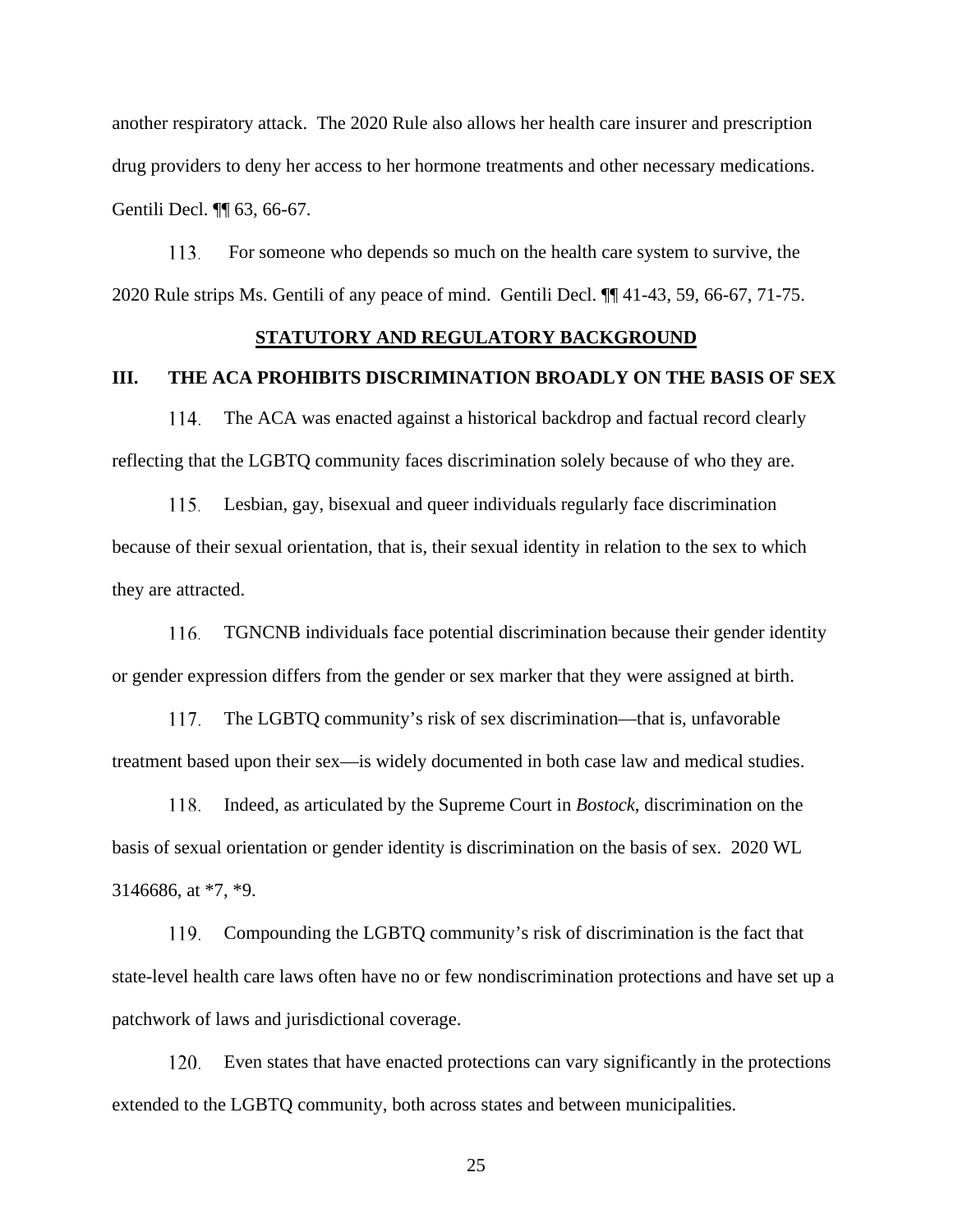In the absence of statewide laws and protections for the LGBTQ community, 121.

counties, cities and municipalities within the state may enact nondiscrimination ordinances that prohibit discrimination based on an individual's sexual orientation and/or gender identity. For example, when there are no statewide non-discriminatory protections for the LGBTQ community, certain counties, cities, and municipalities within the state may enact some enumerated protections in the areas of housing, employment, and public accommodations.

Given the patchwork of protections across regions and complete lack of protections in many others, and against the backdrop of the longstanding history of discrimination against the LGBTQ community in obtaining health care and health insurance coverage, Congress adopted an expansive federal prohibition on discrimination in the ACA. 122.

Section 1557 of the ACA prohibits discrimination on the basis of race, color, national origin, sex, age, or disability in covered health programs and activities. *See* 42 U.S.C. § 18116. Section 1557 explicitly provides that: 123.

[A]n individual shall not, on the ground prohibited under title VI of the Civil Rights Act of 1964 (42 U.S.C. 2000d et seq.), title IX of the Education Amendments of 1972 (20 U.S.C. 1681 et seq.), the Age Discrimination Act of 1975 (42 U.S.C. 6101 et seq.), or section 794 of title 29, be excluded from participation in, be denied the benefits of, or be subjected to discrimination under, any health program or activity, any part of which is receiving Federal financial assistance, including credits, subsidies, or contracts of insurance, or under any program or activity that is administered by an Executive Agency or any entity established under this title (or amendments).

*Id*.

At the time Congress enacted the ACA, the weight of legal authority recognized that the definition of "sex," and therefore sex discrimination, covered gender identity, sex stereotyping, and sexual orientation. *See, e.g.*, *Smith v. City of Salem*, 378 F.3d 566, 571–75 (6th Cir. 2004); *Rosa v. Park West Bank & Trust Co*., 214 F.3d 213, 215–16 (1st Cir. 2000); *Schwenk*  124.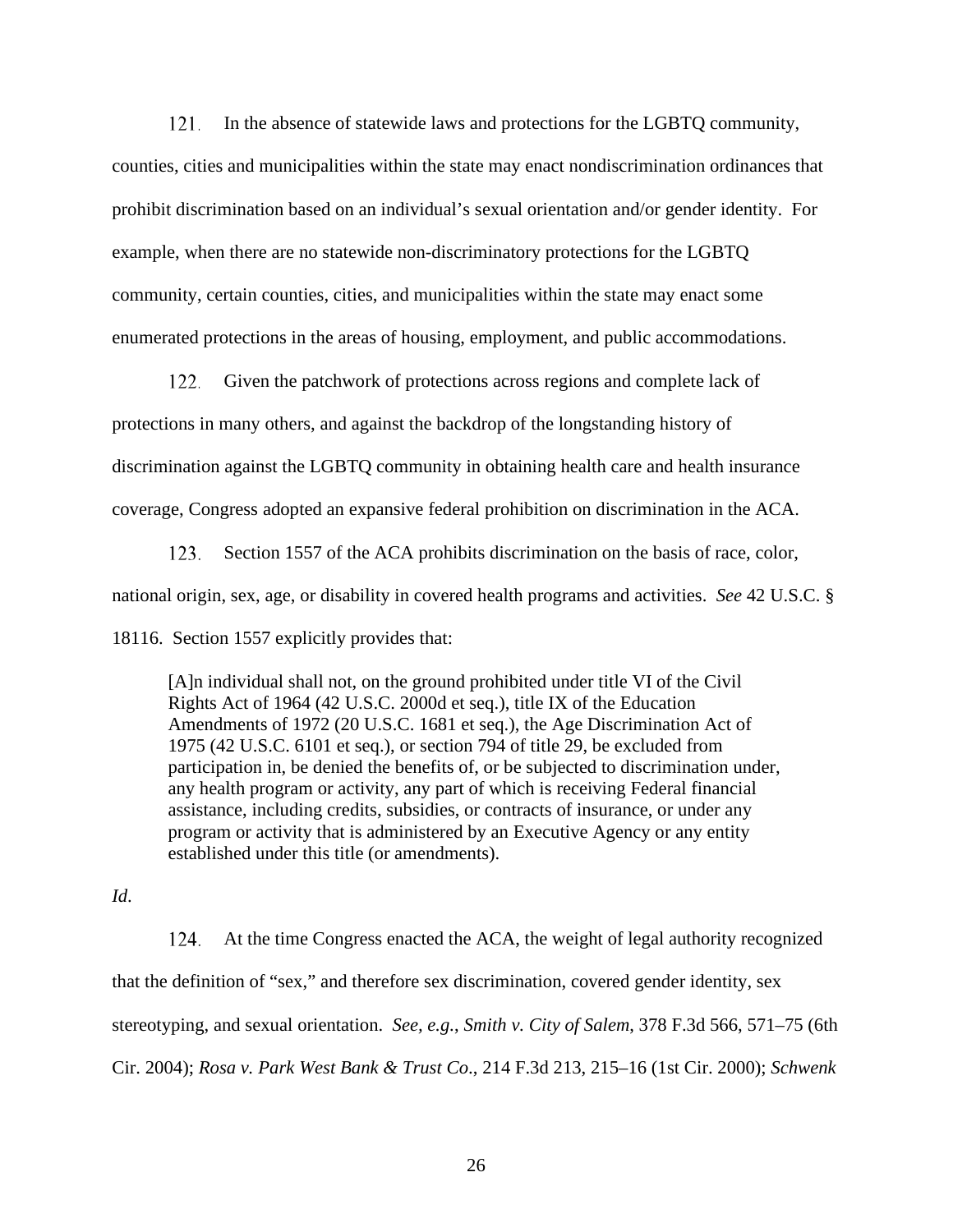*v. Hartford*, 204 F.3d 1187, 1199–1201 (9th Cir. 2000). On June 15, 2020, the Supreme Court of the United States affirmed that this interpretation was correct and that discrimination on the basis of "sex" literally and logically encompasses discrimination against LGBTQ persons. *See Bostock*, 2020 WL 3146686, at \*9.

Evidencing the import of the nondiscrimination provisions, the ACA provided that the enforcement mechanisms provided for, and available under, Title VI of the Civil Rights Act of 1964, Title IX of the Education Amendments of 1972, the Age Discrimination Act of 1975, and Section 794 of Title 29 (also known as Section 504 of the Rehabilitation Act of 1973), shall apply for purposes of addressing violations of Section 1557. 125.

# **IV. HHS DEVELOPED AND RELIED ON AN EXTENSIVE RECORD TO SUPPORT ITS DEVELOPMENT OF THE 2016 RULE**

### **A. The Development of the 2016 Rule**

On August 1, 2013, HHS's Office for Civil Rights ("OCR") published a Request for Information in the Federal Register to solicit information on issues arising under Section 1557 and received hundreds of responses. *See* 78 Fed. Reg. 46,558–60 (Aug. 1, 2013). 126.

On September 8, 2015, after receiving those responses, the OCR issued a proposed rule, "Nondiscrimination in Health Programs and Activities," in the Federal Register (the "Proposed 2016 Rule"), and invited comments on the Proposed 2016 Rule by all interested parties. *See* 80 Fed. Reg. 54,171–221 (Sept. 8, 2015). 127,

Evidencing the high interest in the Proposed 2016 Rule, the OCR received approximately 24,875 comments on the Proposed 2016 Rule. *See* 81 Fed. Reg. at 31,376. Those comments came from a wide variety of stakeholders, including, but not limited to: (i) civil rights/advocacy groups, including language access organizations, disability rights organizations, women's organizations, and organizations serving LGBTQ individuals; (ii) health care 128.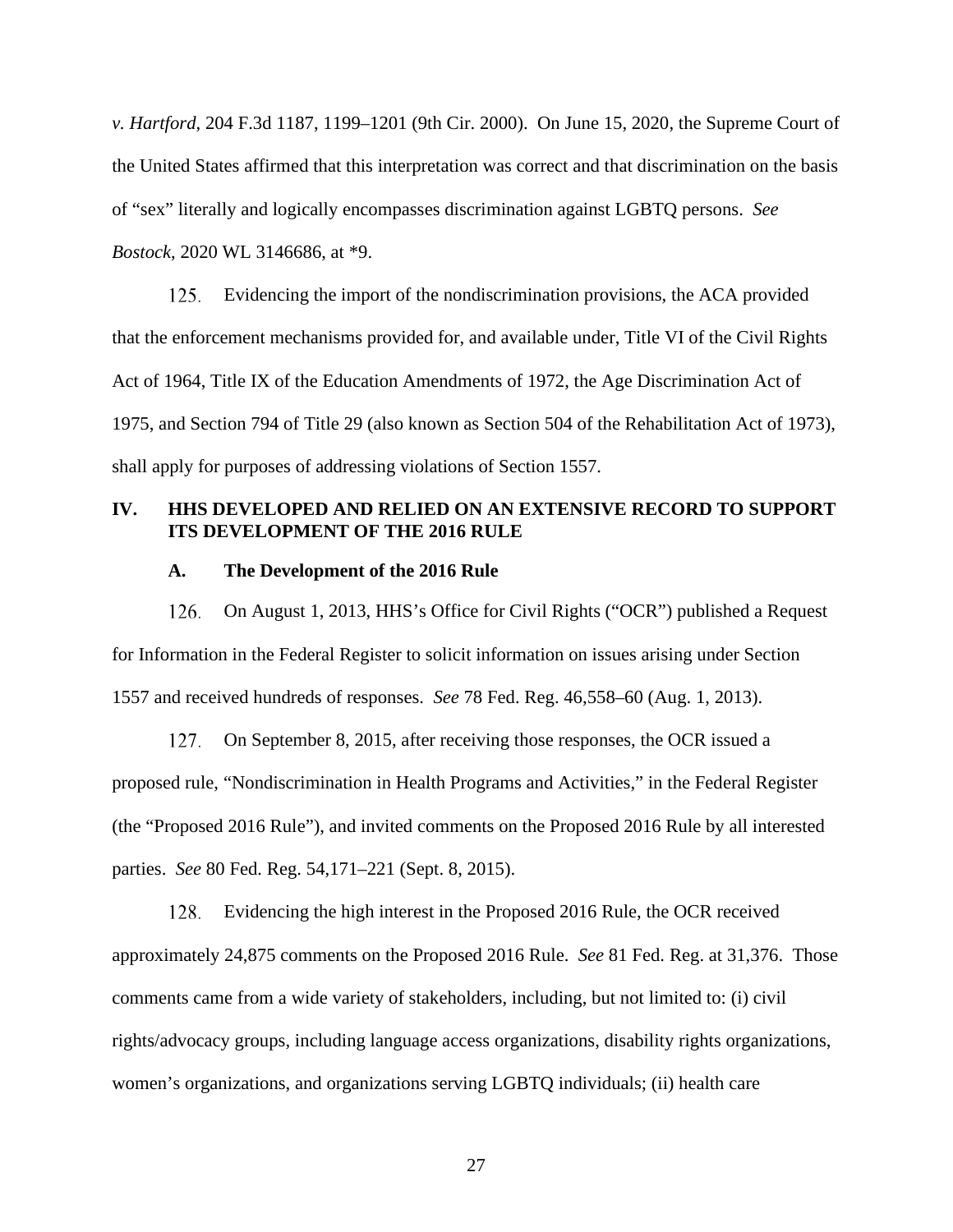providers; (iii) consumer groups; (iv) religious organizations; (v) academic and research institutions; (vi) reproductive health organizations; (vii) health plan organizations; (viii) health insurance issuers; (ix) state and local agencies; and (x) tribal organizations. *See id*.

The comments analyzed: (i) the pervasive discrimination against LGBTQ individuals by health care providers and insurers; (ii) statistics establishing the heightened risk of psychological and physical medical issues that the LGBTQ community faces; and (iii) the import of the Proposed 2016 Rule. *See, e.g.*, *id*. at 31,455, 31,460 129.

The comments underscored that, notwithstanding this heighted need for medical care, LGBTQ individuals have historically been deterred, impaired, and precluded from accessing health care to address their health and medical needs solely due to their gender identity or sexual orientation. 130.

The comments also highlighted that, for LGBTQ individuals who were able to seek medical care, they faced the risk of discrimination in receiving care if medical providers refused to treat them due to their being LGBTQ or if the medical provider treated them differently than their straight, cisgender counterparts. *See, e.g.*, *id*. at 31,434–36. 131.

The Human Rights Campaign—the largest civil rights organization working to achieve equality for lesbian, gay, bisexual, transgender, and queer Americans—submitted a lengthy comment on behalf of its then-1.5 million members and allies in support of the Proposed 2016 Rule. 132.

The Human Rights Campaign comment noted that the "[p]ersistent and systemic discrimination in accessing healthcare" faced by the LGBTQ community resulted in "stark health disparities" for the community and that "[f]ear of discrimination causes many LGBT people to avoid seeking healthcare." *Human Rights Campaign Comments on Proposed Rule 1557 Re*: 133.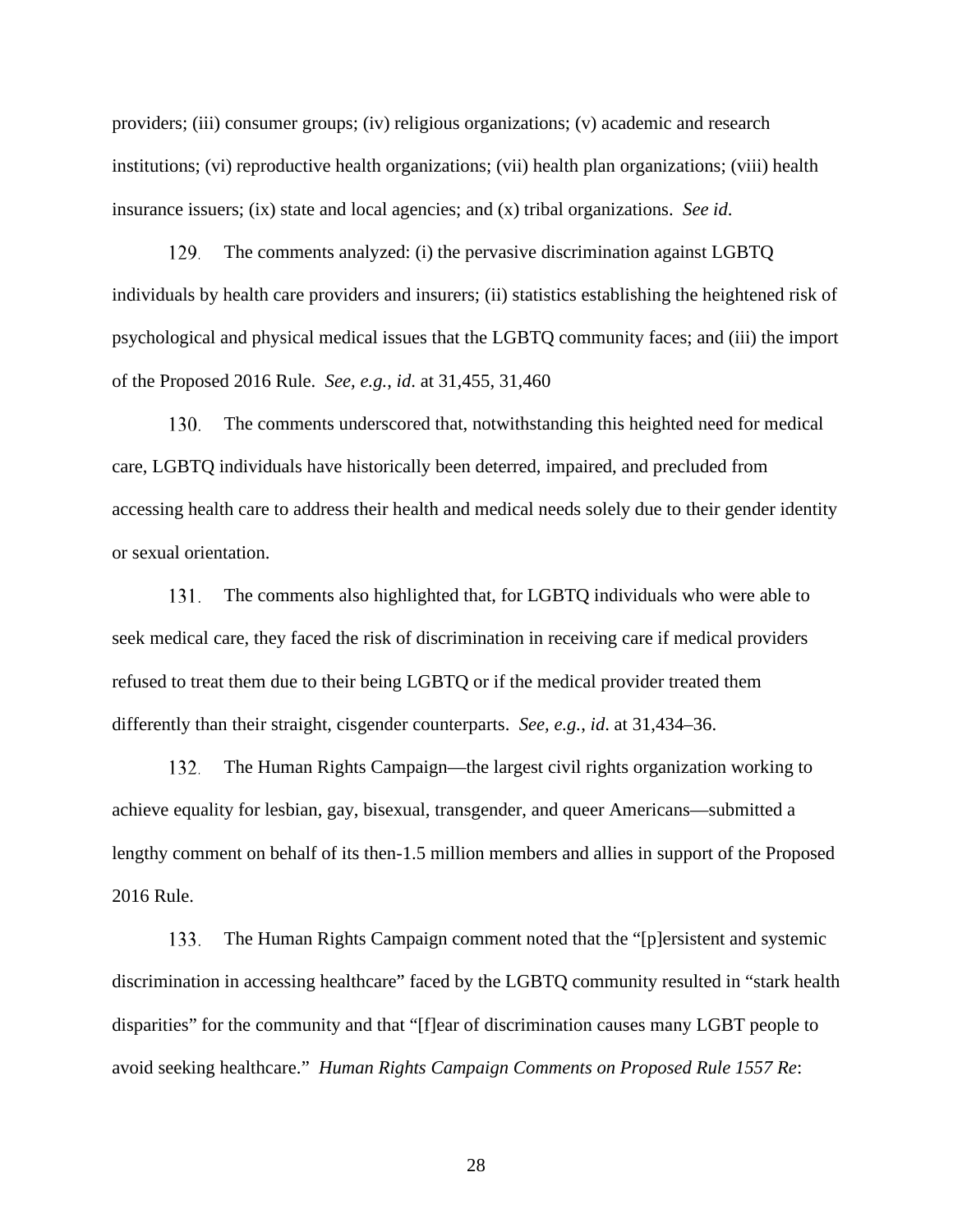*Public Comment in Response to the Notice of Proposed Rulemaking Addressing Nondiscrimination in Health Programs and Activities*, *1557 NPRM (RIN 0945-AA02)*, at 1 (submitted Nov. 9, 2015), available at https://www.regulations.gov/document?D=HHS-OCR-2015-0006-0830. For those that did, they "are not consistently treated with the respect that all patients deserve."

The National Center for Transgender Equality conducted a survey in 2015 of twenty-eight thousand (28,000) transgender individuals and found that nearly one-third of them faced discrimination due to their gender identity from their medical provider. *See*  https://www.transequality.org/sites/default/files/docs/USTS-Full-Report-FINAL.PDF, at 5–6 (last visited June 24, 2020). 134.

As the Transgender Legal Defense & Education Fund ("TLDEF") emphasized in a comment to HHS, the Proposed 2016 Rule was needed based on evidence showing widespread discrimination against transgender individuals. *Transgender Legal Defense & Education Fund Comments on Proposed Rule 1557 Re: Proposed Rule on Section 1557 of the Affordable Care Act (RIN 0945-AA02), 1557 NPRM (RIN 0945-AA02)*, at 2 (submitted Nov. 9, 2015), available at https://www.regulations.gov/document?D=HHS-OCR-2015-0006-2163. 135.

TLDEF directed attention to a survey that showed that "28% of transgender individuals reported that when they were sick or injured, they postponed seeking medical treatment out of fear of being discriminated against, and 19% of transgender individuals reported being refused care due to their transgender or gender non-conforming status." *Id*. Further, "[o]ver a quarter of the transgender individuals who are brave enough to seek medical attention—approximately 28%—reported experiencing verbal harassment while doing so, and 2% even reported being victims of physical violence." *Id*. at 2. 136.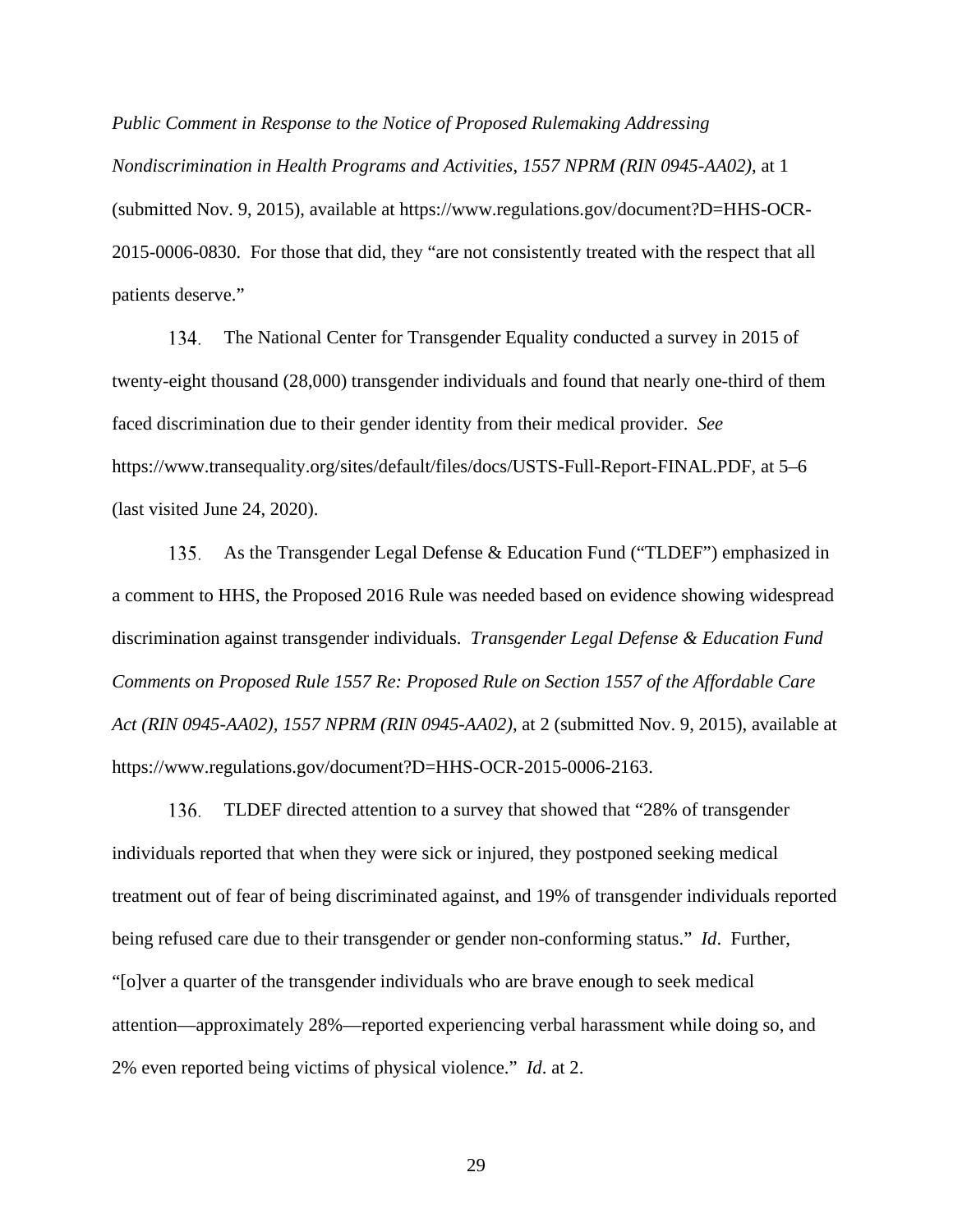Lambda Legal's comment in support of the Proposed 2016 Rule explained that: 137.

70 percent of transgender and gender-nonconforming respondents had one or more of these experiences; and almost 63 percent of respondents living with HIV experienced one or more of these types of discrimination in health care. Almost 8 percent of LGB respondents report[ed] having been denied needed care because of their sexual orientation, and 19 percent of respondents living with HIV reported being denied care because of their HIV status. The picture was even more disturbing for transgender and gendernonconforming respondents, who reported the highest rates of being refused care (nearly 27 percent), being subjected to harsh language (nearly 21 percent), and even being abused physically (nearly 8 percent).

*Lambda Legal Comments on Proposed Rule 1557 Re: Nondiscrimination in Health Programs* 

*and Activities*, *1557 NPRM (RIN 0945-AA02)*, at 19 (submitted Nov. 9, 2015),

https://www.regulations.gov/document?D=HHS-OCR-2015-0006-1406.

The Trevor Project, an organization focused on suicide prevention efforts for 138.

LGBTQ youth, highlighted the psychological risks faced by that component of the community in

its comment in support of the Proposed 2016 Rule:

Suicide is the second leading cause of death among youth ages 10 – 24 years old. Lesbian, gay and bisexual youth are four times more likely, and questioning youth are three times more likely, to attempt suicide as their straight peers. Nearly half of young transgender people have seriously thought about taking their lives, and one quarter report having made a suicide attempt. Suicide attempts by LGB youth and questioning youth are 4 to 6 times more likely to result in injury, poisoning, or overdose that requires treatment from a doctor or nurse, compared to their straight peers. Lesbian, gay and bisexual youth who come from highly rejecting families are 8.4 times as likely to have attempted suicide as LGB peers who reported no or low levels of family rejection. Notably, research has shown that 45% of individuals who die by suicide had visited their doctor within one month of their death.

*The Trevor Project Comments on Proposed Rule 1557 Re: Nondiscrimination in Health* 

*Programs and Activities, Proposed Rule RIN 0945-AA02, 1557 NPRM (RIN 0945-AA02)*, at 3–4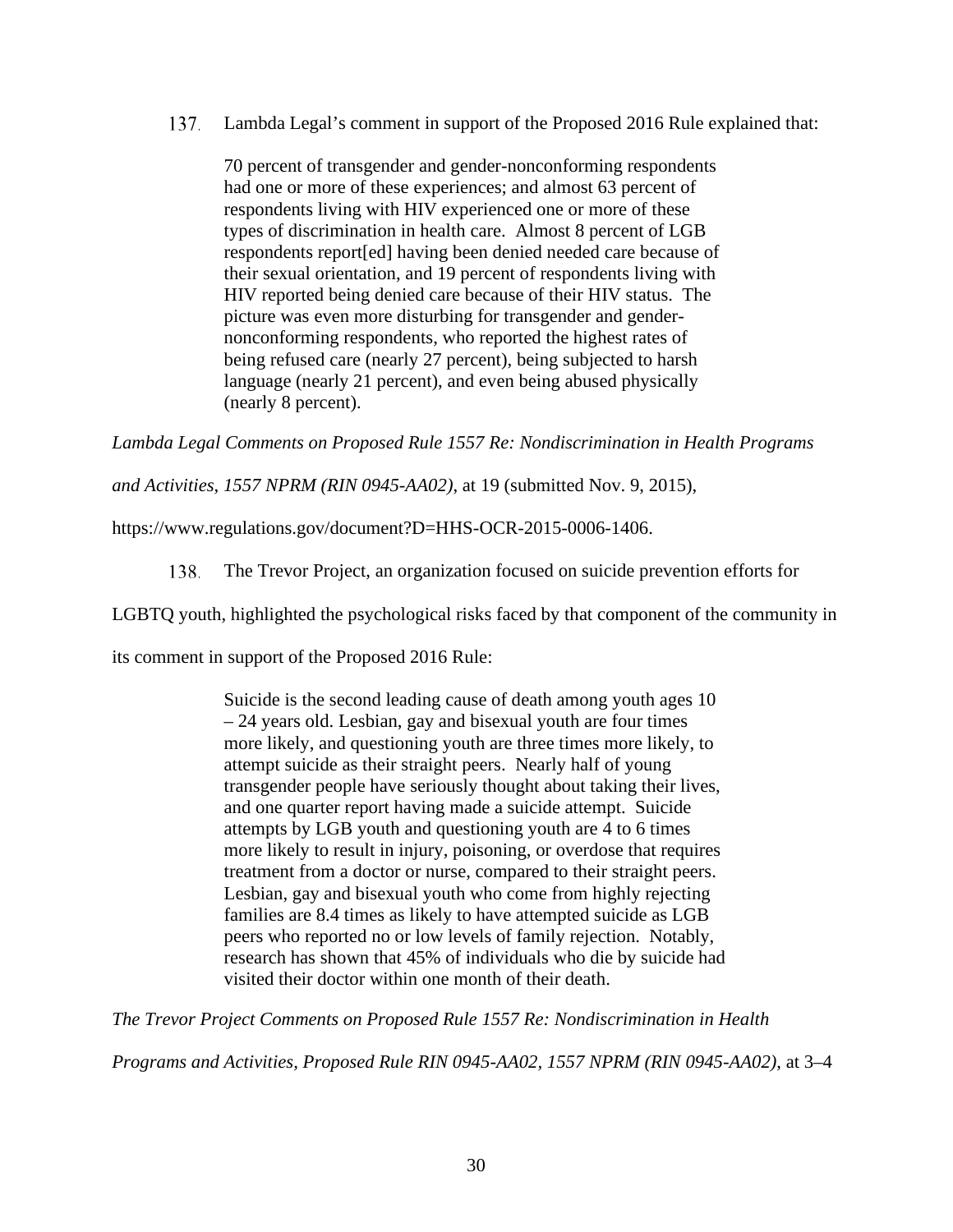(submitted Nov. 9, 2015), available at https://www.regulations.gov/document?D=HHS-OCR-2015-0006-1301.

The LGBTQ community's barriers to accessing and receiving medical treatment and care have historically been compounded by discrimination from insurers and insurance providers. Prior to the enactment of the ACA, an LGBTQ person's protection from discrimination in seeking health care and health insurance coverage was dependent on the state where they resided. 139.

As the American Civil Liberties Union noted in a comment to the Department, "LGB people also encounter discrimination in health insurance coverage. In 2014, among LGB people whose incomes made them potentially eligible for financial assistance to gain coverage under the ACA, 27 percent of gay men, 21 percent of lesbians, and 27 percent of bisexuals did not have coverage." *American Civil Liberties Union Comments on Proposed Rule 1557 Re: Nondiscrimination in Health Programs and Activities, Proposed Rule, 1557 NPRM (RIN 0945- AA02)*, at 5 (submitted Nov. 9, 2015), available at https://www.aclu.org/sites/default/ files/field\_document/11-09-15\_aclu\_1557\_comments.pdf (last visited June 25, 2020). 140,

Further, GLMA: Health Professionals Advancing LGBT Equality noted that a 2011 study showed that a quarter of transgender and gender nonconforming individuals reported being denied access to appropriate health insurance coverage. *GLMA: Health Professionals Advancing LGBT Equality Comments on Proposed Rule 1557 Re: Nondiscrimination in Health Programs and Activities, Proposed Rule RIN 0945-AA02, 1557 NPRM (RIN 0945-AA02)*, at 2–3 (submitted Nov. 9, 2015), available at https://www.regulations.gov/document?D=HHS-OCR-2015-0006-1724. 141.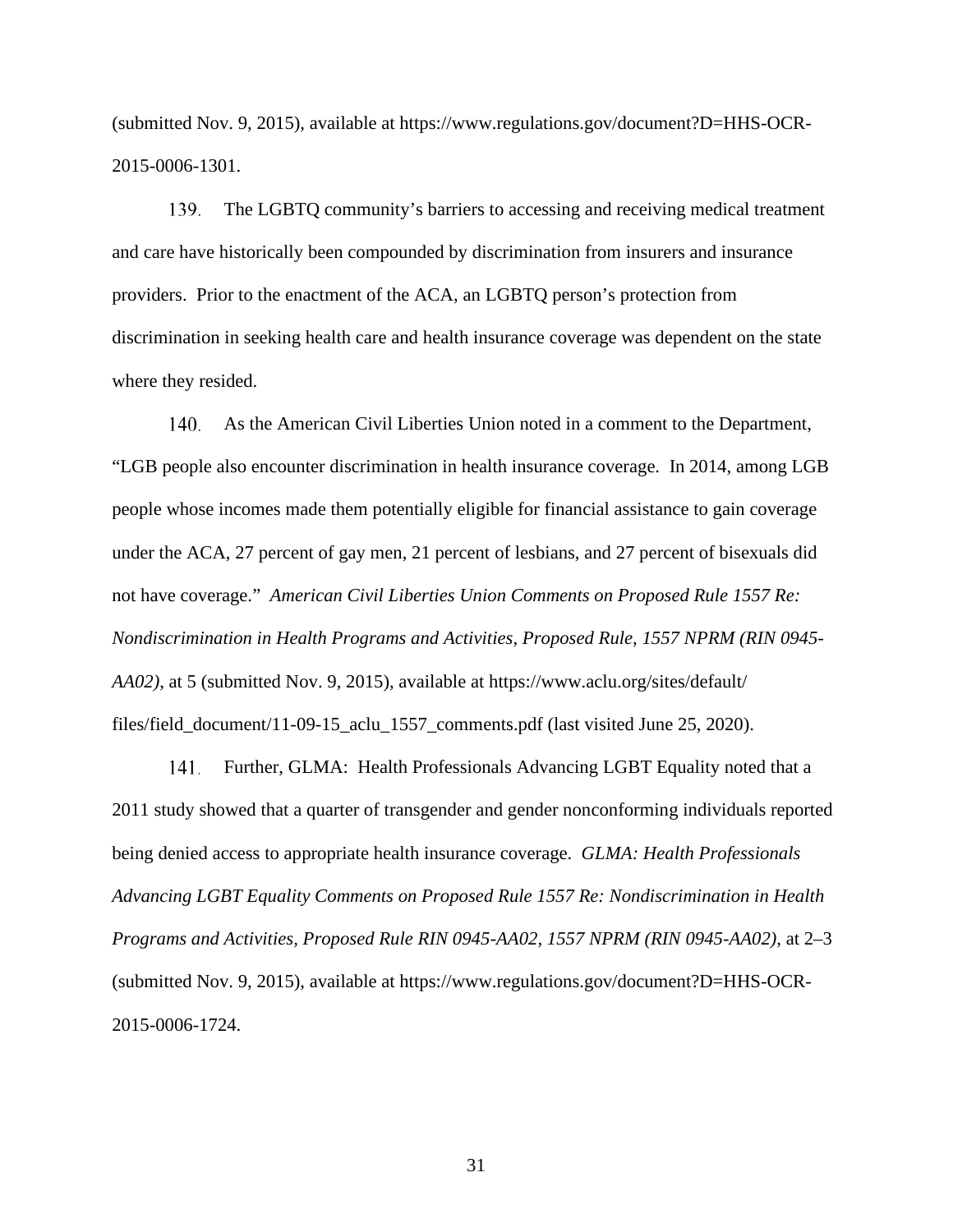After careful consideration and an extensive and procedurally rigorous noticeand-comment period, HHS moved forward with its well-reasoned interpretation of civil rights protections under Section 1557. On May 11, 2016, in accordance with the ACA, the case law, and the vast majority of the received comments, and in compliance with her statutory authority, then-Secretary of HHS Sylvia Mathews Burwell published the 2016 Rule. *See* 81 Fed. Reg. at 31,375–473 (as codified at 45 C.F.R. § 92). 142.

### **B. The Finalization and Enactment of the 2016 Rule**

The Department explained that the purpose of the 2016 Rule was to "reflect the current state of nondiscrimination law" and to ensure "the most robust set of protections supported by the courts" to prevent discrimination in the health care context." 81 Fed. Reg. at 31,388. This purpose was expounded upon by the OCR in the issuance of the 2016 Rule where it stated that "a fundamental purpose of the ACA is to ensure that health services are available broadly on a nondiscriminatory basis to individuals throughout the country." *Id*. at 31,379. 143.

To that end, the 2016 Rule clarified and codified existing nondiscrimination requirements and sets forth new standards to implement Section 1557, particularly with respect to the prohibition of discrimination on the basis of sex in health programs other than those provided by educational institutions and the prohibition of various forms of discrimination in health programs administered by HHS and entities established under Title I of the ACA. 144.

HHS found, based on the extensive data before it, that: 145.

[d]iscrimination in the health care context can often lead to poor and inadequate health care or health insurance or other coverage for individuals and exacerbate existing health disparities in underserved communities. Individuals who have experienced discrimination in the health care context often postpone or do not seek needed health care; individuals who are subject to discrimination are denied opportunities to obtain health care services provided to others, with resulting adverse effects on their health status. Moreover, discrimination in health care can lead to poor and ineffective distribution of health care resources, as needed resources fail to reach many who need them. The result is a marketplace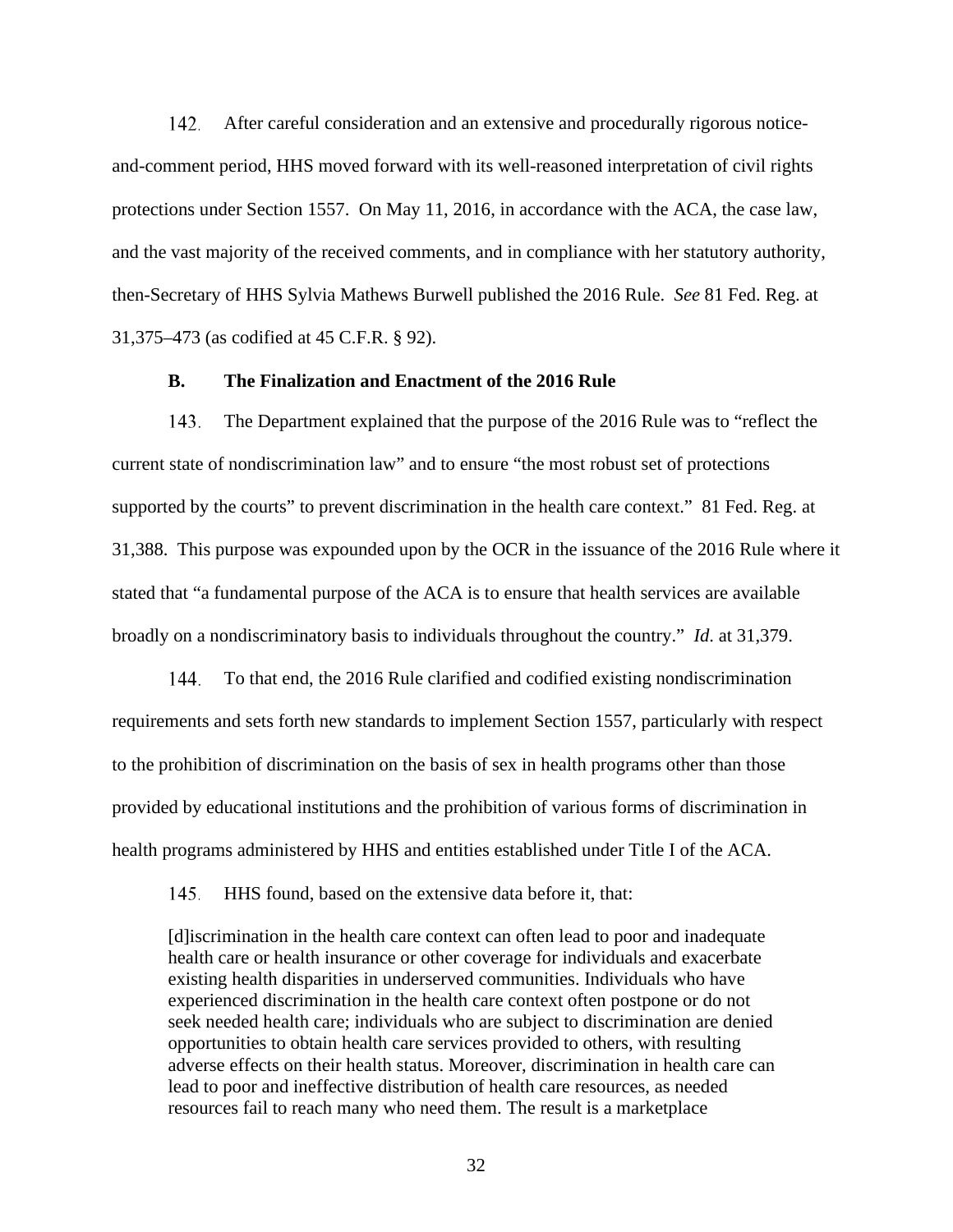comprised of higher medical costs due to delayed treatment, lost wages, lost productivity, and the misuse of people's talent and energy.

*Id*. at 31,444.

To further protect the LGBTQ community, the OCR concluded that "Section 1557's prohibition of discrimination on the basis of sex includes, at a minimum, sex discrimination related to an individual's sexual orientation where the evidence establishes that the discrimination is based on gender stereotypes." *Id*. at 31,390. 146.

The 2016 Rule had various key definitions and components. *See* 45 CFR § 92.4. HHS aimed to adopt definitions that provided the broadest protections possible and were most consistent with governing law. *See, e.g.*, 81 Fed. Reg. at 31,389 ("[W]e support a prohibition on discrimination based on sexual orientation as a matter of policy. We believe that it is critical to meeting the goals of Section 1557 and, more broadly, the ACA, to ensure equal access to health care and health coverage. Indeed, these policy goals are reflected in the increasing number of actions taken by Federal agencies to ensure that lesbian, gay, and bisexual individuals are protected from discrimination."). 147.

For example, Section 92.101 of the 2016 Rule, entitled "Discrimination prohibited," broadly prohibited discrimination in health care. 45 C.F.R. at § 92.101. It stated that " [e]xcept as provided in Title I of the ACA, an individual shall not, on the basis of race, color, national origin, sex, age, or disability, be excluded from participation in, be denied the benefits of, or otherwise be subjected to discrimination under any health program or activity to which this part applies."  $45$  C.F.R. at § 92.101(a)(1). 148.

HHS defined the term "gender identity" in a way that was consistent with the approach taken by a majority of courts and federal agencies. *See* 81 Fed. Reg. at 31,384–85. 149.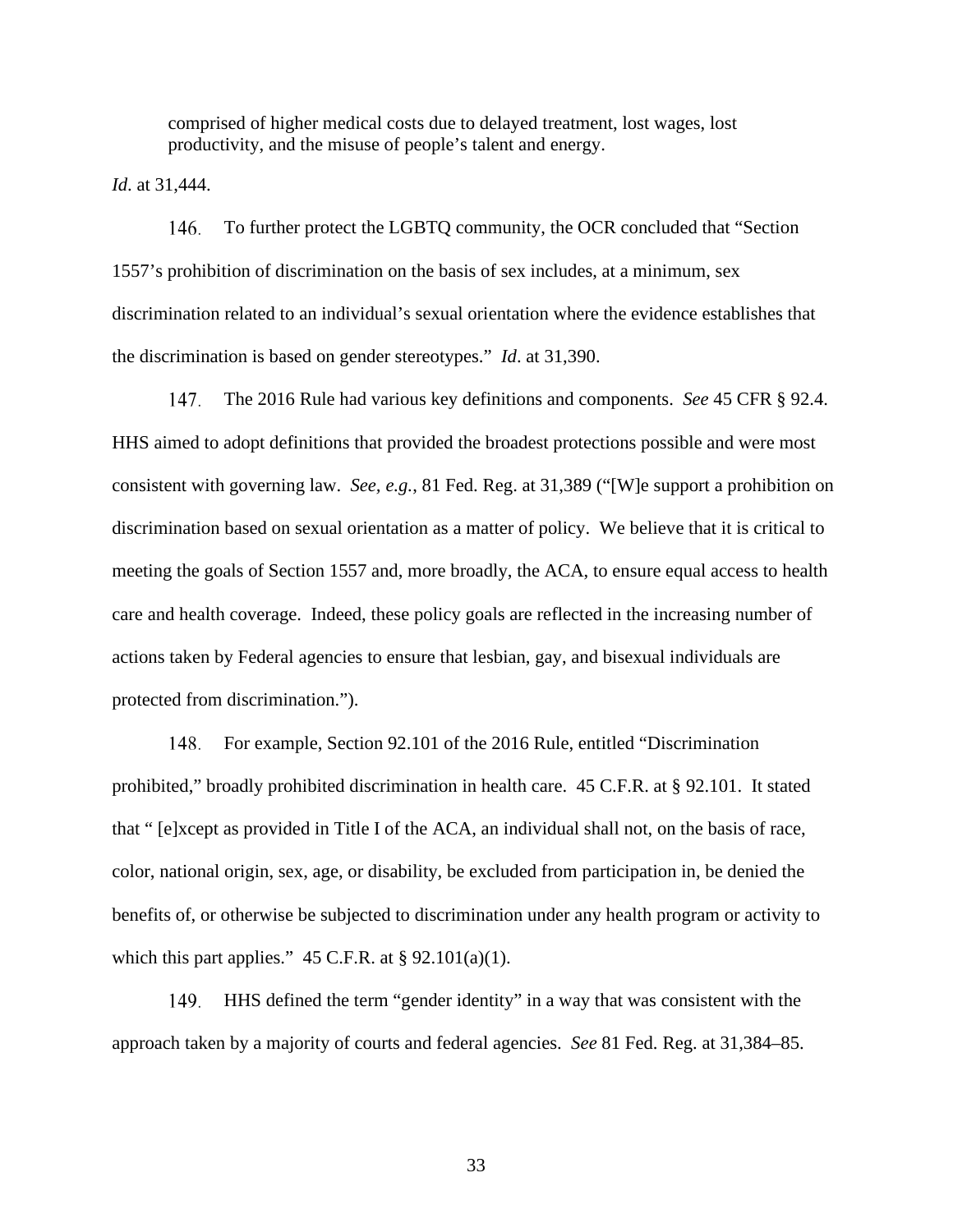Namely, HHS defined "gender identity" as *"*an individual's internal sense of gender, which may be male, female, neither, or a combination of male and female, and which may be different from an individual's sex assigned at birth. The way an individual expresses gender identity is frequently called 'gender expression,' and may or may not conform to social stereotypes associated with a particular gender. A transgender individual is an individual whose gender identity is different from the sex assigned to that person at birth." 45 C.F.R. at § 92.4. 150.

Likewise, HHS included a definition for "on the basis of sex." *See id*. 151.

HHS anchored its interpretation in the Supreme Court's holding in *Price Waterhouse v. Hopkins*, 490 U.S. 228, 250–51 (1989), and a slew of subsequent decisions addressing "sex" and the statutory language of Section 1557. *See* 81 Fed. Reg. at 31,387. 152.

HHS explained that the phrase "on the basis of sex" was developed to include, but not be limited to, "discrimination on the basis of pregnancy, false pregnancy, termination of pregnancy, or recovery therefrom, childbirth or related medical conditions, sex stereotyping, and gender identity." *Id*. In other words, "on the basis of sex" includes discrimination based on stereotypical notions of appropriate behavior, appearance, or mannerisms for each gender, constituted sex discrimination. *Id*. 153.

The 2016 Rule's interpretation of "on the basis of sex" ensured that individuals would not be excluded from programs or other health activities simply because their gender identity did not align with other aspects of their sex. *See id*. at 31,409. 154.

The 2016 Rule next defined "sex stereotypes." *See* 45 C.F.R. at § 92.4. Again, HHS drew on existing legal and medical definitions to reach beyond just purported biological differences between the sexes. *See* 81 Fed. Reg. at 31,390–92. It defined "sex stereotypes" to mean "stereotypical notions of masculinity or femininity, including expectations of how 155.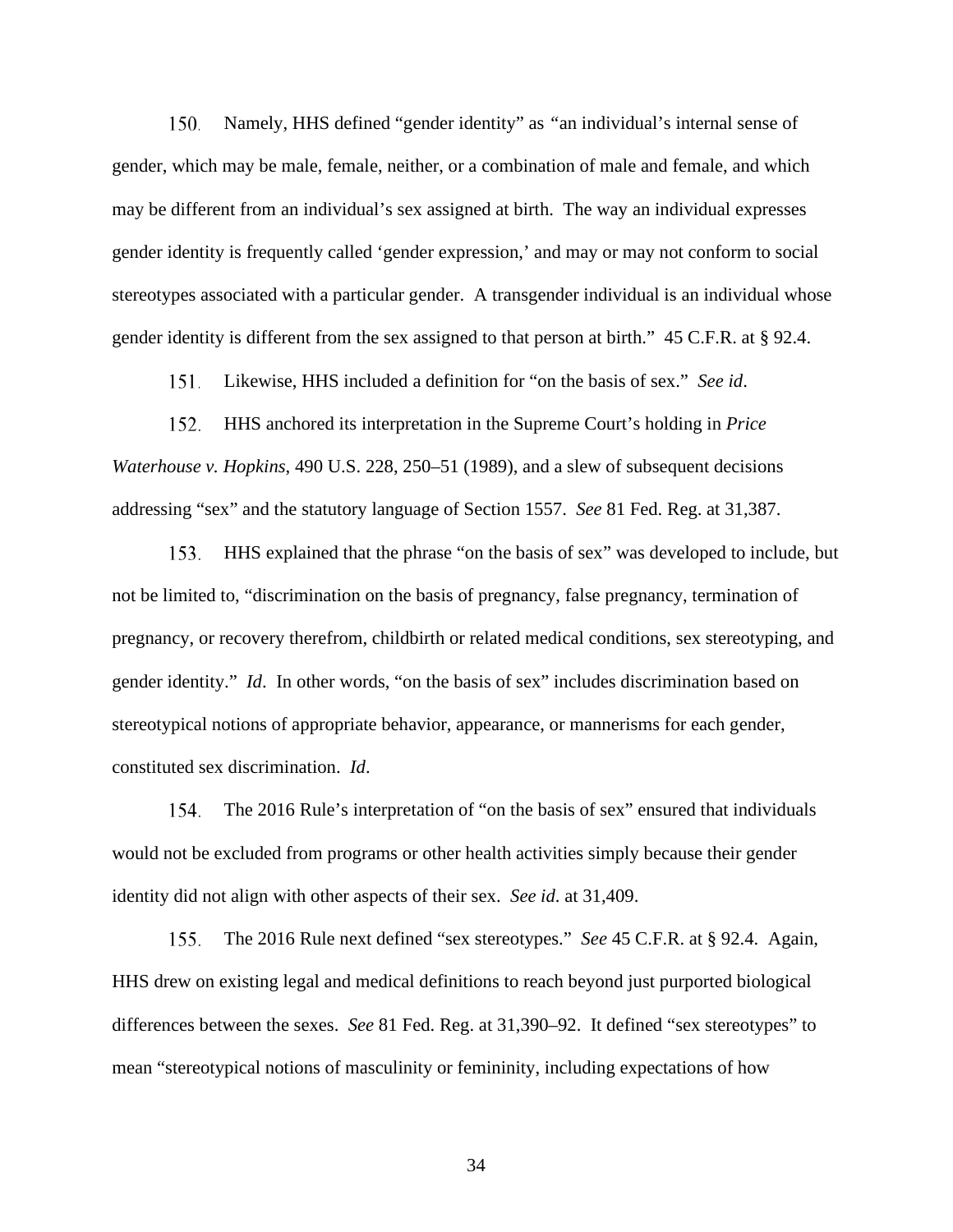individuals represent or communicate their gender to others, such as behavior, clothing, hairstyles, activities, voice, mannerisms, or body characteristics. These stereotypes can include the expectation that individuals will consistently identify with only one gender and that they will act in conformity with the gender-related expressions stereotypically associated with that gender. Sex stereotypes also include gendered expectations related to the appropriate roles of a certain sex." 45 C.F.R. at § 92.4.

Collectively, these various definitions were key in furthering HHS's policy of "banning discrimination in health programs and activities on the basis of sexual orientation," which HHS recognized as "critical to meeting the goals of Section 1557 and, more broadly, the ACA, to ensure equal access to health care and health coverage." 81 Fed. Reg. at 31,388–89. 156.

In addition to its key definitional sections and its recognition of the central role of insurance in the health care system, HHS took action to ensure that providers and insurance companies complied with the nondiscriminatory provisions of the ACA. 157.

Specifically, the 2016 Rule included Section 92.206, entitled "Equal program access on the basis of sex," and Section 92.207, entitled "Nondiscrimination in health-related insurance and other health related coverage." 45 C.F.R. at §§ 92.206–07. The two provisions were designed to ensure that all individuals, "regardless of sex assigned at birth, gender identity, or recorded gender," received the care they needed. 81 Fed. Reg. at 31,429. 158.

Section 92.206 expressly stated that: "A covered entity shall provide individuals equal access to its health programs or activities without discrimination on the basis of sex; and a covered entity shall treat individuals consistent with their gender identity, except that a covered entity may not deny or limit health services that are ordinarily or exclusively available to individuals of one sex, to a transgender individual based on the fact that the individual's sex 159.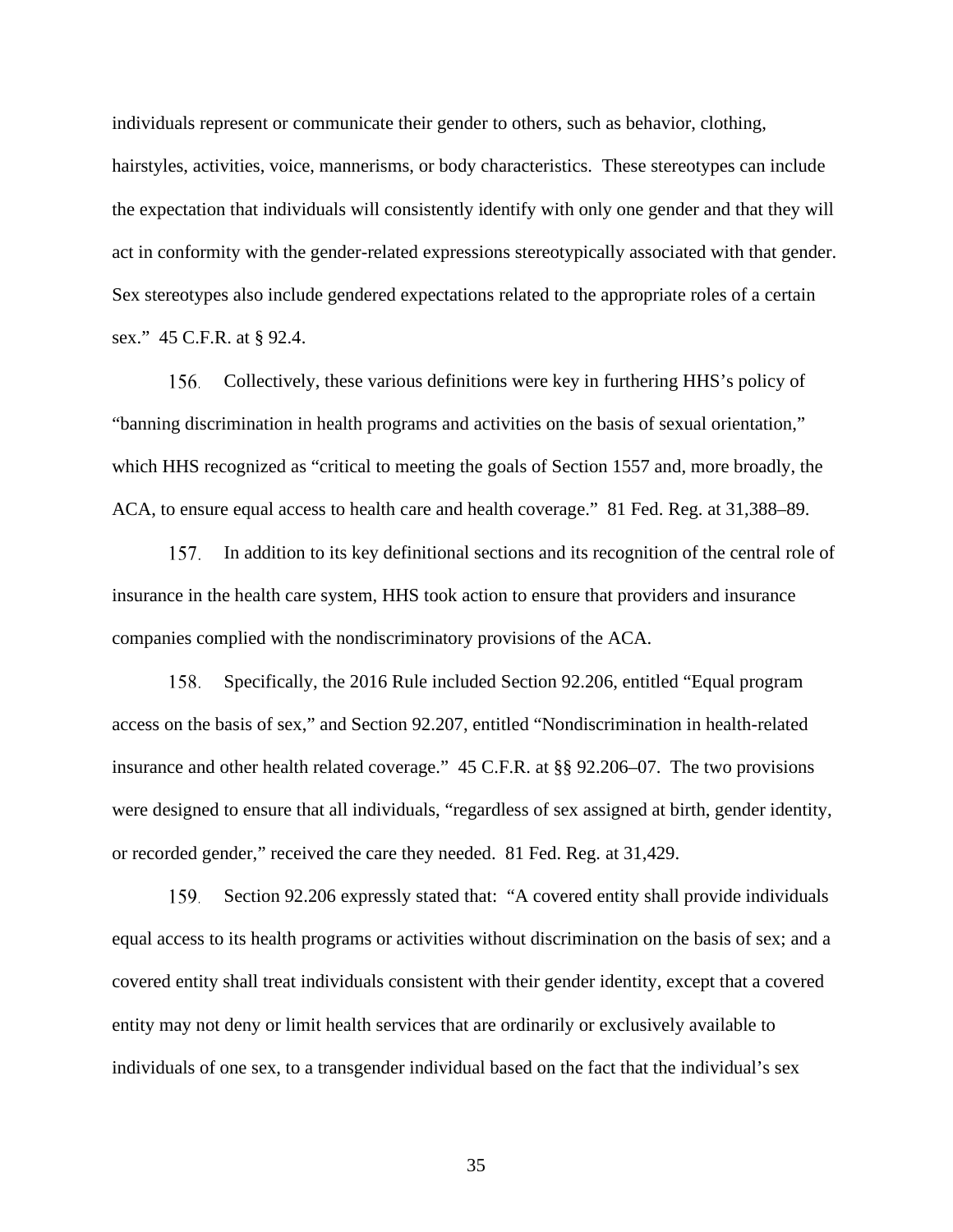assigned at birth, gender identity, or gender otherwise recorded is different from the one to which such health services are ordinarily or exclusively available." 45 C.F.R. at § 92.206.

The 2016 Rule also protected individuals from discrimination in the context of health insurance coverage. *See* 81 Fed. Reg. at 31,429 n.227 ("We note that under § 92.207(a), a covered entity would be barred from denying coverage of any claim (not just sex-specific surgeries) on the basis that the enrollee is a transgender individual."). 160.

Section 92.207 broadly stated that: "A covered entity shall not, in providing or administering health-related insurance or other health-related coverage, discriminate on the basis of race, color, national origin, sex, age, or disability." 45 C.F.R. at § 92.207(a). I 61.

Overall, through the 2016 Rule, HHS put in a place a comprehensive set of critical and lifesaving regulatory provisions to effectuate the ACA and prevent discrimination against the LGBTQ community in health care. *See, e.g.*, 45 C.F.R. at §§ 92.301–03. 162.

## **V. THE TRUMP ADMINISTRATION'S ANIMUS TOWARDS THE LGBTQ COMMUNITY**

The Trump Administration has not hidden its animus towards the LGBTQ community. Indeed, it has been the Administration's calling card as evidenced by the actions taken since President Trump was sworn into office on January 20, 2017. 163.

Over the past three-and-a-half years, the Administration has systemically rolled back protections for LGBTQ individuals, through regulatory changes, Presidential orders, administrative actions, and tweets. I 64.

For example, on January 20, 2017—the same day that President Trump took the oath of office— the White House website removed all mention of the LGBTQ community, which was followed by the websites for the Department of State and the Department of Labor. *See* Mary Emily O'Hara, *Trump Administration Removes LGBTQ Content From Federal*  165.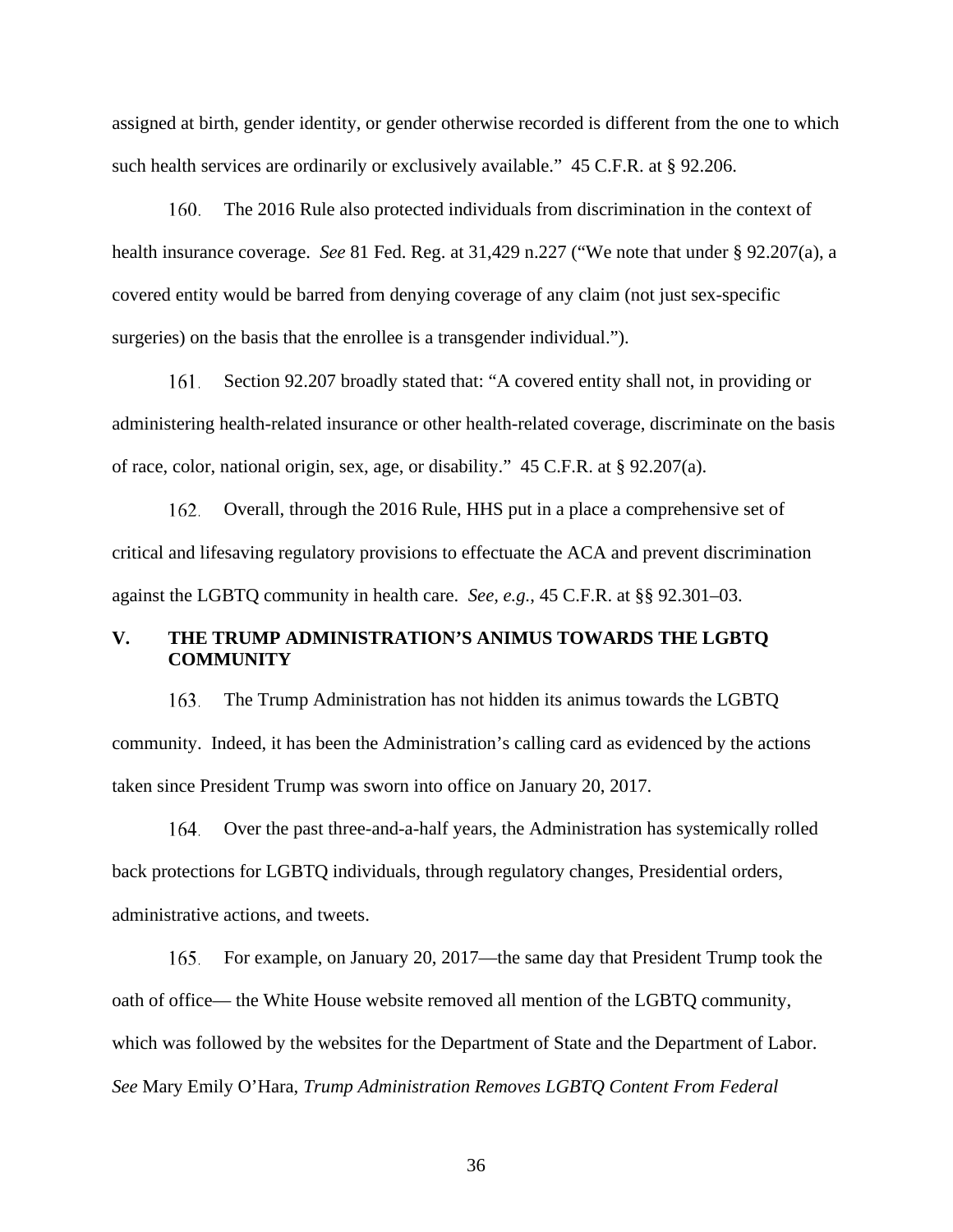*Websites*, NBC NEWS (Jan. 24, 2017, 2:01 P.M.), https://www.nbcnews.com/feature/ nbcout/trump-administration-removes-lgbtq-content-federal-websites-n711416. The erasure of the LGBTQ community from these websites served as a harbinger of what would follow in President Trump's treatment of the community.

Nearly one month later, the Trump Administration targeted some of the most vulnerable members of the LGBTQ community—children. 166.

The prior administration issued guidance through the U.S. Department of Justice and the U.S. Department of Education, which prohibited discrimination "on the basis of sex" in Title IX of the Education Amendments of 1972 (20 U.S.C. § 1681 *et seq*.) and its implementing regulations (*e.g.*, 34 C.F.R. § 106.33), and required schools to prohibit discrimination against transgender students including by ensuring access to sex-segregated facilities based on gender identity. 167.

Under that guidance, for example, schools were expected to allow transgender students to use bathrooms and facilities that were consistent with their gender identity and not based upon the sex that the students were assigned at birth. The guidance was designed to prevent a geographic patchwork of policies throughout the country, where transgender students' abilities to be free from discrimination, including by being able to use the restrooms that matched their gender identity, were dependent upon where they lived. *See* Emanuella Grinberg, *Feds issue guidance on transgender access to school bathrooms*, CNN (May 14, 2016, 3:48 A.M.) https://www.cnn.com/2016/05/12/politics/transgender-bathrooms-obama-administration/. 168.

On February 22, 2017, the U.S. Department of Justice and the U.S. Department of Education rescinded the prior guidelines and, thus encouraged the geographic patchwork of state-specific school policies that preceded the 2016-era guidance. *See* Ariane de Vogue, Mary 169.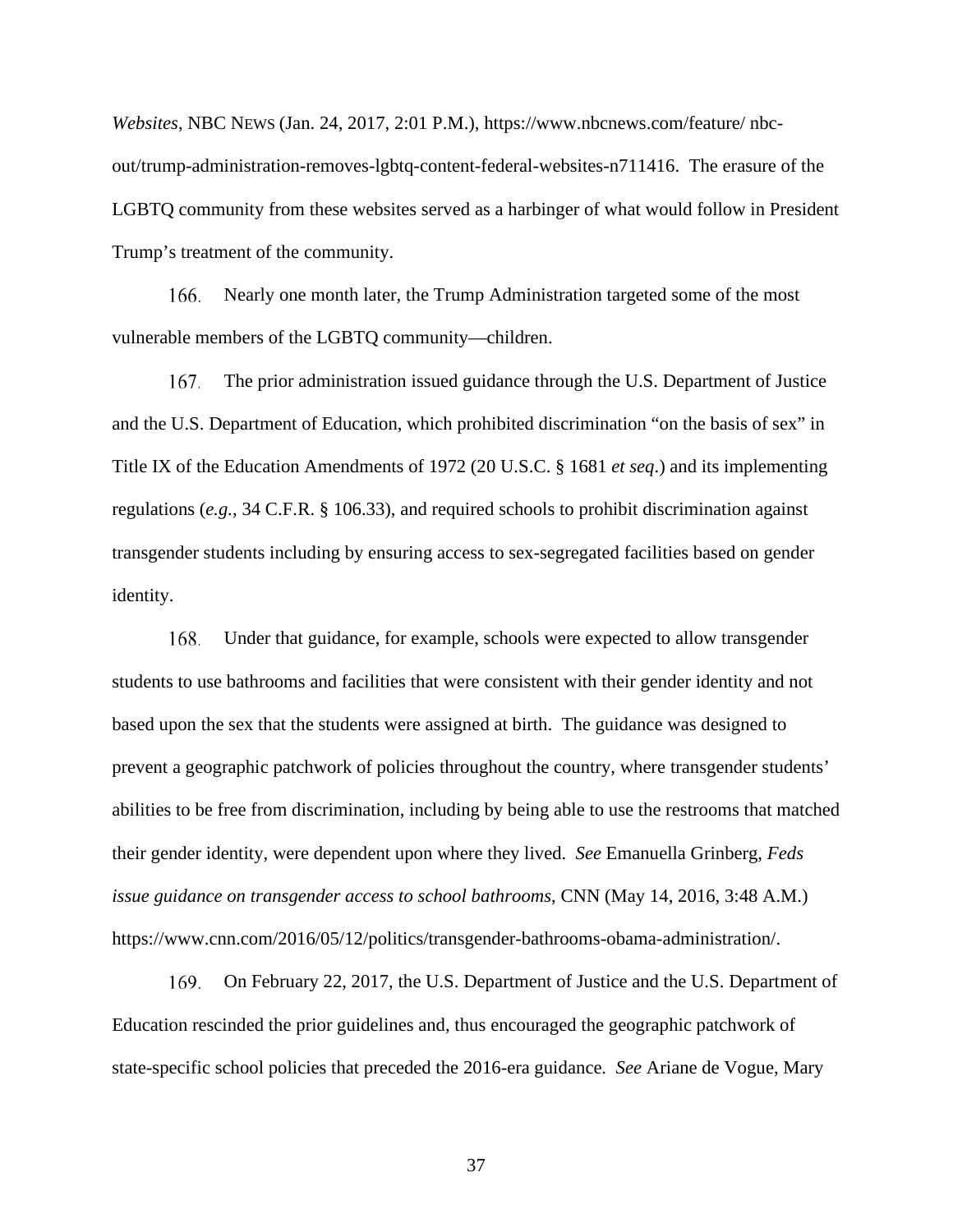Kay Mallonee & Emanuella Grinberg, *Trump administration withdraws federal protections for transgender students*, CNN (Feb. 23, 2017, 10:16 A.M.) https://www.cnn.com/2017/02/22/

politics/doj-withdraws-federal-protections-on-transgender-bathrooms-in-schools/index.html.

In March 2017, President Trump appointed Roger Severino to be the head of the 170.

Department's Office of Civil Rights. Severino has a history of LGBTQ animus, making

comments such as:

Gender identity and sexual orientation, unlike race or sex, are changeable, selfreported, and entirely self-defined characteristics. Government should not grant special privileges on such bases when legal recognition of a group as a "protected class" is, with few exceptions, reserved for groups with objectively identifiable immutable characteristics.

Ryan Anderson & Roger Severino, *Proposed Obamacare Gender Identity Mandate Threatens* 

*Freedom of Conscience and the Independence of Physicians*, The Heritage Foundation (Jan. 8,

2016), https://perma.cc/5XKG-S79Z, at 4.

Severino has similarly emphasized his view that: 171.

[A] lot of religious universities, a lot of world religions believe, people are created male and female, and as they are created male and female, they are created for each other in institutions like marriage. Um, and these concepts are being assaulted by nondiscrimination laws under the cover of a new ideology that's redefining what it means to be a man or woman.

Todd Wilken with Guest Roger Severino, Issues, Etc., *1. A California Bill Threatening the* 

*Religious Liberty of California Religious Colleges*, Podcast (June 23, 2016),

https://perma.cc/QLJ9-M625, at 04:18. Severino, on the same podcast, also said:

The left has said is "all we want to do is to have people live and let live, to let people live their identities when it comes to sexual orientation and gender identity. And if you disagree, you can disagree on your own time, and you'll be fine, and the government won't, will leave you alone. Just let us be who we are." That's being proved to be a lie. It was not about leaving people alone. It was first, um, elevating sexual orientation and gender identity in law, labeling people who disagree as bigots and discriminators, and then going after them as people were, ah, went after racists through the Civil Rights era and to, to today, to try and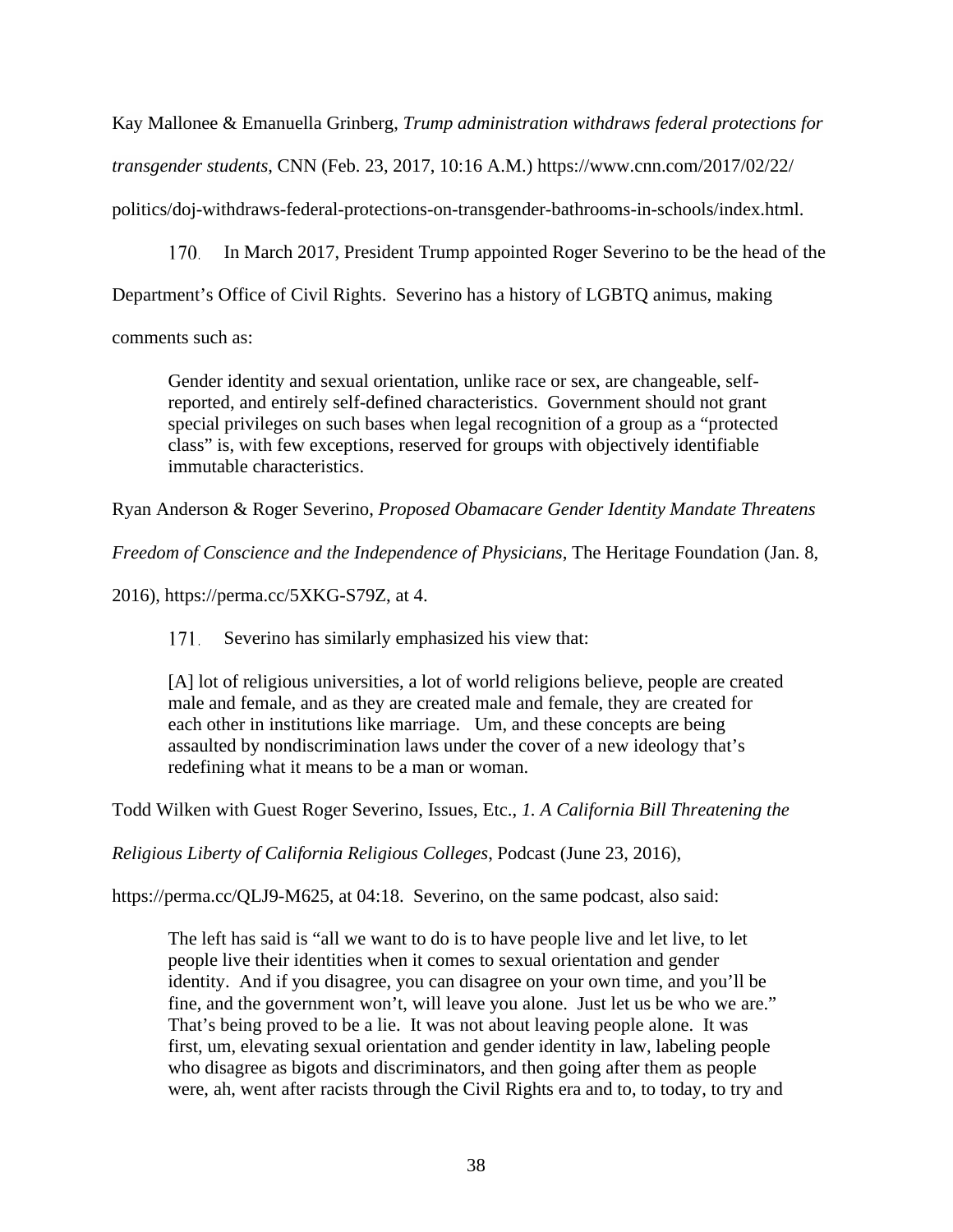exclude and marginalize and label and say that religious beliefs based on very foundational notions of creation—uh, what it means to be a man and woman that these beliefs that have, that have served society well, ah, are now being labeled discriminatory.

*Id*.

In July of 2017, President Trump continued his rollback of protections for the LGBTQ community by targeting TGNCNB members of the United States Armed Forces, people that, at great risk to themselves, volunteered to serve, protect and defend the United States of America. 172.

President Trump stated, via tweet, that transgender members of the United States Armed Forces would no longer be permitted to serve in any capacity. *See* Abby Phillip, Thomas Gibbons-Neff & Mike DeBonis, *Trump announces that he will ban transgender people from serving in the military*, WASH. POST (July 26, 2017), https://www.washingtonpost.com /world /national-security/trump-announces-that-he-will-ban-transgender-people-from-serving-in-themilitary/2017/07/26/6415371e-723a-11e7-803f-a6c989606ac7\_story.html 173.

President Trump's tweet and the Administration's subsequent formal policy change acted to reverse the position taken by the U.S. Department of Defense, which permitted TGNCNB service members to serve openly and have access to gender-affirming medical and psychological care. *See* U.S. DEP'T OF DEF., DTM 19-004, MILITARY SERVICE BY TRANSGENDER PERSONS AND PERSONS WITH GENDER DYSPHORIA (12 Mar. 2019) [hereinafter "DTM 19-004"]. 174.

The prior policy was enacted after careful deliberation and an in-depth study at the Pentagon, which concluded that there would be no issues with the open service of transgender service people. *See* Terri Moon Cronk, *Transgender Service Members Can Now Serve Openly, Carter Announces*, DOD NEWS (June 30, 2016), https://www.defense.gov/ 175.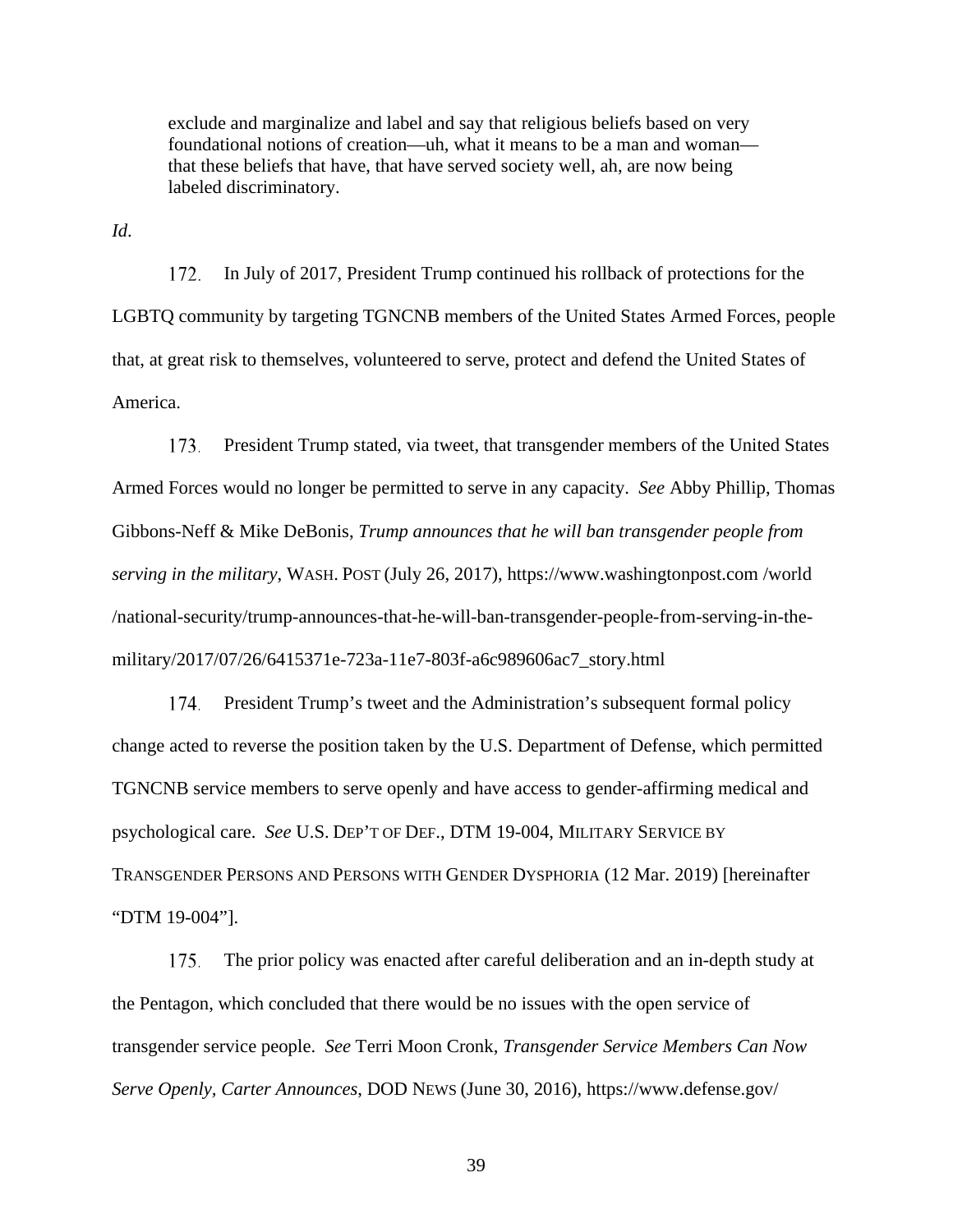Explore/News/Article/Article/822235/transgender-service-members-can-now-serve-openlycarter-announces/.

In fact, President Trump's Joint Chiefs testified before Congress on President Trump's proposed ban on April 24, 2018 and stated that they were not aware of any issues with the open service of transgender members in their respective branches. *See* Tara Copp, *All 4 service chiefs on record: No harm to units from transgender service*, MILITARY TIMES (APR. 24, 2018), https://www.militarytimes.com/news/your-military/2018/04/24/all-4-service-chiefs-onrecord-no-harm-to-unit-from-transgender-service/. 176.

Despite the prior administration's consideration of the policy and the testimony from President Trump's chosen Joint Chiefs, on April 12, 2019, President Trump's administration formally implemented his tweeted policy and banned transgender and gender nonconforming individuals from enlisting. *See* DTM 19-004. The formalized policy also barred the then-serving members of the military diagnosed with gender dysphoria from serving in their gender identity and precluded them from medical care and treatment in connection with their gender identity. *Id*. 177.

On October 5, 2017, then-U.S. Attorney General Jeff Sessions issued a memorandum that targeted the LGBT community. *See* Charlie Savage, *In Shift, Justice Dept. Says Law Doesn't Bar Transgender Discrimination*, N.Y. TIMES (Oct. 5, 2017), https://www.nytimes.com/2017/10/05/us/politics/transgender-civil-rights-act-justice-departmentsessions.html. The memorandum withdrew a 2014 memorandum that interpreted Title VII's prohibition on sex discrimination to encompass discrimination based on gender identity, which included discrimination against transgender individuals. *Id*. 178.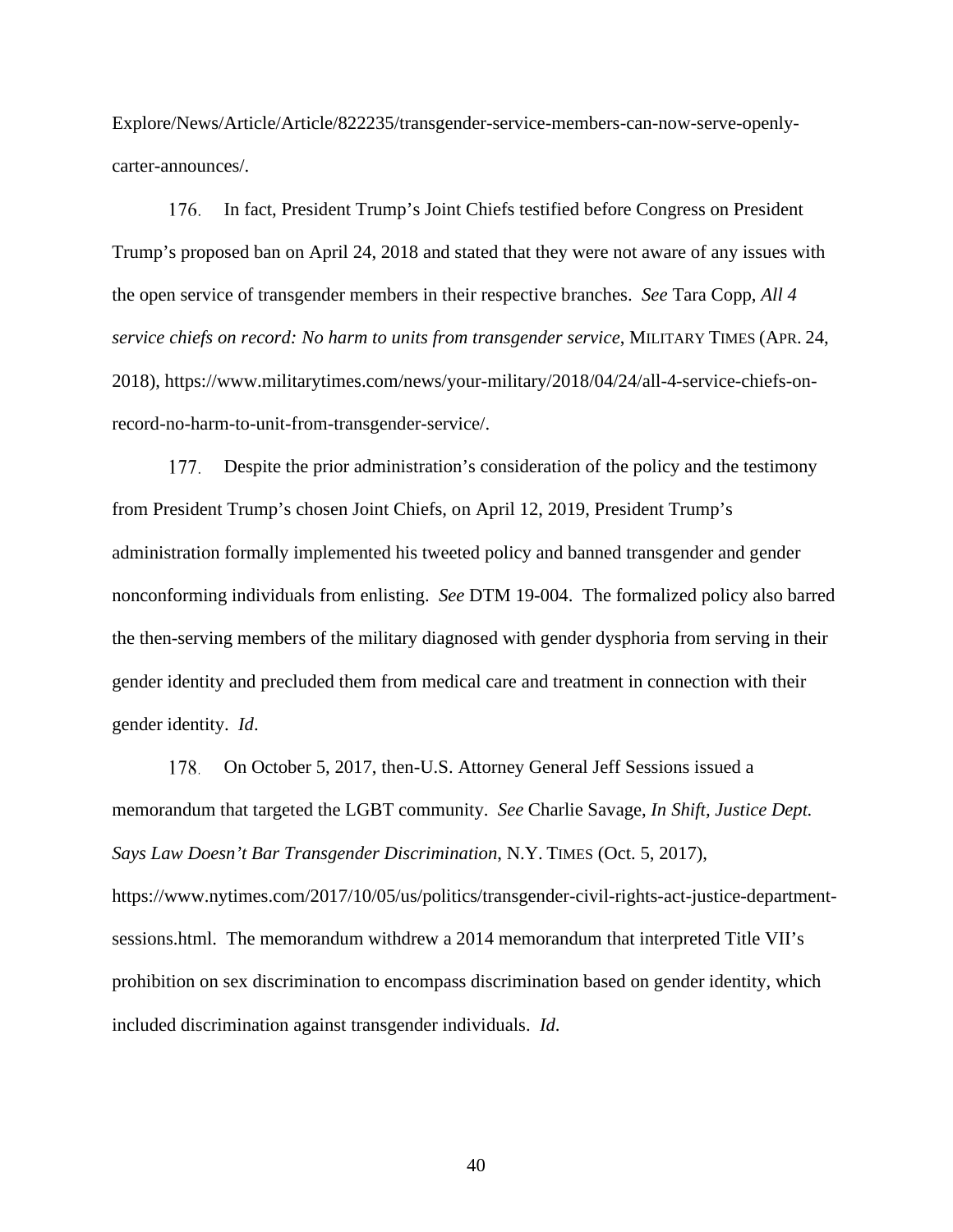Attorney General Sessions' memorandum went even further, stating that discrimination under Title VII applied to men and women but did not "encompass discrimination based on gender identity per se, including transgender status." *See* Laura Jarrett, *Sessions says civil rights law doesn't protect transgender workers*, CNN (Oct 5, 2017, 11:58 A.M.), https://www.cnn.com/2017/10/05/politics/jeff-sessions-transgender-title-vii/index.html. 179.

The next day, Attorney General Sessions issued another memorandum permitting discrimination under the guise of protecting religious beliefs. *See* Matt Zapotosky & Sarah Pulliam Bailey*, Civil liberties groups decry Sessions's guidance on religious freedom*, WASH. POST (Oct. 6, 2017), https://www.washingtonpost.com/world/national-security/civil-libertiesgroups-decry-sessionss-guidance-on-religious-freedom/2017/10/06/cd5cfcde-aaa7-11e7-92d1- 58c702d2d975\_story.html. 180.

The memorandum gave taxpayer-funded federal agencies, government employees, and government contractors a license to discriminate against LGBTQ employees in certain situations, on the ostensible grounds of religious freedom. *Id*. Under the memorandum, a federal employee could assert religious freedom as a basis to deny service to an LGBTQ individual. *Id*. 181.

The following year, President Trump's agencies continued their efforts to rescind and weaken protections for members of the LGBTQ community. 182.

In March 2018, the Department of Housing and Urban Development proposed to change its mission statement to remove "free from discrimination" from the mission statement put forth by the prior administration. *See* Tracy Jan, *Ben Carson's mission statement for HUD may no longer include anti-discrimination language*, WASH. POST (Mar. 7, 2018), https://www.washingtonpost.com/news/wonk/wp/2018/03/07/ben-carsons-mission-statement-183.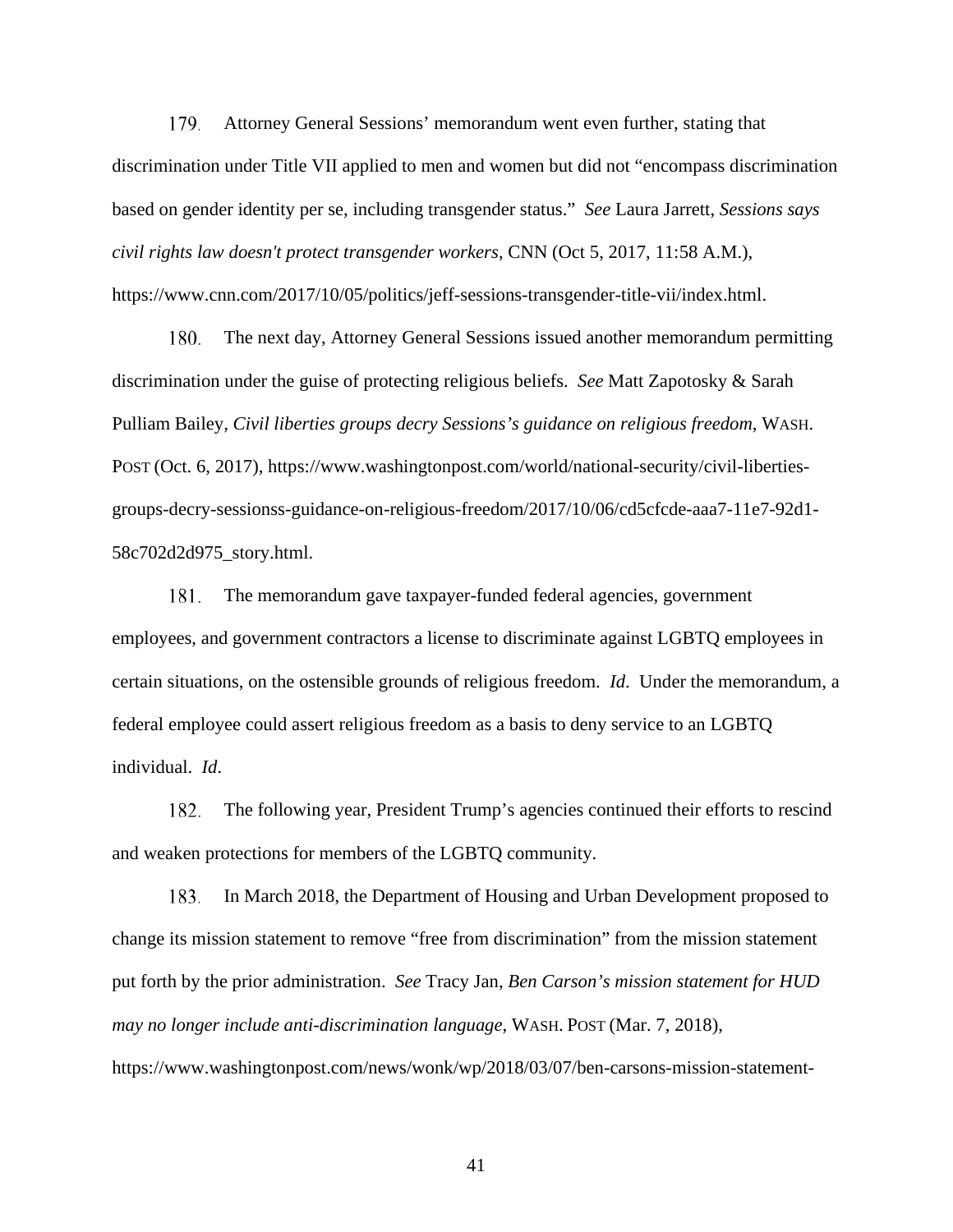for-hud-may-no-longer-include-anti-discrimination-language/. The prior administration's mission statement was "to create strong, sustainable, inclusive communities" that were "free from discrimination." *Mission*, HUD, https://www.hud.gov/about/mission (last visited June 25, 2020).

Following through on this change, in May 2019, the "Department of Housing and Urban Development announced a proposed rule that would allow homeless shelters to determine what services, if any, to provide transgender homeless individuals. *See* Veronica Stracqualursi, *HUD proposes rule that would roll back protections for transgender homeless*, CNN (May 24, 2019, 3:00 P.M.), https://www.cnn.com/2019/05/23/politics/hud-rule-transgender-homelessshelters-ben-carson/index.html. 184.

This was designed to rollback a prior rule, colloquially known as the "Equal Access Rule," which required homeless shelters that received certain funding to shelter transgender individuals in accordance with their gender identity. *Id*. 185.

LGBTQ youth are overrepresented in the homeless population, having been 186. expelled from their parents' homes due to their gender identity or sexual orientation. *See Lambda Legal Comments on Proposed Rule 1557 Re: Nondiscrimination in Health Programs and Activities*, *1557 NPRM (RIN 0945-AA02)*, at 26 (submitted Nov. 9, 2015), https://www.regulations.gov/document?D=HHS-OCR-2015-0006-1406.

Not to be outdone, in August of 2019, the Department of Labor proposed a rule undermining protections of LGBTQ employees of federal contractors from discrimination on the basis of their gender identity and sexual orientation. Federal contractors that discriminated against LGBTQ employees could cite to their religious beliefs as a defense to claims of 187.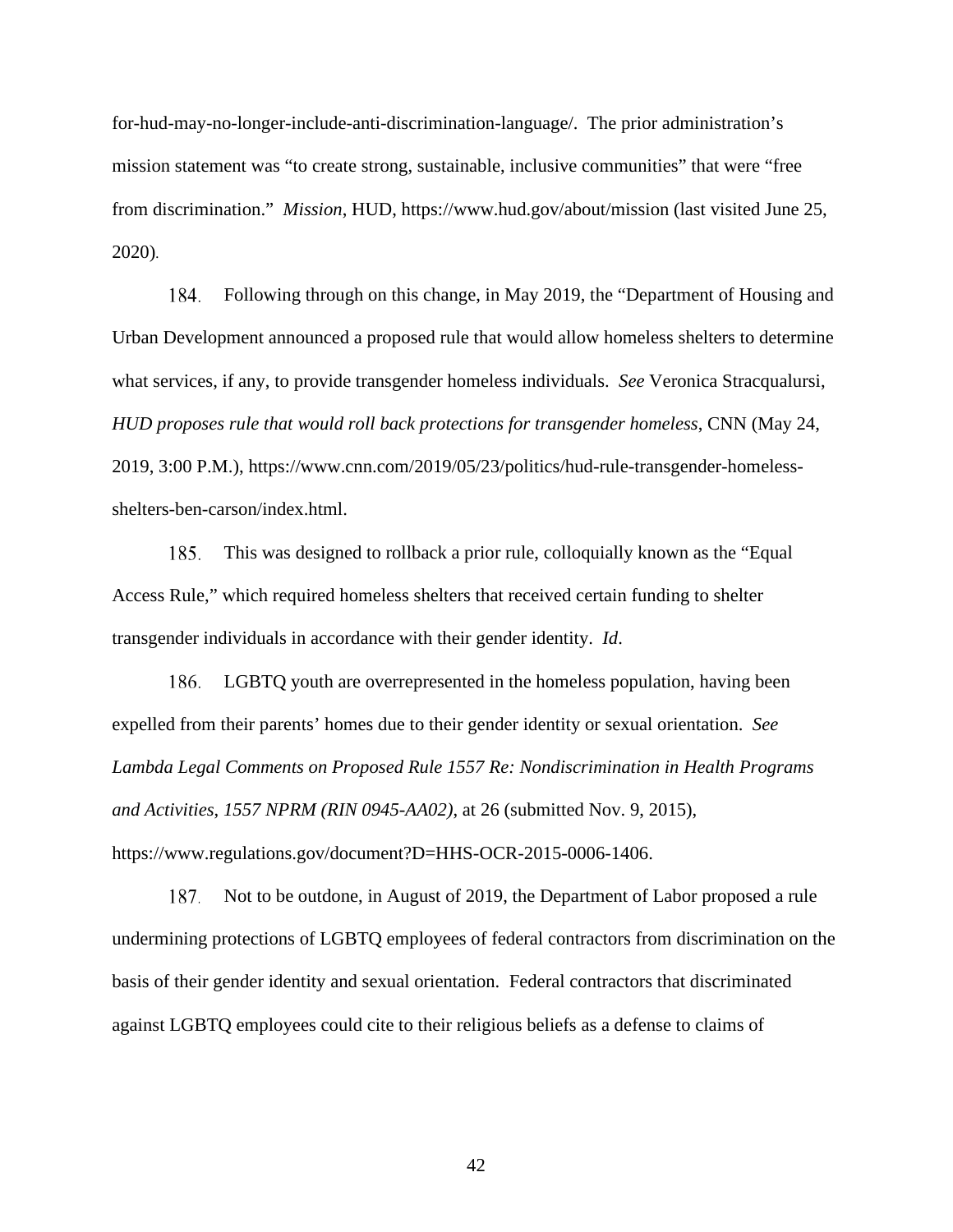discrimination. Implementing Legal Requirements Regarding the Equal Opportunity Clause's Religious Exemption, 84 Fed. Reg. 41,677 (Aug. 15, 2019) (to be codified at 41 C.F.R. pt. 60).

In November 2019, HHS proposed a rule reversing a prohibition on child welfare organizations receiving federal funds from discriminating against individuals on the basis of their gender identity or sexual orientation and more broadly eliminating overarching nondiscrimination protections for sexual orientation and gender identity applicable to all HHSfunded programs. *See* Office of the Assistant Secretary for Financial Resources; Health and Human Services Grants Regulation, 84 Fed. Reg. 63,831 (Nov. 19, 2019) (to be codified at 45 C.F.R. pt. 75). 188.

The Trump Administration's animus towards the LGBTQ community continues in its enactment of the 2020 Rule, which removes nondiscrimination protections for the LGBTQ community in the areas of health care and health insurance coverage during the height of the COVID-19 global pandemic. 189.

As of the date of the filing of this Complaint, the coronavirus pandemic continues to spread rapidly across the United States, with almost 2.4 million Americans having been formally diagnosed with the virus, and over 121,000 deaths. *Coronavirus Disease 2019 (COVID-19): Cases in the US*, CDC, https://www.cdc.gov/coronavirus/2019-ncov/casesupdates/cases-in-us.html. 190.

The coronavirus pandemic has already begun to uniquely and disproportionately impact the LGBTQ community and communities of color, in light of a variety of factors, including increased exposure, economic disparities, health risk factors, and barriers to care. *See Coronavirus Disease 2019 (COVID-19): Racial & Ethnic Minority Groups*, CDC, https://www.cdc.gov/coronavirus/2019-ncov/need-extra-precautions/racial-ethnic-191.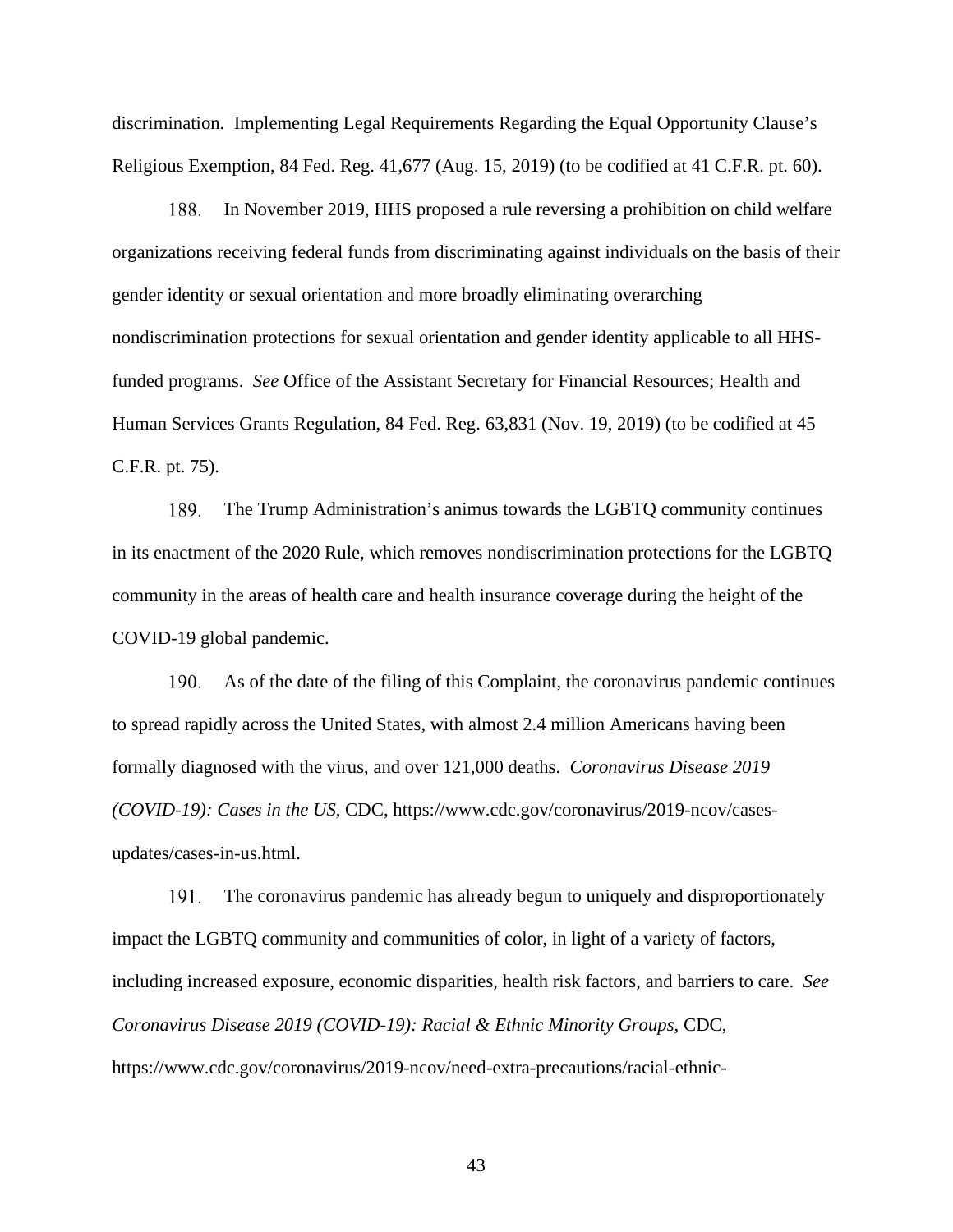minorities.html; Press Release, Nat'l LGBT Cancer Network & GLMA, Open Letter About Coronavirus and the LGBTQ+ Communities (Mar. 11, 2020), https://cancer-network.org/wpcontent/uploads/2020/04/Press-Release-Open-Letter-LGBTQ-Covid19-17.pdf; *The Lives and Livelihoods of Many in the LGBTQ Community are at Risk Amidst COVID-19 Crisis*, HRC, https://www.hrc.org/resources/the-lives-and-livelihoods-of-many-in-the-lgbtq-community-are-atrisk-amidst.

The Trump Administration's attempts to remove protections from discrimination in health care for communities that are already vulnerable evidences a particular cruelty that goes far above and beyond mere irresponsible public policy. 192.

# **VI. THE DEPARTMENT'S ACTIONS REGARDING SECTION 1557 CONTINUE THE TRUMP ADMINISTRATION'S ROLLBACK OF PROTECTIONS FOR THE LGBTQ COMMUNITY**

The Department's approach to Section 1557 is consistent with the Administration's prior actions to reverse nondiscrimination measures and protections for the LGBTQ community. 193.

After HHS promulgated the 2016 Rule, there was litigation challenging Section 1557's prohibition of discrimination on the basis of gender identity. *E.g.*, *Franciscan All., Inc. v. Burwell*, 227 F. Supp. 3d 660 (N.D. Tex. 2016). Even though the ruling was inconsistent with the bulk of existing case law, in *Franciscan Alliance, Inc.*, a Judge in the Northern District of Texas enjoined HHS from enforcing this prohibition. *See id*. at 696. 194.

Although HHS had a right to appeal the injunction in *Franciscan Alliance*—a single decision inconsistent with existing law—it chose not to. Instead, at summary judgment, HHS asked the court for additional time so that it could "reevaluate the regulation." *See Franciscan Alliance, Inc. v. Burwell*, Civil Action No. 7:16–cv–00108–O, ECF Docket No. 92 at p. 1. HHS then argued a position not only inconsistent with existing law, but its own then-195.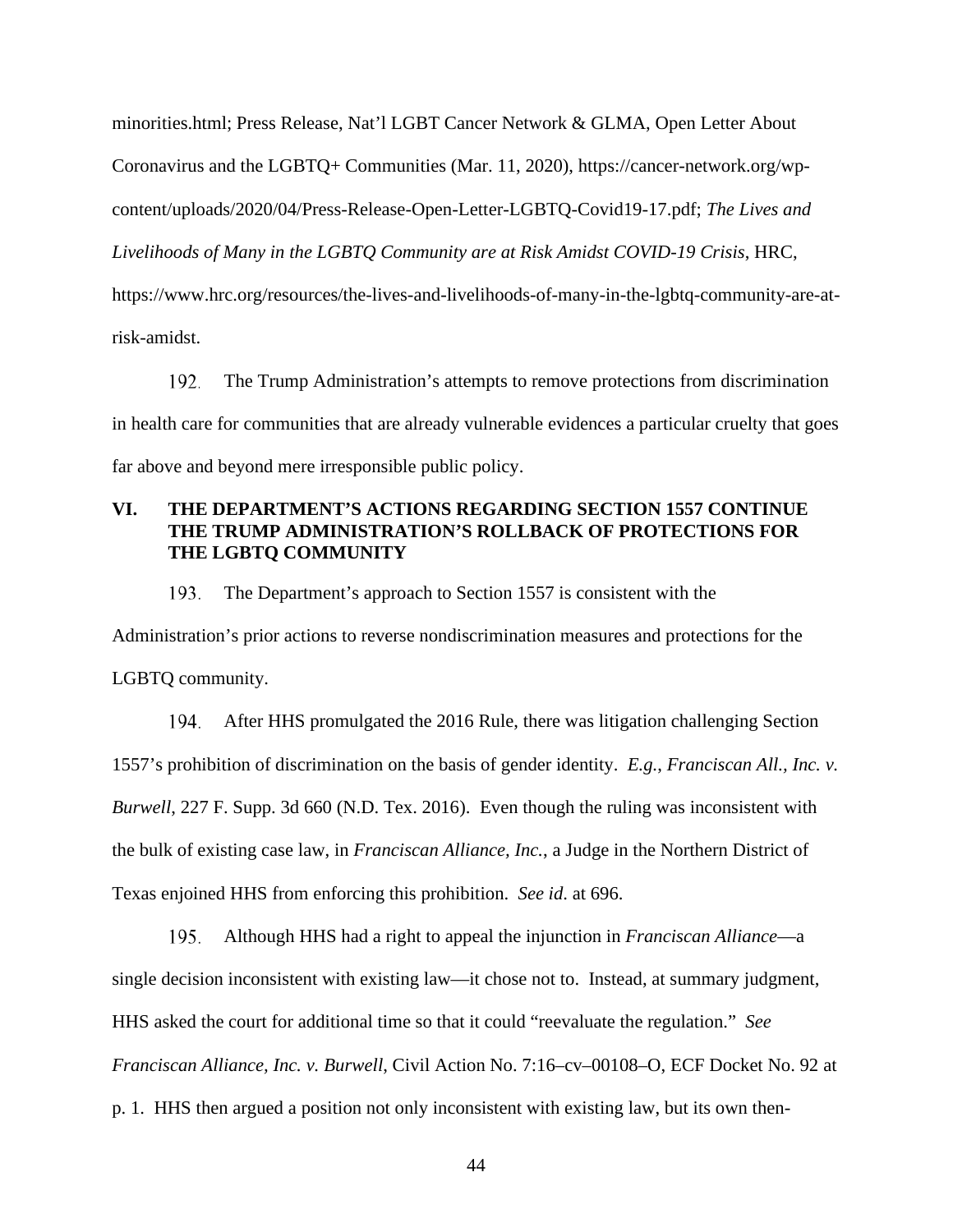existing regulation (the 2016 Rule), by stating that "the relevant provisions of Title IX and Section 1557 unambiguously exclude gender-identity discrimination." *Franciscan Alliance, Inc. v. Burwell*, Civil Action No. 7:16–cv–00108–O, ECF Docket No. 154 at p. 14.

On June 14, 2019, the Department issued a Notice of Proposed Rulemaking that proposed to curtail the protections in the 2016 Rule substantially and proposed what ultimately became the 2020 Rule. *See* Notice of Proposed Rulemaking, *Nondiscrimination in Health and Health Education Programs or Activities,* 84 Fed. Reg. 27,846–48 (June 14, 2019). 196.

Notably, the Department invoked the *Franciscan Alliance* litigation as one of three reasons to support the revisions. The Department said, "[t]he existence of lawsuits and court orders blocking enforcement of significant parts of the 2020 Rule for over two years indicates that changes in the proposed rule may minimize litigation risk." 84 Fed. Reg. at 27,849 (proposed June 14, 2019). 197.

Notwithstanding the bulk of case law and regulations that were consistent with Section 1557 and the 2016 Rule, the Department also vaguely invoked apparent "inconsistencies with . . . long-standing existing civil rights regulations." 84 Fed. Reg. at 27,849 (proposed June 14, 2019). 198.

The Department also vaguely hypothesized that proposed revisions to the 2016 Rule were warranted because they would save "unjustified" costs, though it did not make much of an attempt to corroborate its accompanying numerical figures, nor did it consider the impact of its proposed revisions on public health. 199.

In this regard, the Department's purported cost-saving is based almost entirely upon its estimation of what covered entities will save by no longer mailing out required notices. 84 Fed. Reg. at 27,849 (proposed June 14, 2019). The Department declined, however, to 200.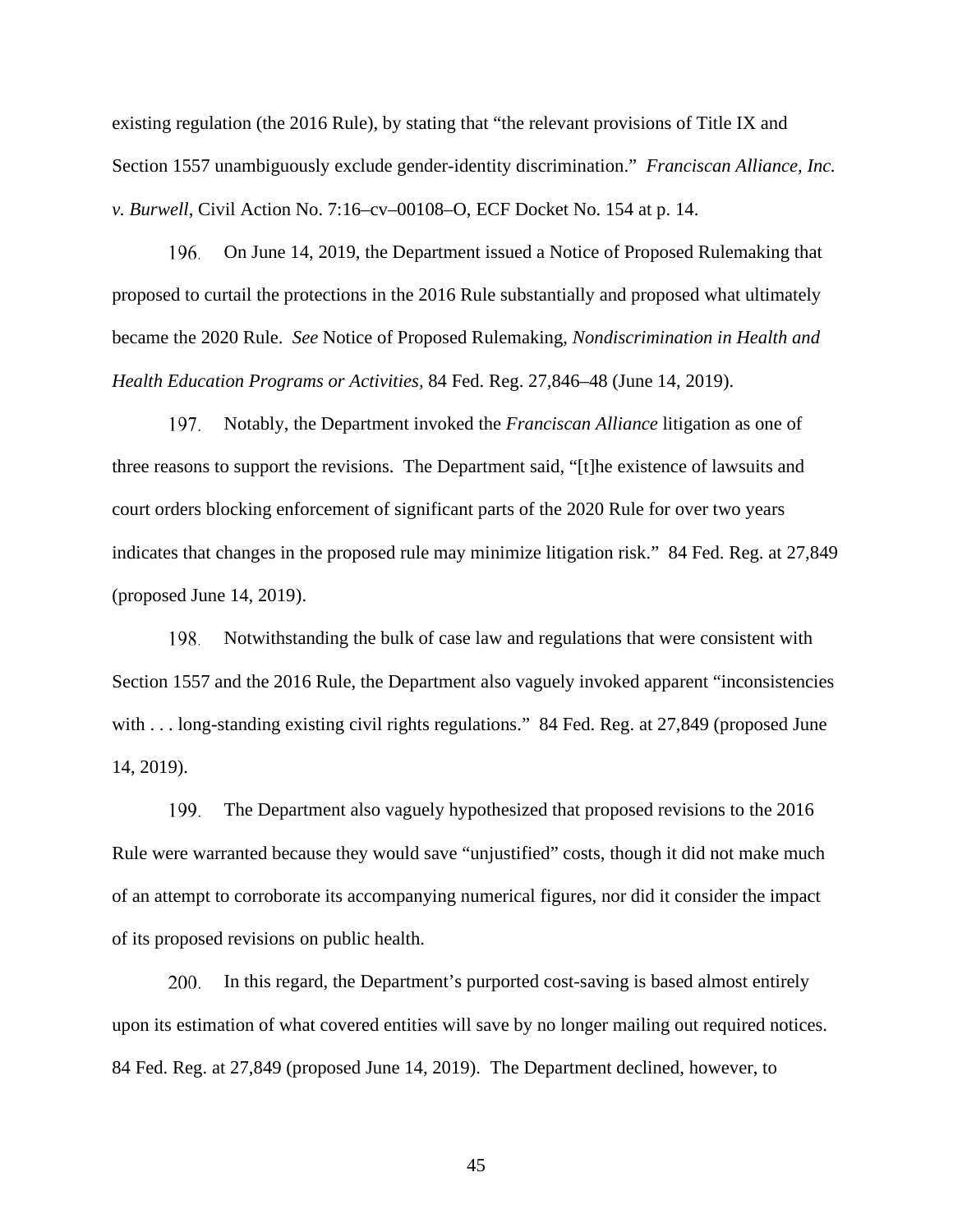consider the cost of the proposed revisions' removal of healthcare protection for millions of LGBTQ Americans.

In response, 198,845 "individuals, Members of Congress, state and local government[s], State-based Exchanges, tribes and tribal governments, healthcare providers, health insurers, pharmacies, religious organizations, civil rights groups, and nonprofit organizations submitted comments on the rule." 85 Fed. Reg. at 37,164 (proposed June 19, 2020). 201.

Like the comments to the 2016 Rule, these new comments detailed, among other things, that: 202.

33 percent [of transgender, nonbinary, and gender non-conforming people] had at least one negative experience in a health care setting relating to their gender identity in the past year, and 23 percent did not seek health care when they needed it due to fear of being disrespected or mistreated as a transgender person. These rates tend to be higher for non-white respondents and individuals with disabilities.

*American Medical Association Comments on Proposed Rule 1557 Re: Docket ID HHS-OCR-2019-0007, RIN 0945-AA11, Nondiscrimination in Health and Health Education Programs or Activities, 1557 NPRM (RIN 0945-AA11)*, at 4 (submitted Aug. 13, 2019), available https://www.regulations.gov/document?D=HHS-OCR-2019-0007-153453.

Other evidence illustrated that "16 percent of LGBTQ persons reported experiencing discrimination when going to a doctor or health clinic," and that "18 percent of LGBTQ persons" had "avoided seeking medical care altogether out of concern that they would suffer discrimination." *American Psychological Association Comments on Proposed Rule 1557 Re: Nondiscrimination in Health and Health Education Programs or Activities, Agency: Department of Health and Human Services, Docket No.: HHS–OCR–2019–0007, 1557 NPRM (RIN 0945-AA11)*, at 3–4 (submitted Aug. 13, 2019), available at 203.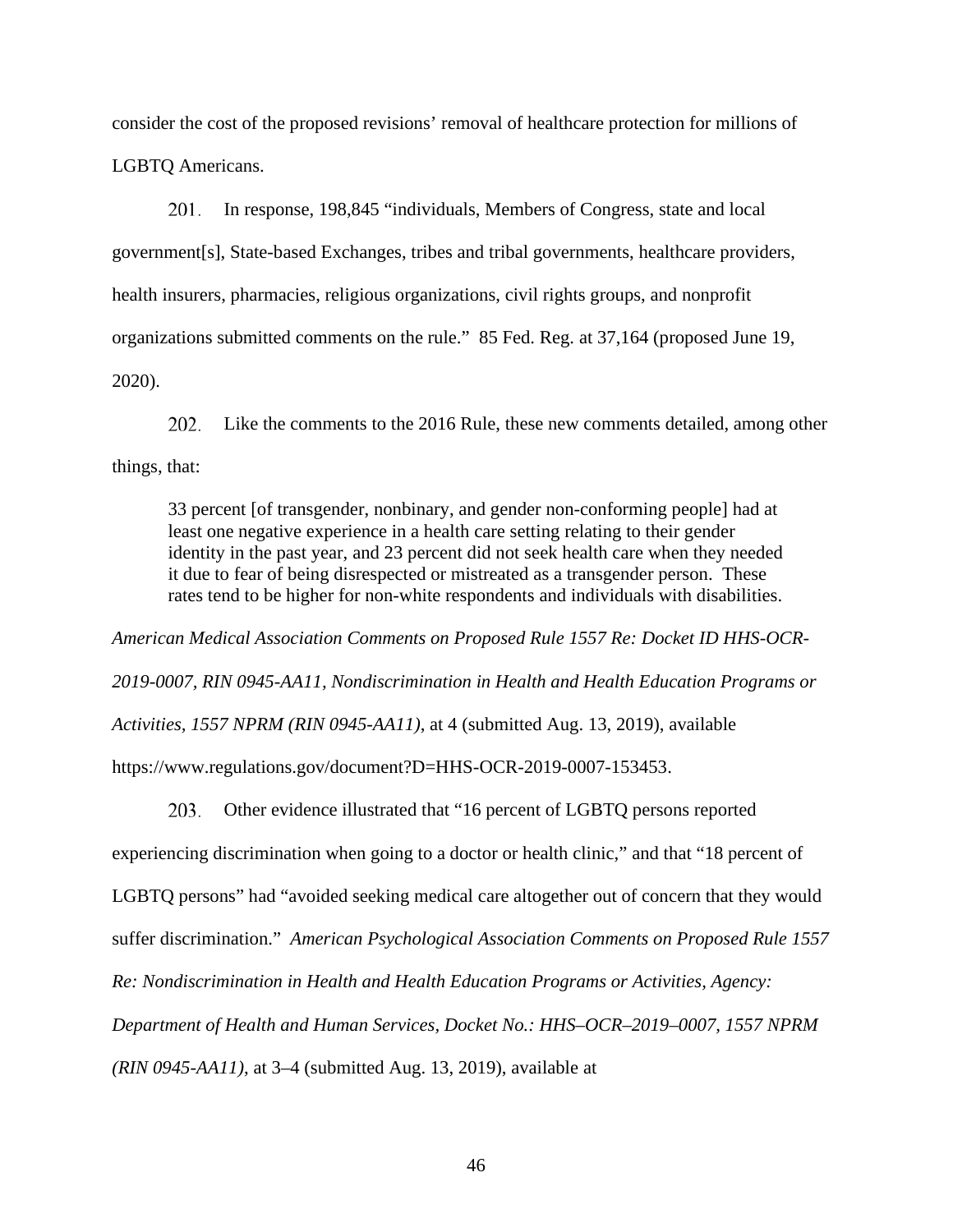https://www.apa.org/advocacy/health-disparities/nondiscrimination.pdf (last visited on June 25, 2020).

The American Medical Association informed the Department that "health inequalities and premature deaths cost the U.S. economy \$309.3 billion a year; the proposed elimination of most of the anti-discrimination protections in the 2016 implementing regulations will likely increase this figure." *American Medical Association Comments on Proposed Rule 1557 Re: Docket ID HHS-OCR-2019-0007, RIN 0945-AA11, Nondiscrimination in Health and Health Education Programs or Activities, 1557 NPRM (RIN 0945-AA11)*, at 2 (submitted Aug. 13, 2019), available at https://www.regulations.gov/document?D=HHS-OCR-2019-0007- 204.

153453.

And the American Psychological Association commented that transgender people: 205.

were approximately five times more likely than the general population to have been diagnosed with HIV, eight times more likely to have experienced serious psychological distress in the month prior to taking the survey, and nearly twelve times more likely to have attempted suicide. Moreover, transgender people who represent multiple marginalized identities, experience even more disparities in health care systems. For instance, in the aforementioned survey, 42% of transgender people with disabilities reported major barriers to health care. Discrimination in health care settings makes transgender individuals less likely to seek treatment, allowing the outsized prevalence of conditions listed above to persist.

*American Psychological Association Comments on Proposed Rule 1557 Re: Nondiscrimination* 

*in Health and Health Education Programs or Activities, Agency: Department of Health and* 

*Human Services, Docket No.: HHS–OCR–2019–0007, 1557 NPRM (RIN 0945-AA11)*, at 4

(submitted Aug. 13, 2019), available at https://www.apa.org/advocacy/health-

disparities/nondiscrimination.pdf (last visited on June 25, 2020).

Nevertheless, only one year after the 2020 Rule was initially proposed, 206.

Defendants issued the 2020 Rule on June 19, 2020 and made only "minor and primarily technical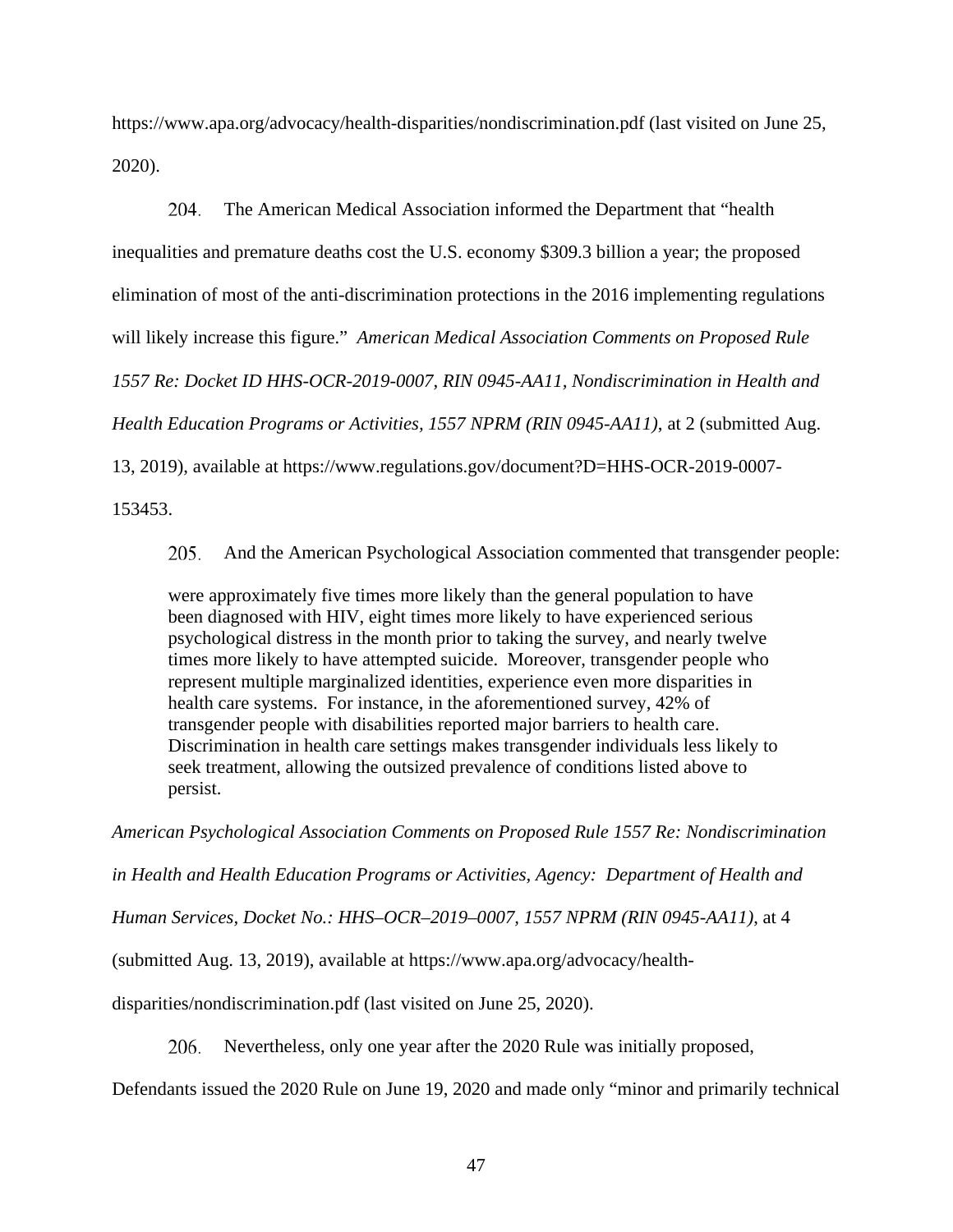corrections" despite the significant concerns raised during the comment period. 85 Fed. Reg. 37,160–248 (proposed June 19, 2020).

The 2020 Rule interpreted discrimination "on the basis of sex" in the statute as being limited "to the biological binary of male and female that human beings share with other mammals." 85 Fed. Reg. at 37,178 (proposed June 19, 2020). 207.

The 2020 Rule added that discrimination on the basis of sex excludes "discrimination on the basis of gender identity," and does not "encompass[]. . . sexual orientation." 85 Fed. Reg. at 37,191, 37,194 (proposed June 19, 2020). 208.

The 2020 Rule drew a comparison between discrimination on the basis of gender identity and sexual orientation, and discrimination "based solely on [one's] political affiliation." 85 Fed. Reg. at 37,180 (proposed June 19, 2020). 209.

The 2020 Rule removed Section 92.101 of the 2016 Rule, entitled "Discrimination prohibited." 210.

The 2020 Rule removed Section 92.4 of the 2016 Rule and the definitions included therein, including the 2016 Rule's definition of "gender identity," "on the basis of sex," and "sex stereotypes." 211.

The 2020 Rule removed Sections 92.206 and 92.207 of the 2016 Rule. As noted above, the two provisions were designed to ensure that all individuals "regardless of sex assigned at birth, gender identity, or recorded gender," received the health care they needed. 212.

The 2020 Rule removed Section 93.302(d) of the 2016 Rule providing parties with a private right of action for violations of Section 1557. 213.

In enacting this final rule, the Department relied on the same justifications it had in its 2019 Notice of Proposed Rulemaking. It continued to rely on *Franciscan Alliance*, 214.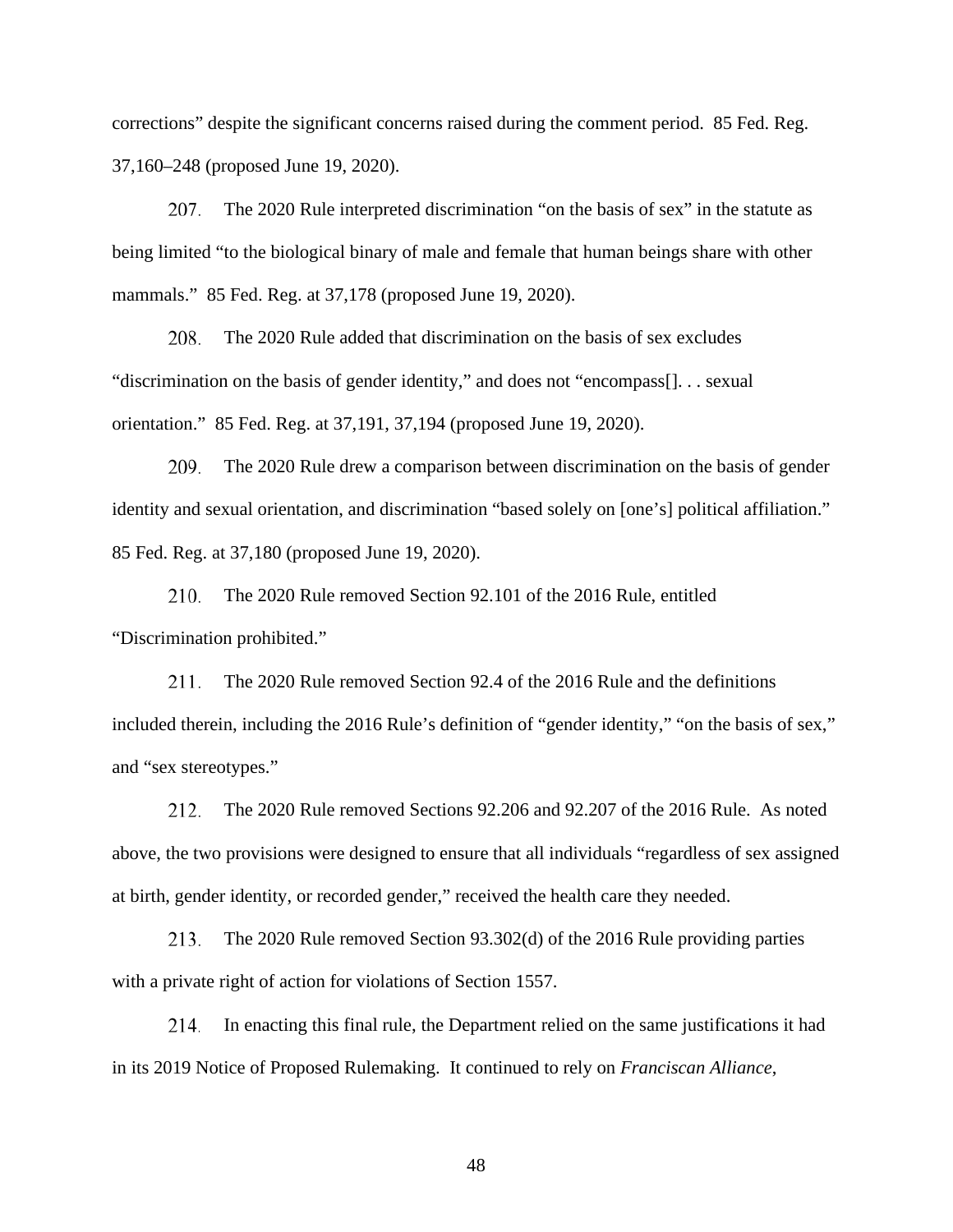apparent "confusion" in "civil rights law," and theoretical cost savings resulting from the 2020 Rule. 85 Fed. Reg. at 37,164, 37,180, 37,224 (proposed June 19, 2020).

Additionally, the 2020 Rule makes a spurious and unsupported claim that "removing or weakening" some "reasonable sex-based distinctions" might "undermine the equality of the sexes by disproportionally harming women." Absurdly, the Department's support for this contention is the United States Equal Employment Opportunity Commission briefing in the consolidated *Bostock* appeals, in which the Supreme Court just held that discrimination on the basis of one's gender identity or sexual orientation violates the prohibition against sex discrimination. *Bostock*, 2020 WL 3146686, at \*18. 215.

## **VII. THE 2020 RULE WILL SEVERELY AND IRREPARABLY HARM PLAINTIFFS AND THE GREATER LGBTQ COMMUNITY**

If the 2020 Rule goes into effect, it will have a direct and devastating impact on Plaintiffs and the greater LGBTQ community by threatening their access to and receipt of medically necessary, adequate, and potentially life-saving health care by removing clear prohibitions against discrimination in medical and health care, and eviscerating their ability to seek recourse from HHS when they experience the same. Walker Decl. ¶¶ 82-86; Gentili Decl. ¶¶ 41, 66-70, 73. 216.

Specifically, if the 2020 Rule goes into effect, Plaintiffs (and members of the greater LGBTQ community) will: (i) refuse to seek treatment they need out of extreme fear of discrimination, emotional distress, abuse, or assault; (ii) be denied the medical and health care they need by providers and insurers; (iii) receive inadequate or even abusive medical or health care due to their LGBTQ status; (iv) lack any recourse in response to such discrimination and abuse; and (v) be stigmatized just by virtue of the government's imprimatur of discrimination. Walker Decl. ¶¶ 79-80, 84, 87, 89-90; Gentili Decl. ¶¶ 66, 68-73. 217.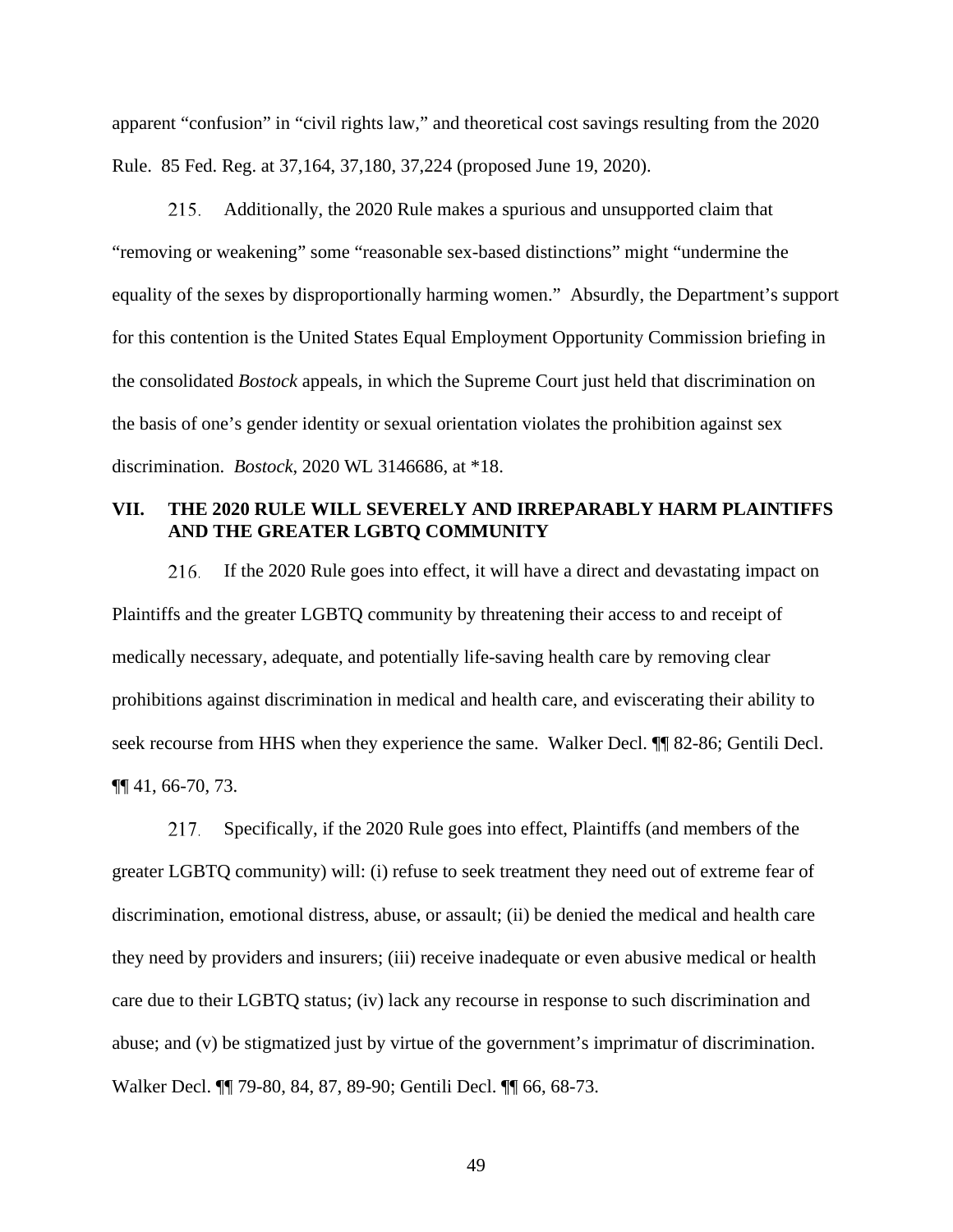The 2020 Rule has caused and will continue to cause substantial emotional distress to Plaintiffs and other members of the LGBTQ community—and specifically transgender individuals—and will lead them to avoid or postpone health care treatment out of fear for how they will be treated. Walker Decl. ¶¶ 76, 80, 86-88; Gentili Decl. ¶¶ 65, 69, 71-72, 74. 218.

Indeed, as a result of the 2020 Rule, Plaintiffs are afraid that their health care and prescription drug providers, and health care insurers, will deny them access or coverage to necessary treatments or medications. Walker Decl.  $\P$  76, 82-85; Gentili Decl.  $\P$  43, 55, 63, 66, 71. 219.

As explained, evidence has been presented to HHS that at least twenty-eight percent (28%) of TGNCNB individuals who were sick or injured postponed seeking medical treatment out of fear of discrimination. 220.

Plaintiffs' collective experiences underscore this risk. For example, Ms. Gentili is already distraught when she travels outside of New York for fear that she may get sick and have to go to a doctor she does not know. She already has work travel scheduled to Texas, Georgia, and Florida. Gentili Decl. ¶ 65. If the 2020 Rule goes into effect, and there are no protections against discrimination, Ms. Gentili will be even more distraught when she travels and less likely to seek necessary treatment during such travels. This is because in many places throughout the country, there are no medical providers who have any experience with the TGNCNB community, ignorance and bias is the norm, and there are no protections against discrimination at the state or local level. Gentili Decl. ¶ 59. The 2020 Rule puts her at a significant risk because she has a lung disease that sometimes requires urgent care. Gentili Decl. ¶ 45. 221.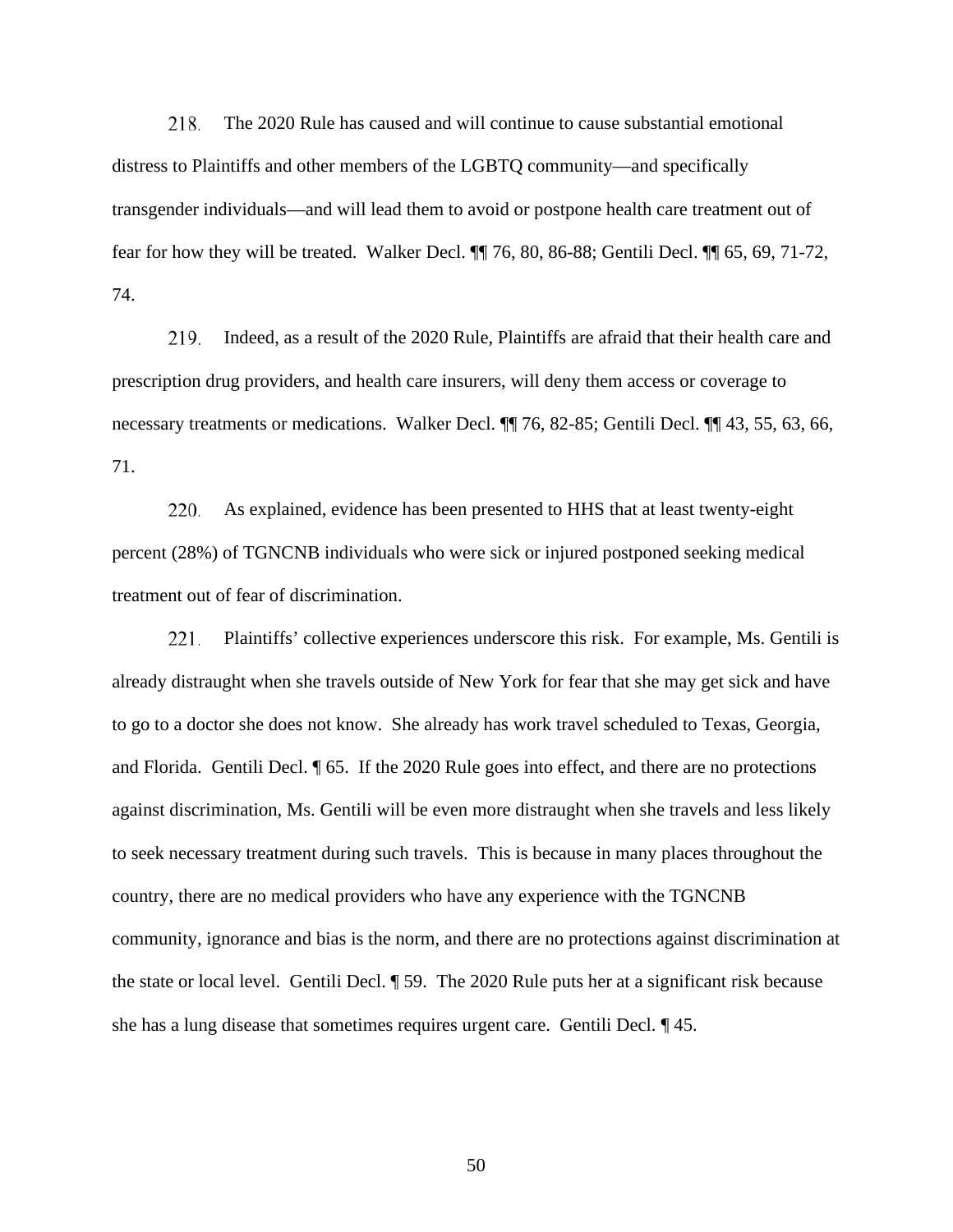Indeed, Ms. Gentili is particularly concerned about the eventuality that she will suffer breathing trouble again and need emergency intervention. As a result of the 2020 Rule, she is experiencing heightened and extreme anxiety, mental anguish, fear, and emotional distress about her ability to get such care. She is also afraid that even if she is able to get such care, it will be accompanied by humiliation, mistreatment, and other forms of discrimination, as she has experienced so frequently in the past. Gentili Decl. ¶ 71. She is also concerned about her ability to get affordable hormone treatment and routine bloodwork which, without insurance, would cost her thousands of dollars a month. Gentili Decl. ¶ 67. 222.

The 2020 Rule will also lead Ms. Walker to avoid or delay medical treatment. As noted, Ms. Walker has already avoided or delayed medical treatment out of fear of discrimination. Walker Decl. ¶¶ 26, 53. Without protections against such discrimination, this emotional distress will compound, and Ms. Walker will be even less likely to seek necessary treatment. Indeed, her prior experiences, coupled with the 2020 Rule's absence of nondiscrimination protections, makes her afraid of further harassment in seeking and receiving health care, receiving substandard health care, or being denied health care outright, all on account of her gender identity. Walker Decl. ¶ 80. 223.

Based on a consensus of research and other critical data, the 2020 Rule will also harm Plaintiffs and other members of the LGBTQ community because it will prevent them from receiving appropriate and necessary health care, and also lead to inadequate, and emotionally and physically abusive health care. Walker Decl. ¶¶ 19-20, 25, 82-83; Gentili Decl. ¶¶ 68-71. 224.

For example, before HHS was evidence saying that at least nineteen percent (19%) of TGNCNB individuals reported being refused care due to their TGNCNB status. And approximately twenty-eight percent (28%) reported experiencing verbal harassment. 225.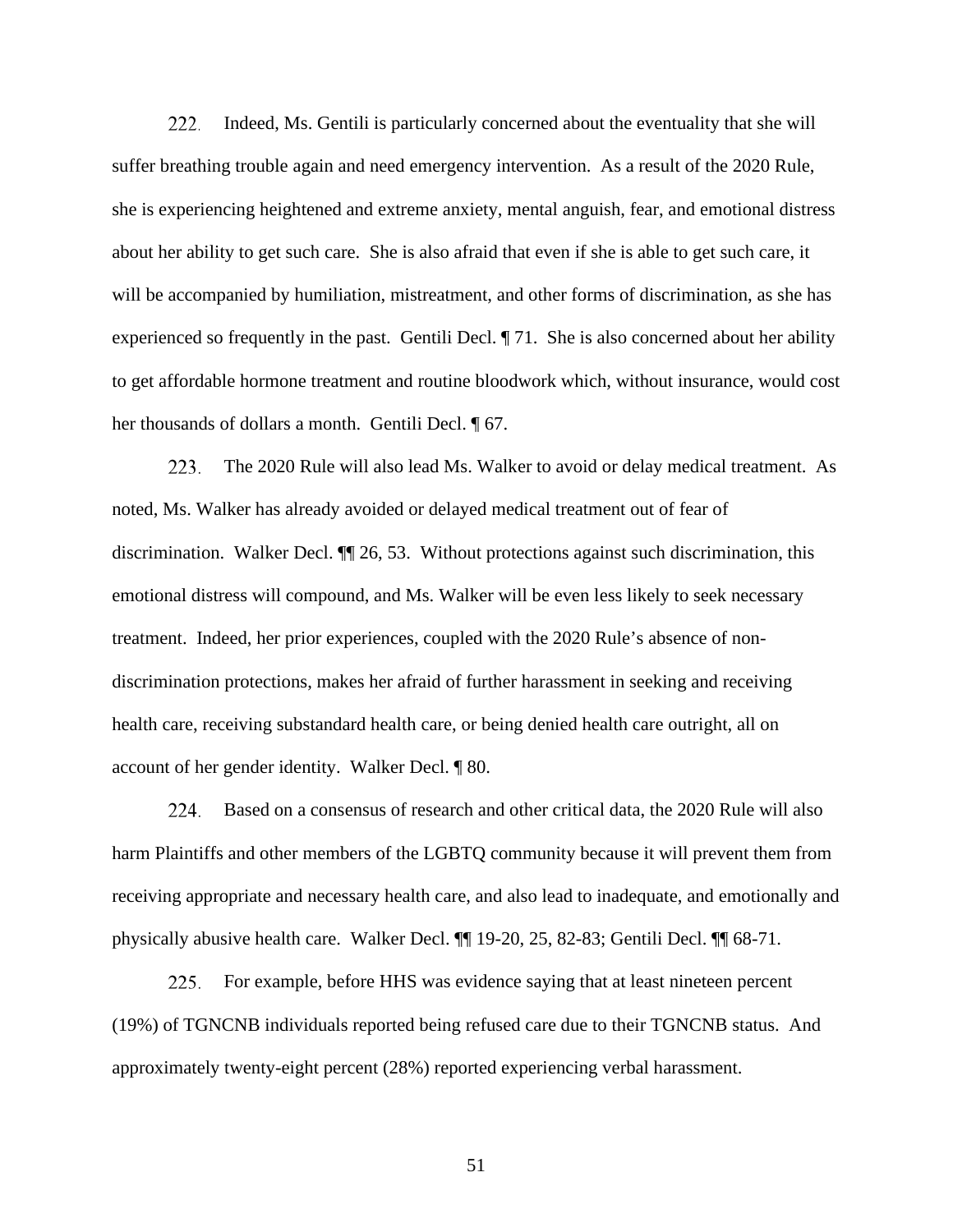Similarly, HHS had before it evidence showing that almost eight percent (8%) of LGB respondents had been denied needed care because of their sexual orientation. Similarly, nineteen percent (19%) of LGB individuals report being denied care because of their HIV status. 226.

HHS also had evidence before it showing that fifty-six percent (56%) of LGB people and seventy percent (70%) of transgender and gender nonconforming individuals reported experiencing discrimination by health care providers—including refusal of care, harsh language, and physical roughness—because of their sexual orientation or gender identity. The evidence also showed HHS that twenty-seven percent (27%) of transgender individuals and 8 percent of LGB individuals reports that they had been denied necessary health care because of their gender identity or sexual orientation. 227.

This is a particular risk for Plaintiffs. 228.

As explained, Ms. Walker is a two-time cancer survivor and is HIV-positive, who is dependent on the VA for her care and further relies on her health care insurer and prescription drug provider to cover and provide her with life-saving medications. Walker Decl. ¶ 85. The 2020 Rule will only further enable the VA's discriminatory practices she has already experienced and threaten her access to her life-saving medications. Walker Decl. ¶ 79. 229.

Further, Ms. Walker is seeking to undergo gender confirmation surgery. But, as discussed, when Ms. Walker went for surgery and treatment for her second cancer care, she was physically, verbally, and mentally harassed in seeking and receiving the care that she needed. She likewise has had difficulty obtaining the requisite letter she needed from a therapist to be eligible for gender confirmation surgery. Walker Decl. ¶¶ 70-73. The 2020 Rule will add another roadblock to accessing such health care and ensuring that insurance will cover such health care. It also adds anxiety and emotional distress about the quality of the health care she 230.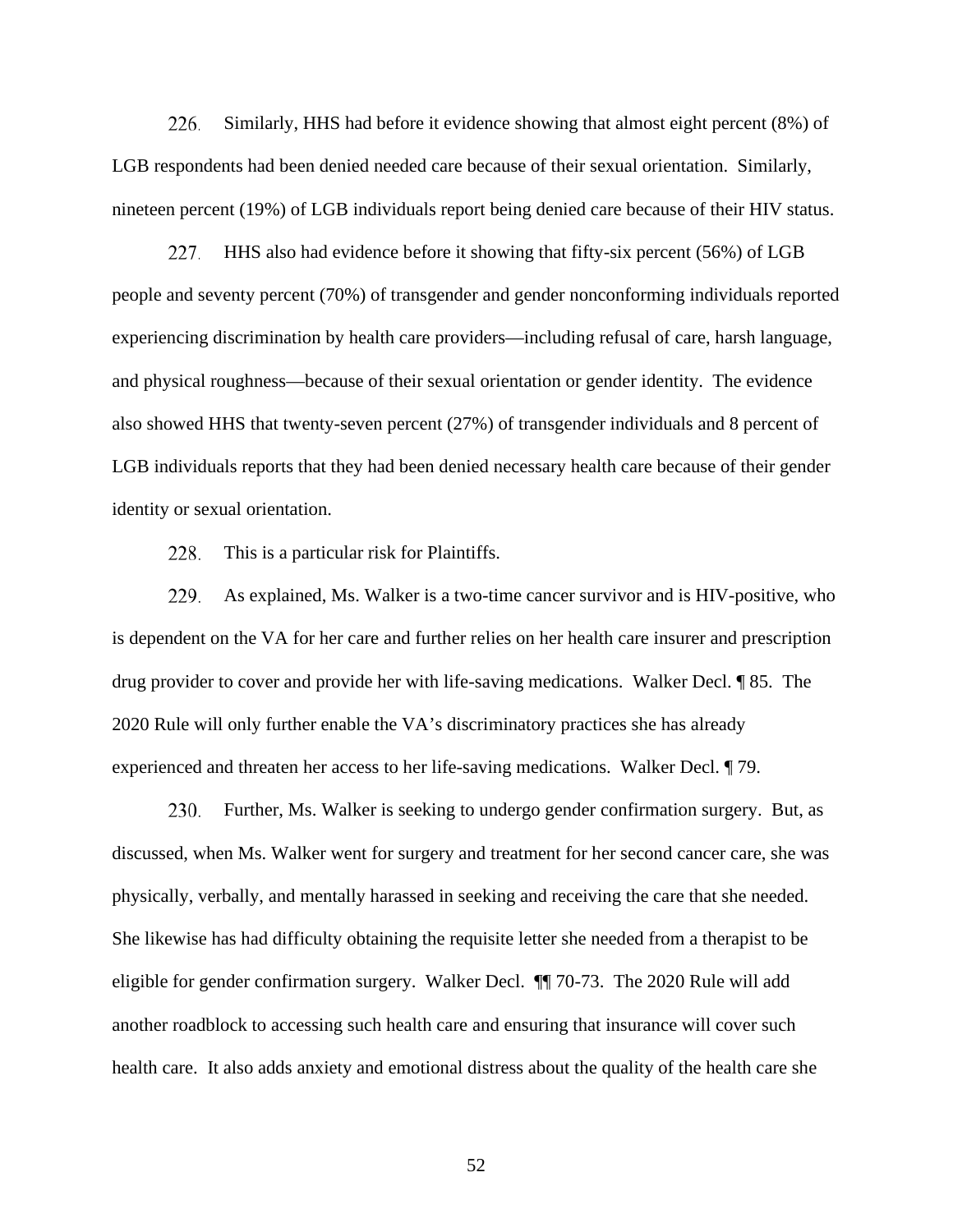requires and whether it will be accompanied by humiliation, mistreatment, or other forms of discrimination or abuse, as she has experienced so frequently in the past. Walker Decl. ¶ 88.

Given Plaintiffs' medical needs, history of health care barriers, discriminatory treatment when seeking care, and the prevalence of avoiding care altogether, the 2020 Rule heightens the risk of their severe health consequences or death. Gentili Decl. ¶ 74; Walker Decl. ¶ 77. 231.

The 2020 Rule is particularly devasting and inhumane to Plaintiffs in the middle of the COVID-19 pandemic. 232.

Indeed, Ms. Walker is a racial minority, has a condition that weakens or compromises her immune system, and has a pre-existing lung condition; she has every single risk factor for COVID-19. Walker Decl. ¶ 76. If the Rule goes into effect, it would allow medical professionals to deny her care or provide her with substandard care because of her gender identity or sexual orientation. 233.

Likewise, Ms. Gentili is a racial minority with pre-existing lung conditions; both 234. factors that put her at a greater risk from COVID-19. She fears that without federal nondiscrimination protections, a single biased or discriminatory doctor or nurse could be the difference between her life or death. Gentili Decl. ¶ 62.

The 2020 Rule will also remove any recourse for Plaintiffs when they experience discrimination. Walker Decl. ¶¶ 86, 90; Gentili Decl. ¶ 73. 235.

Current law provides recourse for those subject to discrimination and for violations of the 2016 Rule. Specifically, it provides for all "enforcement mechanisms available under" comparable anti-discrimination provisions and states that "[c]ompensatory damages for 236.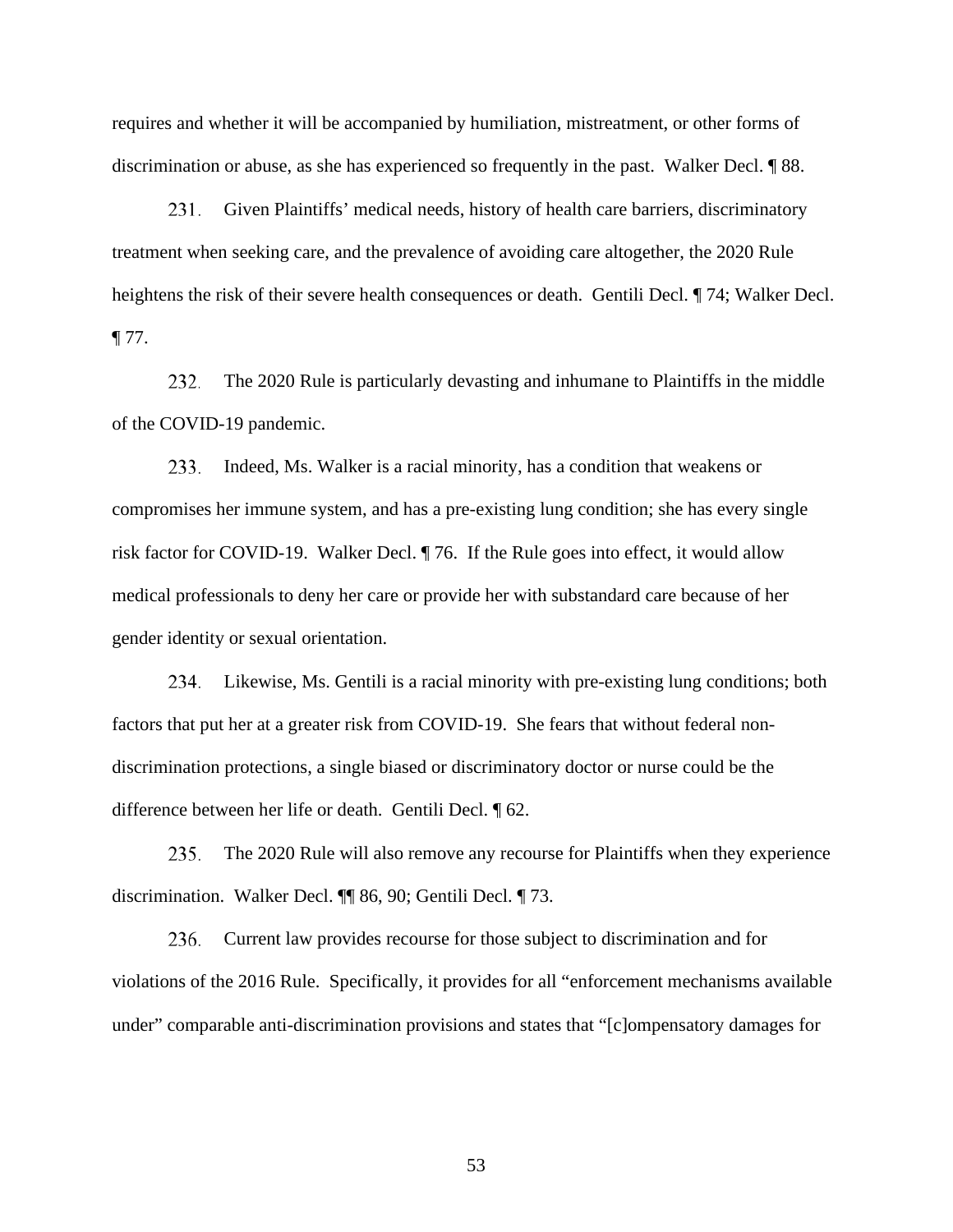violations of Section 1557 are available in appropriate administrative and judicial actions brought under this rule." 45 C.F.R. § 92.301.

This provision permits individuals bringing claims of discrimination on multiple bases (that is, "intersectional discrimination") to bring a single claim under one theory. Such an individual would not need to litigate each individual basis of discrimination under a different standard or through a different claim. 237.

The 2020 Rule, however, removes these protections, including the ability of Plaintiffs to pursue a claim of intersectional discrimination under a uniform theory. 238.

The removal of these protections in the 2020 Rule also contributes to Plaintiffs' heightened anxiety and mental distress about their health care. Gentili Decl. ¶ 73; Walker Decl.  $\P$  90. 239.

Finally, the 2020 Rule stigmatizes Plaintiffs. 240.

By removing necessary anti-discrimination protections, the 2020 Rule is putting its imprimatur on discrimination against the LGBTQ community. This, alone, sends a signal that members of the community are inferior to others. And this stigma, combined with the psychological impact it has on members of the community and Plaintiffs, constitutes long-lasting and irreparable harm. 241.

The 2020 Rule sends a message to Plaintiffs that they are "outsiders" who are not worthy of the same protections afforded to others. It leads to feelings of shame, hopelessness, and negative self-esteem. Walker Decl. ¶ 89; Gentili Decl. ¶ 72. 242.

Indeed, the Rule highlights the harsh reality for Plaintiffs and so many other members of the LGBTQ community of having to live in constant fear, anxiety, and uncertainty about whether or not they have certain fundamental, critical rights, simply depending upon who 243.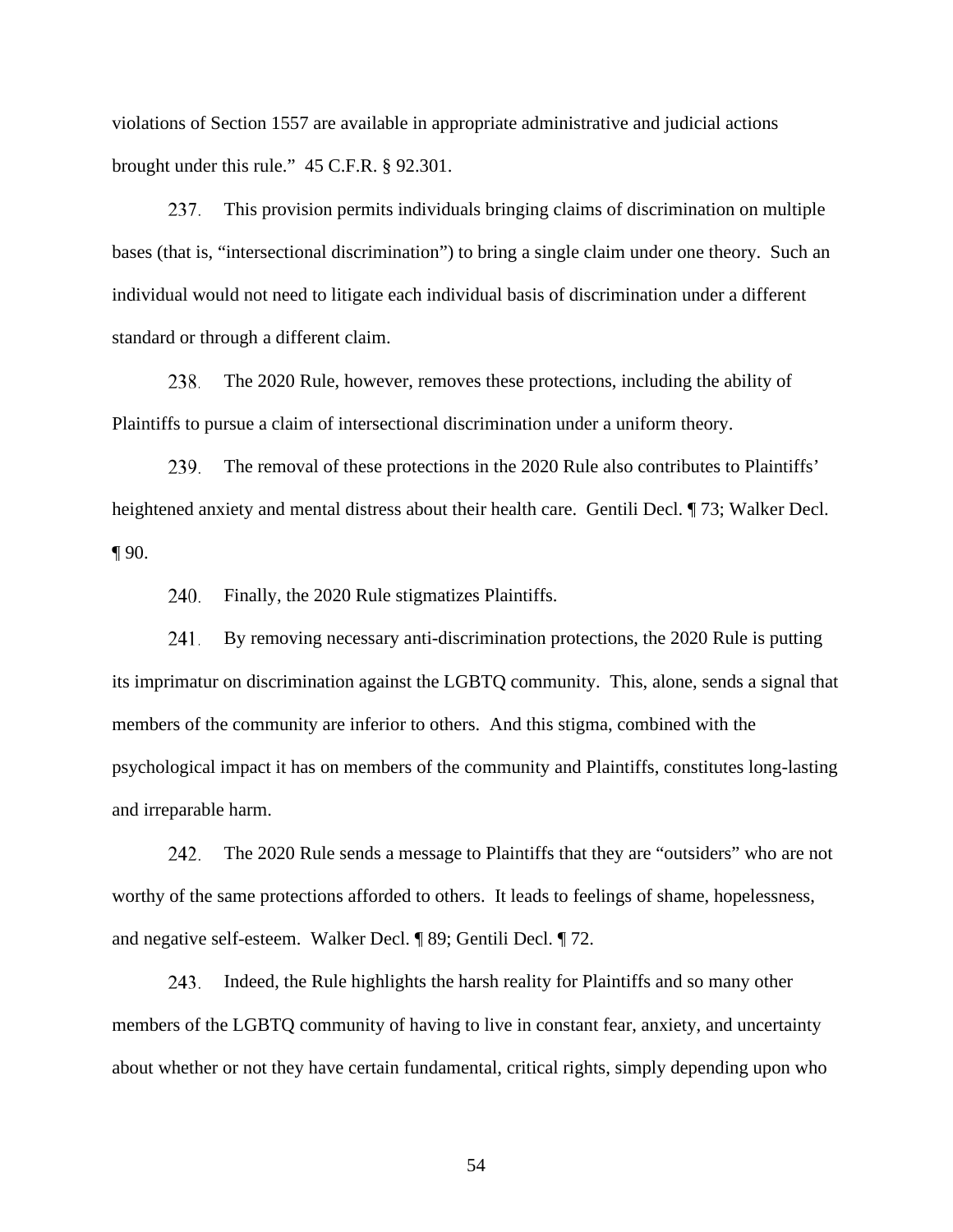is in power. As the 2020 Rule shows, they are in a constant state of vulnerability because their basic human rights to live free from discrimination, particularly when seeking life or death health care treatment, can be "given" and then taken away at a whim. Gentili Decl. ¶ 75.

# **VIII. THE 2020 RULE IS UNLAWFUL BECAUSE IT IS WHOLLY INCONSISTENT WITH THE SUPREME COURT'S DECISION IN** *BOSTOCK* **AND RELEVANT PRECEEDING CASE LAW**

The Supreme Court's decision in *Bostock* illustrates precisely why the 2020 Rule is unlawful. 244.

In *Bostock*, the Court evaluated whether "discrimination because of sex" in the 245,

context of Title VII barred discrimination on the basis of gender identity and sexual orientation.

2020 WL 3146686, at \*7, \*9. As in the 2020 Rule, the government argued that "sex" was not so

broad and only included the binary male or female.

The Court disagreed. It stated: "It is impossible to discriminate against a person 246.

for being homosexual or transgender without discriminating against that individual based on

sex." *Bostock*, 2020 WL 3146686, at \*7.

The Court explained: 247.

Consider, for example, an employer with two employees, both of whom are attracted to men. The two individuals are, to the employer's mind, materially identical in all respects, except that one is a man and the other a woman. If the employer fires the male employee for no reason other than the fact he is attracted to men, the employer discriminates against him for traits or actions it tolerates in his female colleague.

# It continued:

Or take an employer who fires a transgender person who was identified as a male at birth but who now identifies as a female. If the employer retains an otherwise identical employee who was identified as female at birth, the employer intentionally penalizes a person identified as male at birth for traits or actions that it tolerates in an employee identified as female at birth. Again, the individual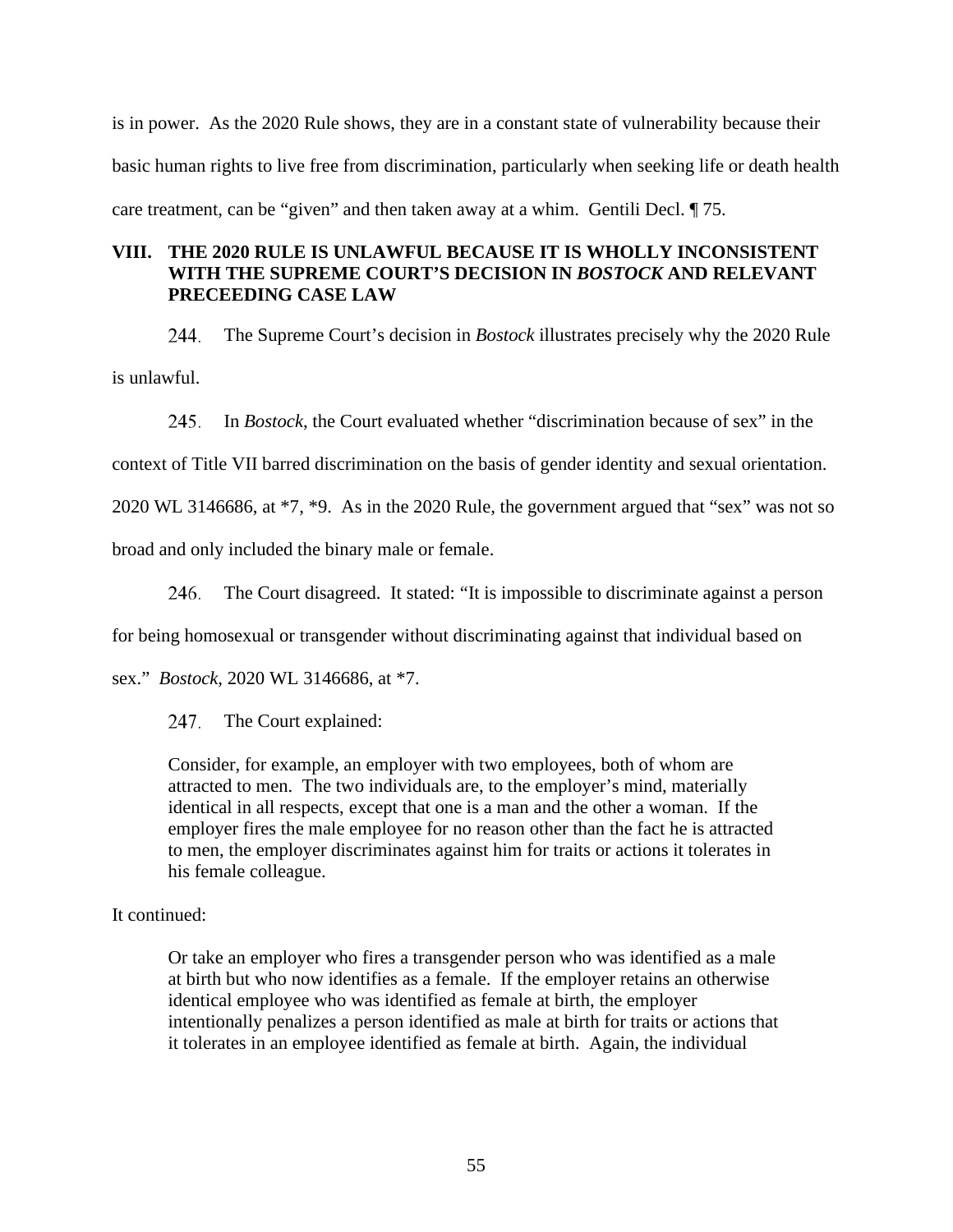employee's sex plays an unmistakable and impermissible role in the discharge decision.

*Id*.

The Court concluded: 248,

At bottom, these cases involve no more than the straightforward application of legal terms with plain and settled meanings. For an employer to discriminate against employees for being homosexual or transgender, the employer must intentionally discriminate against individual men and women in part because of sex.

*Id*. at \*8.

This same logic applies to the term "sex" in the 2020 Rule and renders the Department's interpretation equally impermissible here. 249.

The Supreme Court's view in *Bostock* is also consistent with the substantial legal authority that Congress embraced when it enacted the ACA. 250.

For example, at the time Congress enacted the ACA, at least four federal courts of 251. appeals in various contexts had recognized that discrimination on the basis of "sex" includes discrimination on the basis of gender identity. *See, e.g.*, *Barnes v. City of Cincinnati*, 401 F.3d 729 (6th Cir. 2005); *Smith v. City of Salem*, 378 F.3d 566 (6th Cir. 2004); *Rosa v. Park West Bank & Trust Co.*, 214 F.3d 213 (1st Cir. 2000); *Schwenk v. Hartford*, 204 F.3d 1187 (9th Cir. 2000).

Several federal district courts had done the same. *See, e.g.*, *Schroer v. Billington*, 577 F. Supp. 2d 293 (D.D.C. 2008); *Lopez v. River Oaks Imaging & Diagnostic Group, Inc.*, 542 F. Supp. 2d 653 (S.D. Tex. 2008); *Mitchell v. Axcan Scandipharm, Inc.*, No. Civ. A. 05-243, 2006 WL 456173 (W.D. Pa. Feb. 17, 2006); *Tronetti v. Healthnet Lakeshore Hosp.*, No. 03–CV– 0375E(SC), 2003 WL 22757935 (W.D.N.Y. Oct. 21, 2003). 252.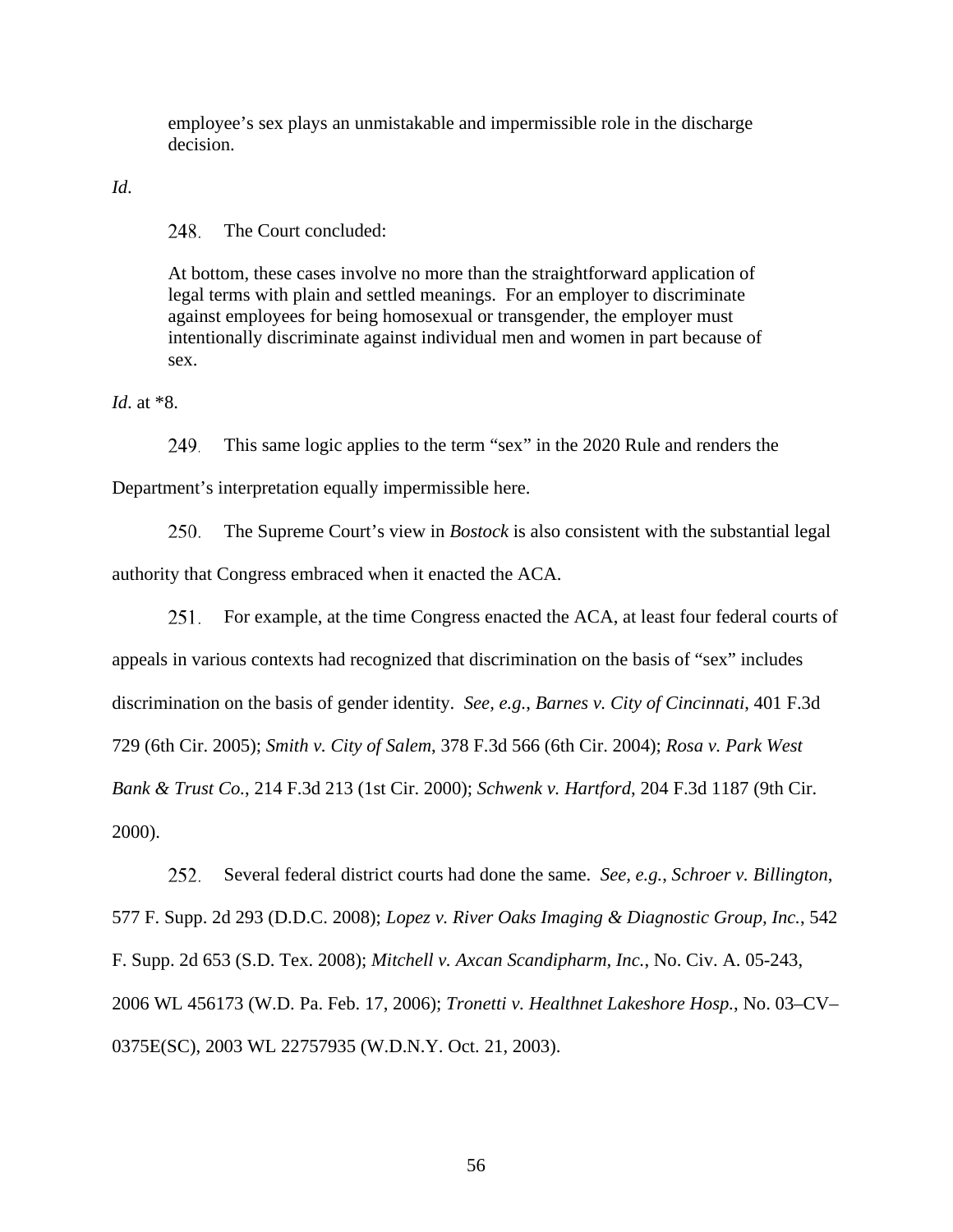By removing the various definitions from the 2016 Rule, and by failing to include protections on the basis of gender identity and sexual orientation, the 2020 Rule is inconsistent with Congress's core purpose in enacting the ACA. 253.

Even before the Supreme Court's ruling in *Bostock*, federal courts utilized analogous reasoning and consistently ruled that "sex" in Section 1557 covers gender identity, sex stereotyping, and sexual orientation. 254.

Notably, this includes the following: *Boyden v. Wisconsin*. 314 F. Supp. 3d 979 (W.D. Wisc. 2018); *Tovar v. Essentia Health*, 342 F. Supp. 3d 947 (D. Minn. 2018); *Prescott v. Rady Children's Hosp. San Diego,* 265 F. Supp. 3d 1090 (S.D. Cal. 2017); *Cruz v. Zucker*, 195 F. Supp. 3d 554 (S.D.N.Y. 2016); *Fabian v. Hosp. of Cent. Conn*., 172 F. Supp. 3d 509 (D. Conn. 2016); *Rumble v. Fairview Health Servs*., No. 14–cv–2037, 2015 WL 1197415, at \*2 (D. Minn. Mar. 16, 2015). 255.

Accordingly, the 2020 Rule is unlawful because it is entirely inconsistent with the Supreme Court's precedent in *Bostock*, the long line of federal case law consistent with the same, and the ACA itself, whose guiding purpose is to expand access to affordable and quality health care *to all*. 256.

#### **COUNT ONE**

#### **(Administrative Procedure Act, 5 U.S.C. § 706(2)(A)—Not in Accordance with Law)**

Plaintiffs incorporate by reference the foregoing paragraphs. 257.

Defendants are subject to the APA, 5 U.S.C. § 551 *et seq*. *See* 5 U.S.C. § 703. 258.

The APA requires this Court to "hold unlawful and set aside agency action" that is "not in accordance with law."  $5 \text{ U.S.C.} \$   $706(2)(\text{A})$ . 259.

The 2020 Rule is a "final agency action" to which there is no other adequate remedy in a court because the 2020 Rule: (1) marks the consummation of the Department's 260.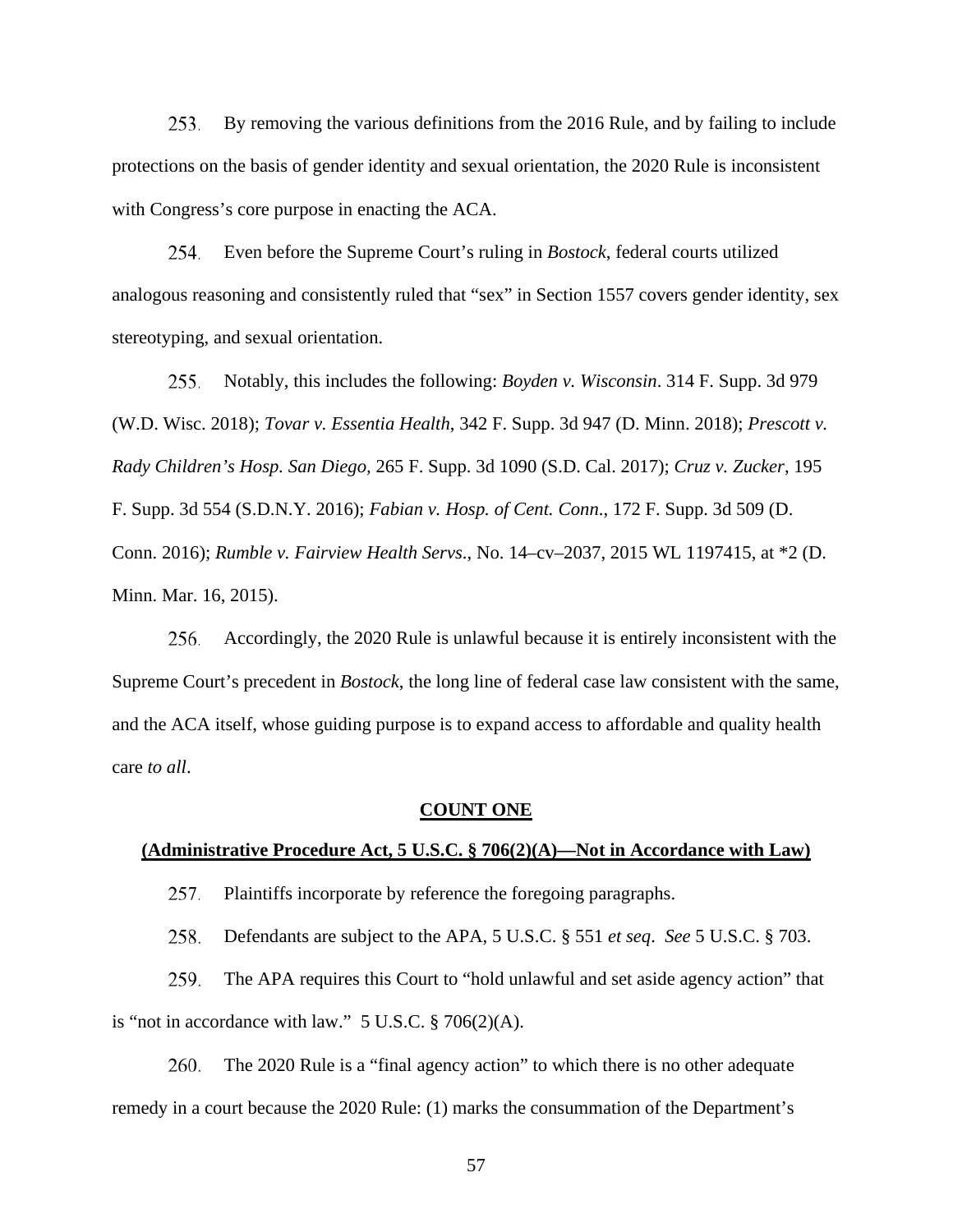decision-making process, and (2) is one in which rights or obligations have been determined, or from which legal consequences will follow. *See, e.g.*, *Bennett v. Spear*, 520 U.S. 154, 177–78 (1997).

The 2020 Rule is contrary to Section 1554 of the ACA, which prohibits the Secretary of HHS from promulgating any regulation that: "(1) creates any unreasonable barriers to the ability of individuals to obtain appropriate medical care; (2) impedes timely access to health care services; (3) interferes with communications regarding a full range of treatment options between the patient and the provider; (4) restricts the ability of health care providers to provide full disclosure of all relevant information to patients making health care decisions; (5) violates principles of informed consent and the ethical standards of health care professionals; or (6) limits the availability of health care treatment for the full duration of a patient's medical needs." 42 U.S.C. § 18114. 261.

By eliminating the definition of "on the basis of sex" and by removing the nondiscrimination protections based on sex, gender identity, and association, the 2020 Rule creates unreasonable barriers to the ability of LGBTQ individuals to obtain appropriate medical care, impedes their timely access to health care services, interferes with communications regarding a full range of treatment options between an LGBTQ patient and the provider, and limits the availability of health care treatment for the full duration of an LGBTQ patient's medical needs. 262.

The 2020 Rule further contravenes the statutory provisions of Section 1557 of the ACA that state that "[a]n individual shall not, on [a] ground prohibited under title VI of the Civil Rights Act of 1964, title IX of the Education Amendments of 1972, the Age Discrimination Act of 1975, or section 504 of the Rehabilitation Act of 1973, be excluded from participation in, be 263.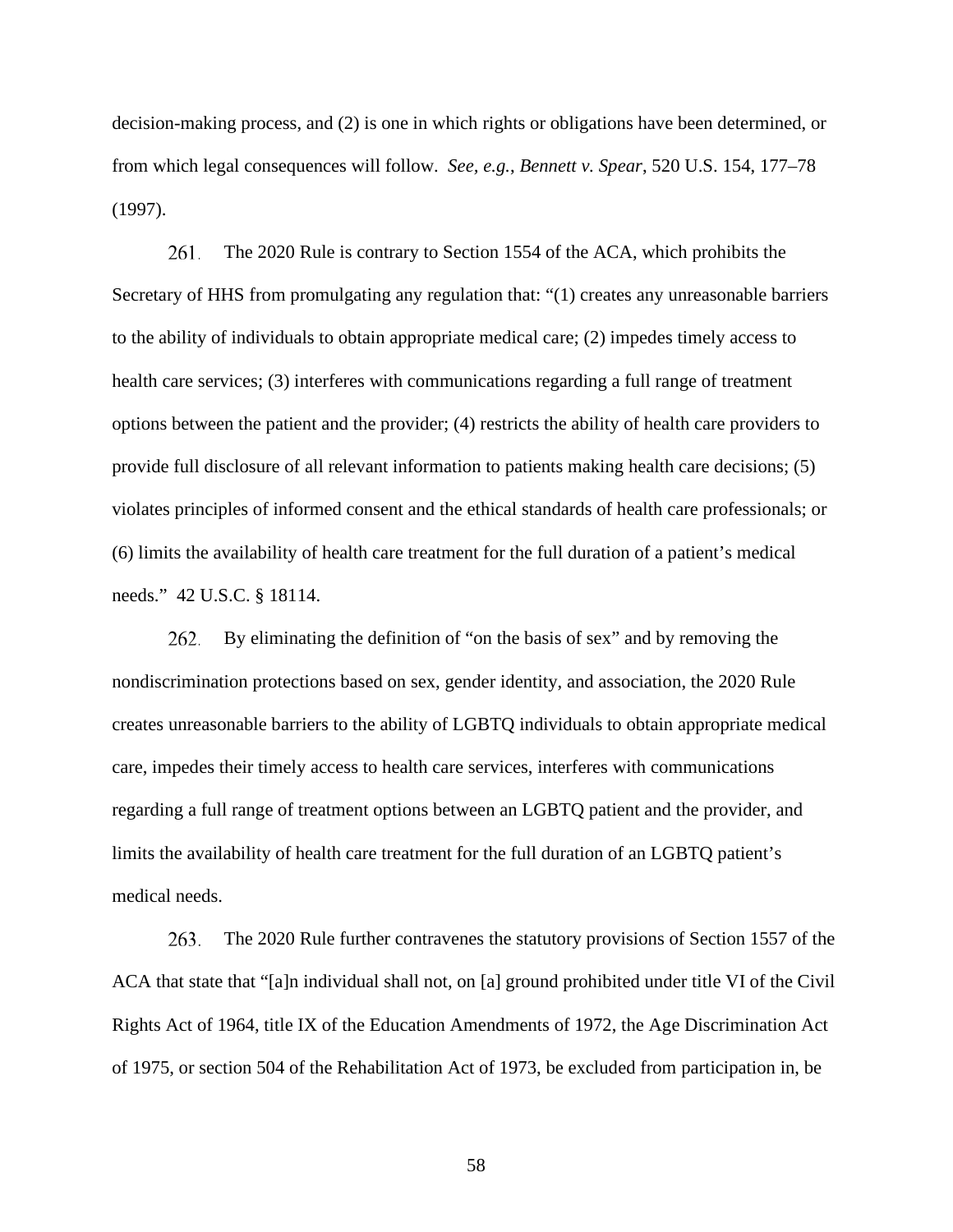denied the benefits of, or be subjected to discrimination under, any health program or activity, any part of which is receiving Federal financial assistance[.]" 42 U.S.C. § 18116(a).

Additionally, the 2020 Rule is inconsistent with Supreme Court precedent, specifically the *Bostock* decision, and the majority of controlling case law incorporated into the ACA that defines "sex" as including sexual orientation, gender identity, and sex stereotyping. 264.

*Bostock* alone renders the 2020 Rule unlawful. 265.

The 2020 Rule is therefore not in accordance with law as required by the APA. 266.

Defendants' violation causes ongoing and irreparable harm to Plaintiffs. 267.

### **COUNT TWO**

### **(Administrative Procedure Act, 5 U.S.C. § 706(2)(C)—Exceeds Statutory Authority)**

Plaintiffs incorporate by reference the foregoing paragraphs. 268.

Section 706(2)(C) of the APA requires that a reviewing court "hold unlawful and set aside agency action" if that action is "found to be" "in excess of statutory jurisdiction, authority, or limitations, or short of a statutory right[.]" 269.

Defendants may only exercise authority conferred by statute. *See City of Arlington v. FCC*, 569 U.S. 290, 297–98 (2013). 270.

The explicit text of Section 1557 of the ACA incorporates existing federal civil rights laws and applies them to federally funded health care programs: "[a]n individual shall not, on [a] ground prohibited under title VI of the Civil Rights Act of 1964, title IX of the Education Amendments of 1972, the Age Discrimination Act of 1975, or section 504 of the Rehabilitation Act of 1973, be excluded from participation in, be denied the benefits of, or be subjected to discrimination under, any health program or activity, any part of which is receiving Federal financial assistance[.]" 42 U.S.C. § 18116(a). 271.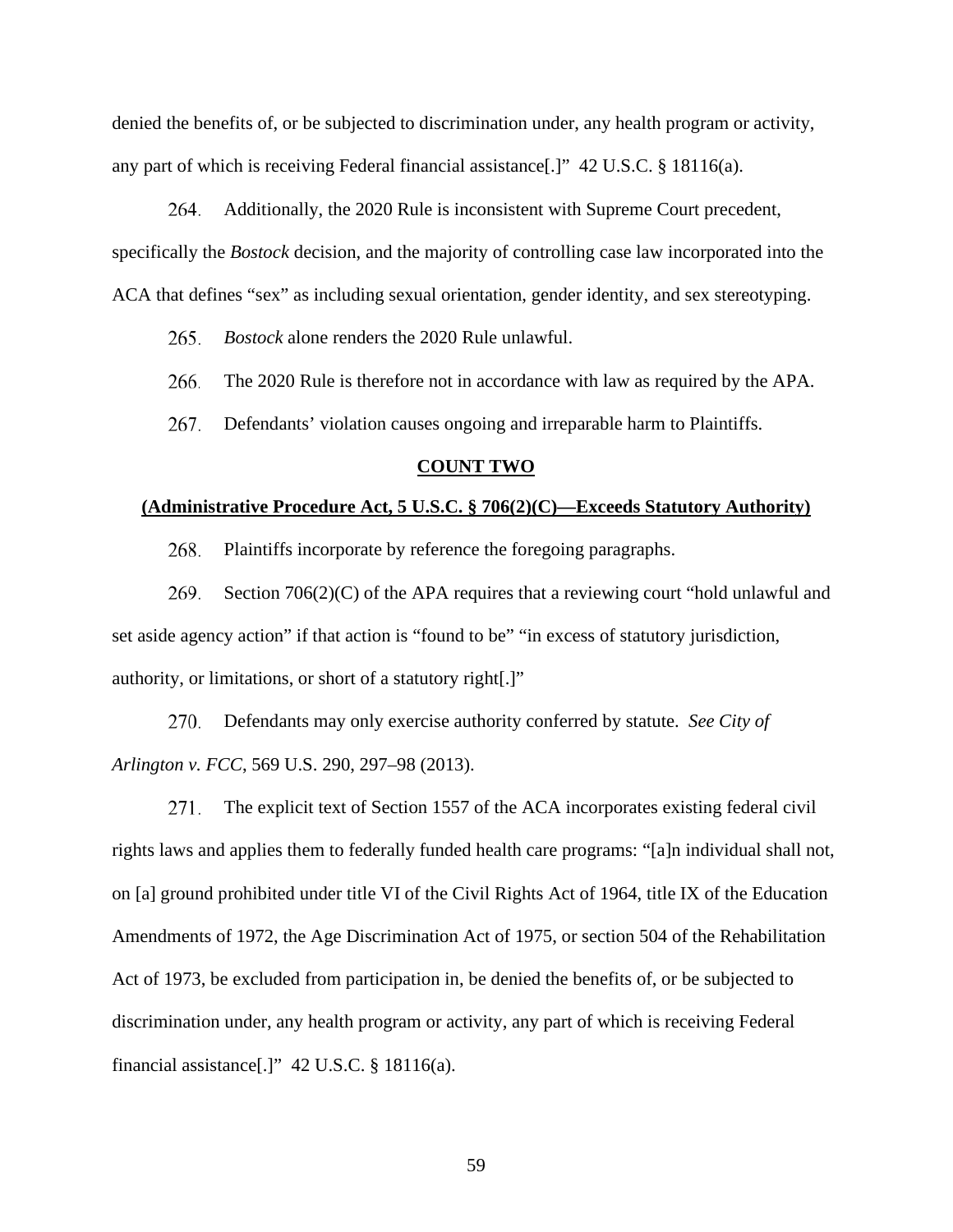Section 1557 affords the Secretary the authority to "promulgate regulations to implement this section." 42 U.S.C. § 18116(c). It does not authorize the Secretary to revise the ACA's text to undermine the central purpose of the statue—to expand access to affordable and quality medical care and health care to all Americans. 272.

The 2020 Rule's elimination of nondiscrimination protections based on sex, gender identity, and association, as well as its interpretation of "sex" to be solely "biological sex" (i.e., based on a person's genetic sex at birth) are inconsistent with the statutory provisions that Defendants purport to be construing, as well as the plain, accepted meanings of the term "sex." *See* 85 Fed. Reg. at 37,168, 37,177–79, 37,189 (proposed June 19, 2020). As a result, Defendants' construction of the statutory provisions that they purport to be implementing is inconsistent with the plain scope and meaning of those provisions. 273.

The 2020 Rule thus exceeds Defendants' statutory jurisdiction because the ACA did not delegate authority to HHS to promulgate force of law regulations that rewrite the ACA's text to eliminate the protections against discrimination on the basis of sex, gender identity, and association. 274.

Defendants' violations cause ongoing and irreparable harm to Plaintiffs. 275.

#### **COUNT THREE**

## **(Administrative Procedure Act, 5 U.S.C. § 706(2)(A)—Arbitrary and Capricious)**

Plaintiffs incorporate by reference the foregoing paragraphs. 276.

Section 706(2)(A) of the APA requires that a reviewing court "hold unlawful and set aside agency action" if that action is "found to be" "arbitrary, capricious, [or] an abuse of discretion[.]" 277.

The 2020 Rule is arbitrary, capricious, and an abuse of discretion because the Defendants issued the 2020 Rule without any valid legal, medical, or reasoned policy foundation, 278.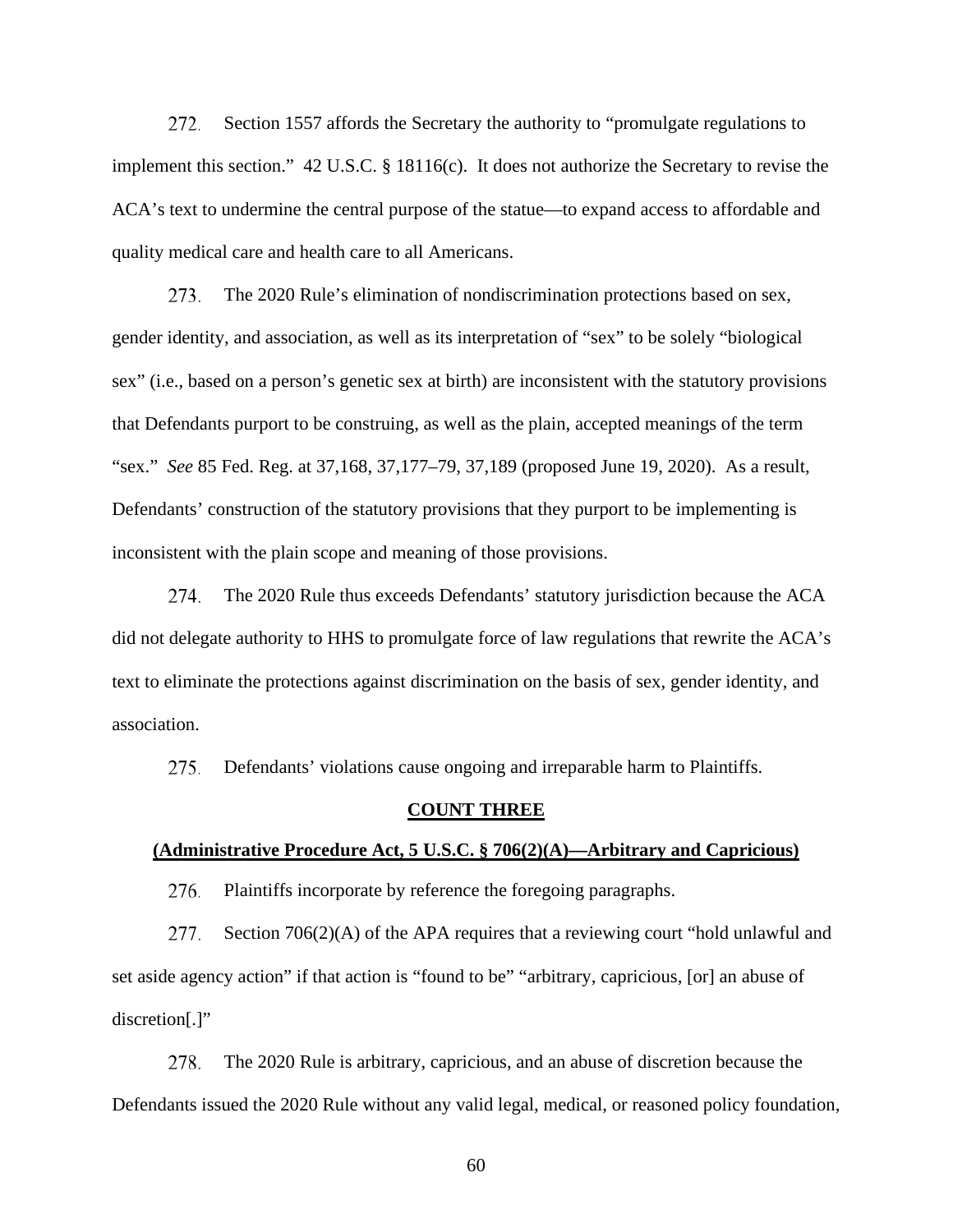and contrary to the opinions of professional medical and public health organizations. Further, the Defendants ignored the evidence in the record supporting the 2016 Rule, its prior findings that justified the 2016 Rule, as well as the evidence developed in opposition to its 2019 Notice of Proposed Rulemaking. The 2020 Rule is also inconsistent with this extensive evidence.

Despite this extensive evidence—highlighted above and incorporated here—the Department somehow claimed that it knew "of no data showing that" the 2020 Rule will "disproportionately burden individuals on the basis of sexual orientation and/or gender identity." 85 Fed. Reg. at 37,182 (proposed June 19, 2020). It added that it purportedly "lack[ed] data necessary to estimate the number of individuals who currently benefit from covered entities' policies governing discrimination on the basis of gender identity who would no longer receive those benefits after publication of the rule—nor data to estimate how many of those individuals may experience the workplace and health-related consequences" from the 2020 Rule. 85 Fed. Reg. at 37,225 (proposed June 19, 2020). It further clamed to lack the data "to estimate what greater public health costs, cost-shifting, and expenses may result from entities changing their nondiscrimination policies and procedures after promulgation of this rule." 85 Fed. Reg. at 37,225 (proposed June 19, 2020). 279.

The 2020 Rule is arbitrary, capricious, and an abuse of discretion because the Defendants did not engage in any reasonable, sufficient, or justifiable analysis or inquiry to find this purportedly missing data. 280.

The 2020 Rule is also arbitrary, capricious, and an abuse of discretion because the Department's justifications do not withstand scrutiny—they run counter to the evidence before the Department, rely on interpretations that Congress did not intend and that the Supreme Court did not adopt, and disregard material facts and evidence, including the well-documented and 28 I.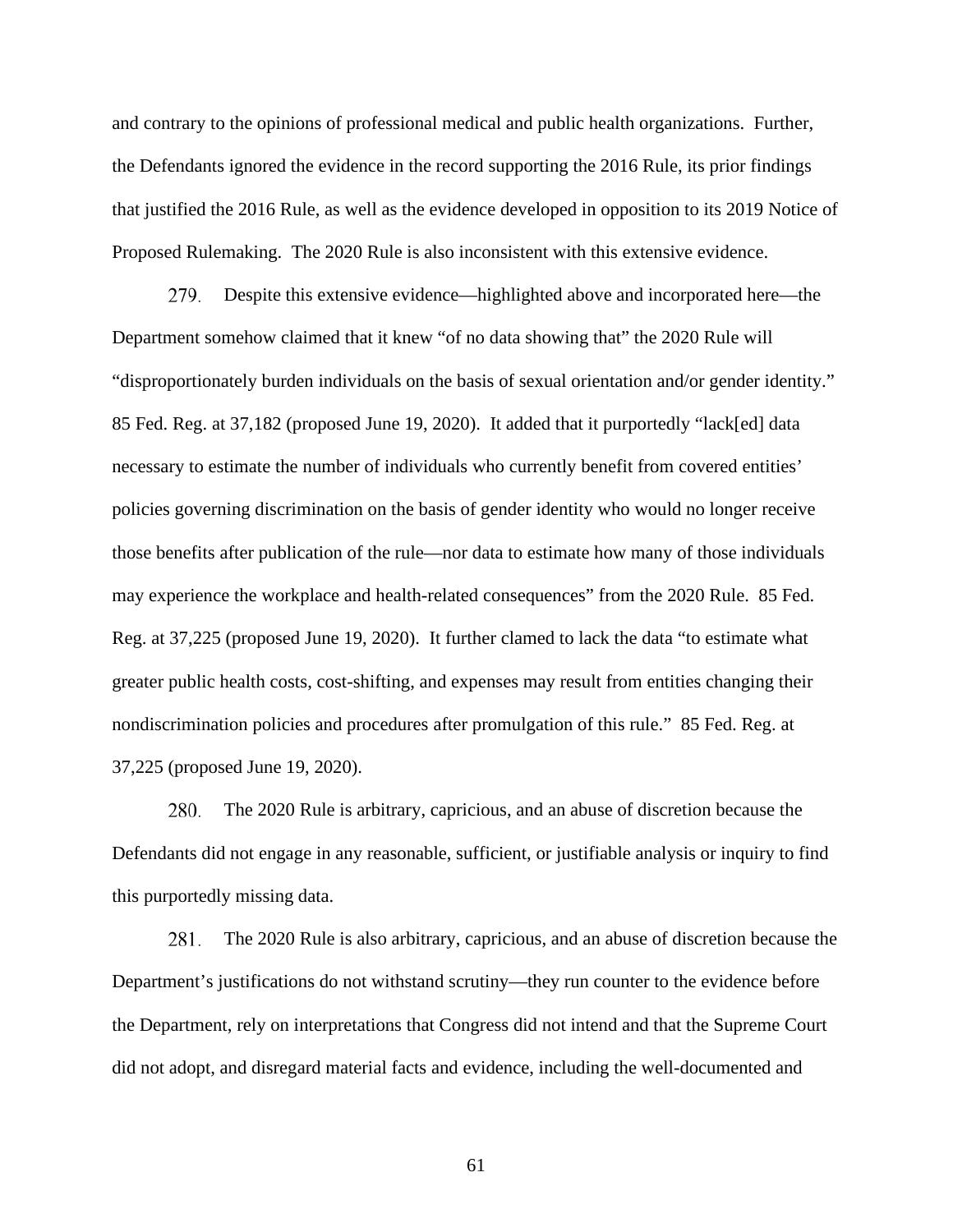serious difficulties and traumas experienced by LGBTQ individuals in obtaining health care, and the 2020 Rule's substantial harmful effects on LGBTQ patients' health. In so doing, Defendants failed to adequately consider the tremendous burdens and costs the 2020 Rule will impose on LGBTQ individuals, including Plaintiffs.

Despite commenters' substantial, detailed evidence of the detrimental impact the 2020 Rule would have on LGBTQ individuals' access to health care, Defendants failed to provide a reasoned explanation for its reversal of the 2016 Rule that was supported by reasoned, deliberate, and substantiated justifications and conclusions. 282.

Defendants claim that the 2020 Rule's "elimination of overbroad provisions related to sex and gender identity" will "restore[] Federalism by leaving to the States decisions properly reserved to them." 85 Fed. Reg. at 37,163 (proposed June 19, 2020). But in other sections of the 2020 Rule, the Department contradicts itself: "the final rule does *not* have Federalism implications." *Id*. at 37,240 n.382 (emphasis added). *See also, id*. at 37,240 ("Therefore, the Department has determined that this final rule does *not* have sufficient Federalism implications to warrant the preparation of a Federalism summary impact statement under Executive Order 13132[.]") (emphasis added). No other federalism-related legal authority, theory, or factual basis are offered. 283.

The 2020 Rule's revisionist definition of "on the basis of sex" to specifically exclude a person's transgender status, sexual orientation, or gender identity is unprecedented, confusing, unreasonable, and contrary to the U.S. Constitution and numerous federal laws, including Title X, Title VII, and Sections 1554 and 1557 of the ACA. 284.

The 2020 Rule is also arbitrary, capricious, and an abuse of discretion because the Defendants conducted and relied on a flawed, incomplete, unreasonable, and unsupported cost-285.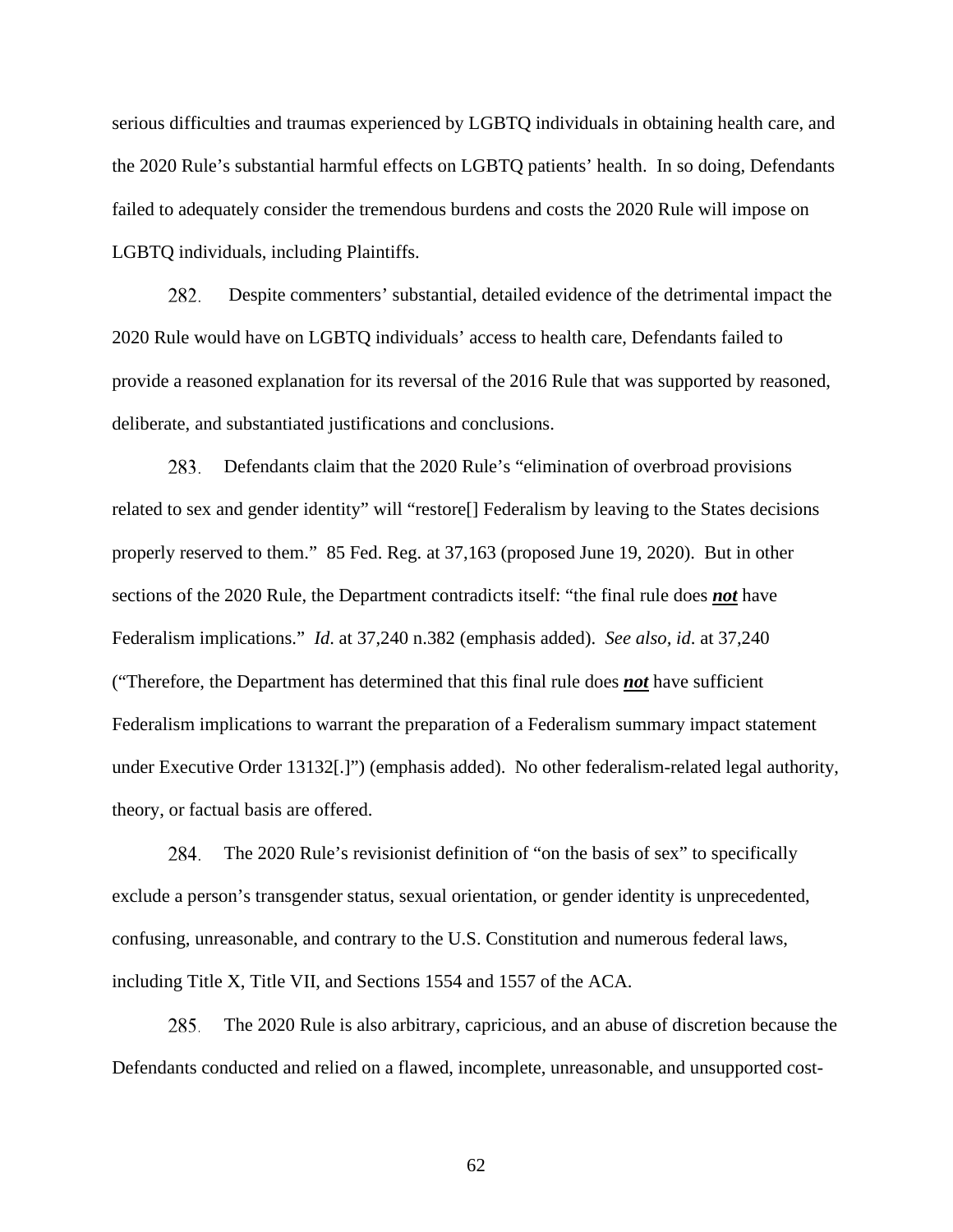benefit analysis. Specifically, the Department cited the apparent benefits of the 2020 Rule that include cost saving of over \$2 billion; however, this claim was without adequate evidentiary basis and failed to consider the public health consequences and associated costs that the 2020 Rule will impose, including but not limited to the significant costs to Plaintiffs' and other LGBTQ individuals' health and safety, particularly when they delay or even avoid health care until absolutely necessary.

Defendants' claim that the 2020 Rule will lead to cost savings is unjustified and fails to account for the health costs of their policy. Defendants partly concede as much when they state that for LGBTQ-related changes: "[n]o costs are anticipated for provisions already vacated, and any possible costs for related provisions are not calculable based on available data." 85 Fed. Reg. at 37,163 (proposed June 19, 2020). Defendants therefore fail to account for a key aspect of this issue and fail to sufficiently justify their action. 286.

Defendants further failed to conduct an adequate regulatory impact analysis reflecting the considerable costs to LGBTQ patients as required by Executive Order 12,866, 58 Fed. Reg. 51,735, and instructions from both the Office of Management and Budget's Circular A-4 on Regulatory Analysis (2003) and HHS's own Guidelines for Regulatory Impact Analysis (2016). 287.

As justification for the 2020 Rule, the Department also improperly relies on *one*  Federal District Court opinion—the *Franciscan Alliance* decision discussed above—that is now contrary to the U.S. Supreme Court's decision in *Bostock*. The Department noted in the 2020 Rule that the District Court in *Franciscan Alliance* issued its final judgment vacating and remanding the unlawful portions of the 2016 Rule," and that "the Department has considered that *vacatur*," to "arrive at this final rule." 85 Fed. Reg. at 37,165 (proposed June 19, 2020). 288.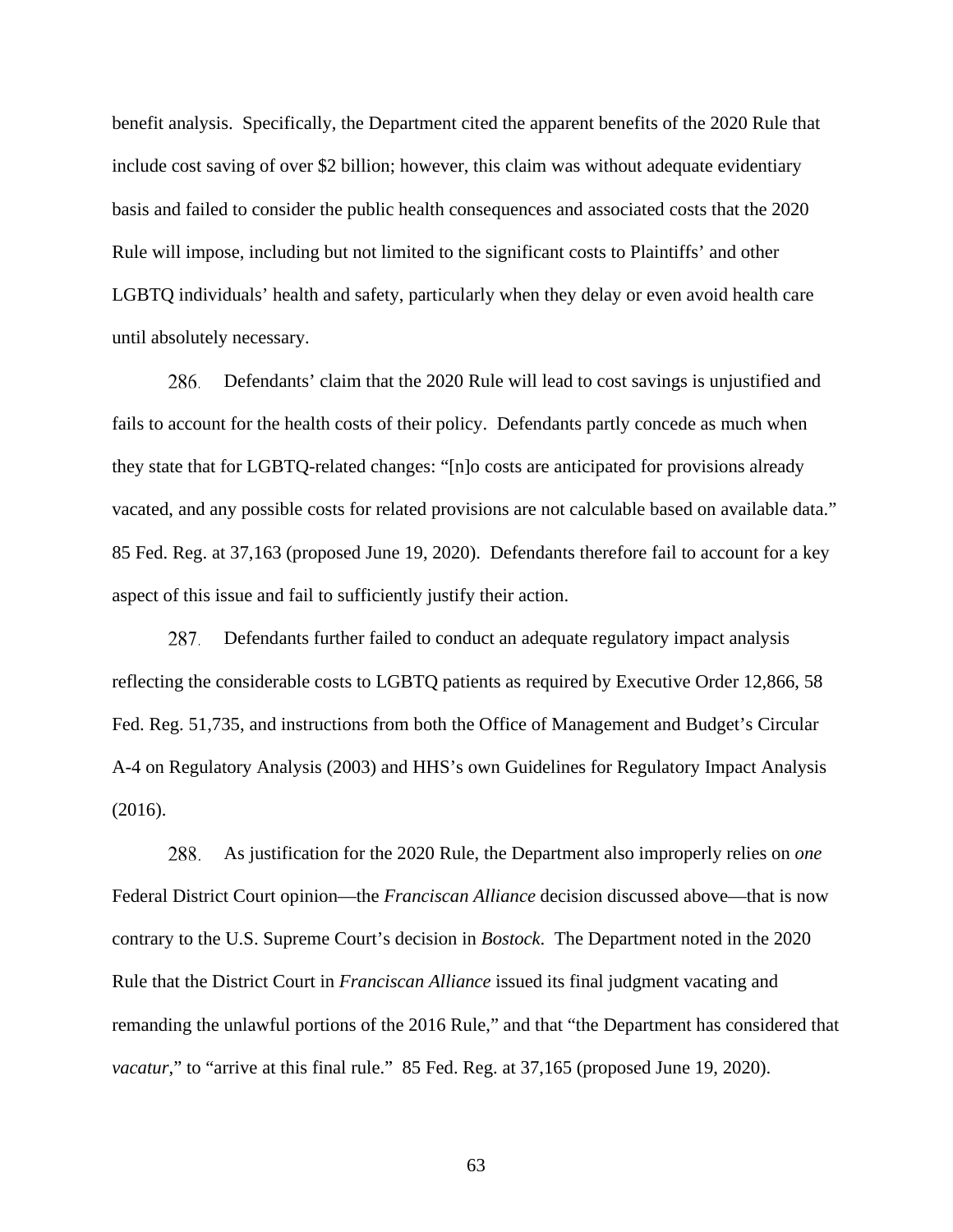It is arbitrary, capricious, and an abuse of discretion, however, that the Department manufactured this decision by refusing to appeal it, and now attempts to use it to justify the 2020 Rule. 289.

To justify the 2020 Rule, the Department also invoked "inconsistencies" with "long-standing existing civil rights regulations," and derisively accuses courts of "caus[ing] confusion as to the meaning of sex in civil rights law." 85 Fed. Reg. at 37,180 (proposed June 19, 2020). 290.

This view is arbitrary, capricious, and an abuse of discretion because it is wholly undermined by the Supreme Court's clarity in *Bostock*, which the Department *admitted* in the 2020 Rule "will likely have ramifications for the definition of 'on the basis of sex' under Title IX." 85 Fed. Reg. at 37,168. Further, the mere invocation of "confusion," without more, is insufficient to meet the Department's burden to justify the change in policy in the 2020 Rule. 291.

Additionally, the Department claims that the 2020 Rule will "remove[] unjustified burdens on providers' medical judgment." By riding roughshod over Section 1557's nondiscrimination provisions, a medical provider, in his or her medical judgment (i.e., on the basis of his or her own moral objection) may turn away an LGBTQ's patient in need of medical care. According to the Department, this is justified because "Federal civil rights law should not be used to override providers' medical judgments regarding treatments for gender dysphoria." 85 Fed. Reg. at 37,198 (proposed June 19, 2020). 292.

Unbelievably, the Department even suggests that restricting anti-discrimination protections will somehow serve cisgender women. It hypothesizes that "removing or weakening [] sex-based distinctions could undermine the equality of the sexes by disproportionately 293.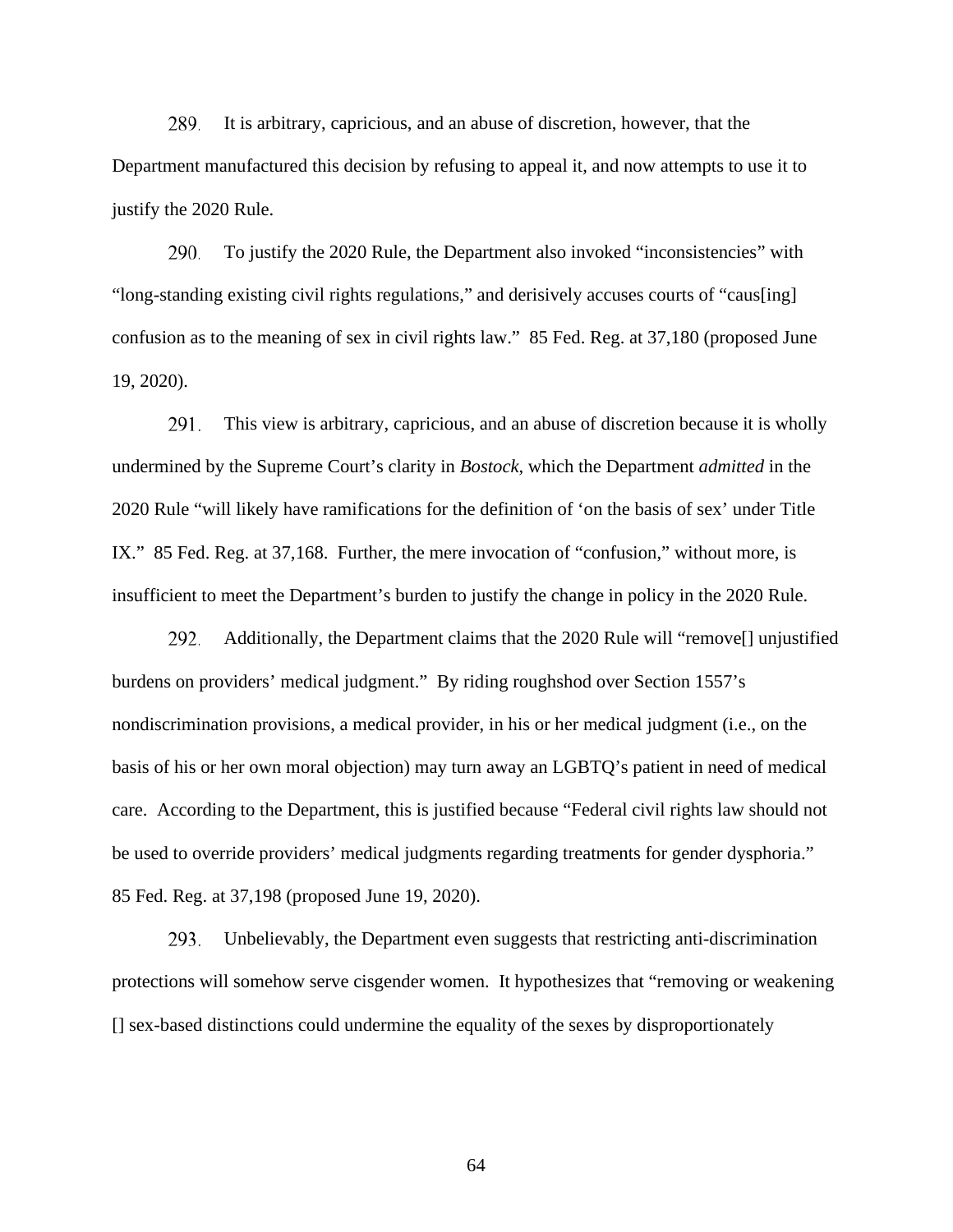harming women." 85 Fed. Reg. 37,184 (proposed June 19, 2020). That is nonsensical and the rational itself is a form of impermissible sex-stereotyping.

The 2020 Rule is finally arbitrary, capricious, and an abuse of discretion and not in accordance with the law because it exceeds the Department's rule-making authority. 294.

Congress limited the Department's rule-making authority by prohibiting the Secretary from promulgating "any regulation that," among other things, "creates any unreasonable barriers to the ability of individuals to obtain appropriate medical care . . . impedes timely access to health care services or . . . limits the availability of health care treatment for the full duration of a patient's medical needs. 42 U.S.C. § 18114. 295 .

For the reasons discussed, the 2020 Rule will impede Plaintiffs' and other LGBTQ individuals' ability to seek and access health care. It will also limit their ability to get health treatment that may be medically necessary since, under the Rule, providers could deny care *solely* on the basis of gender identity or sexual orientation. And, at an absolute minimum, it will cause LGBTQ individuals, including Plaintiffs, emotional distress that constitutes an "unreasonable barrier" to their ability to seek appropriate medical care. 296.

Defendants' violations cause ongoing and irreparable harm to Plaintiffs. 297.

#### **COUNT FOUR**

# **(Administrative Procedures Act, 5 U.S.C. § 706(2)(B)—Contrary to Constitutional Right: U.S. Constitution, Fifth Amendment, Equal Protection)**

Plaintiffs incorporate by reference the foregoing paragraphs. 298.

The 2020 Rule conflicts with the equal protection guarantee of the Fifth Amendment of the U.S. Constitution, in violation of 5 U.S.C. § 706(2)(B), for the following reasons. 299.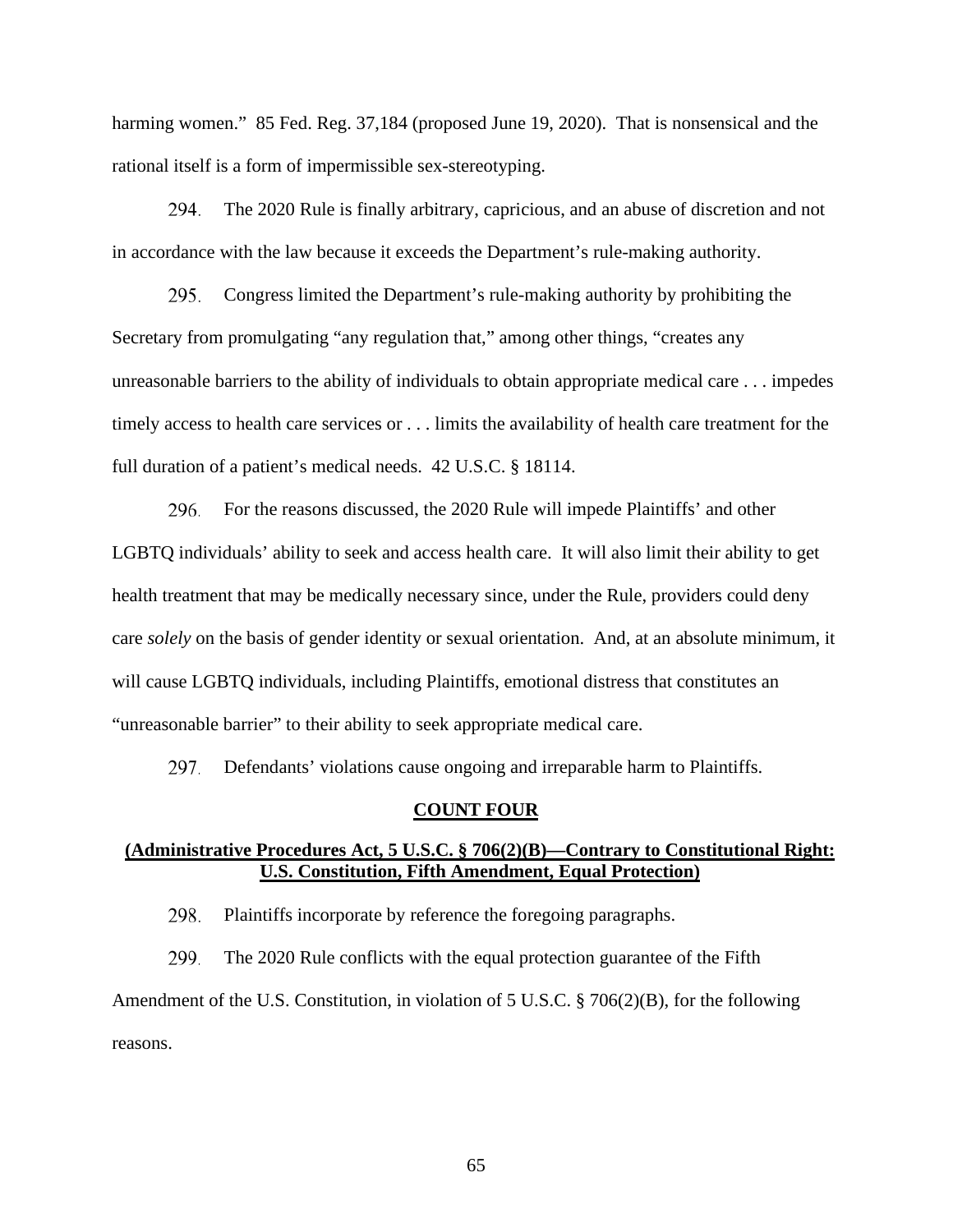The Fifth Amendment provides, in pertinent part, that "No person shall . . . be deprived of life, liberty, or property, without due process of law." U.S. CONST. amend. V. 300.

Section 706(2)(B) of the APA requires that a reviewing court "hold unlawful and set aside agency action" if that action is "found to be" "contrary to constitutional right, power, privilege, or immunity[.]" 301.

Discrimination based on a person's sex is presumptively unconstitutional and subject to strict scrutiny. *See, e.g., United States v. Virginia*, 518 U.S. 515 (1996). 302.

The Supreme Court has repeatedly made clear that the "Constitution grants" all persons, regardless of sexual orientation, "equal dignity in the eyes of the law." *Obergefell v. Hodges*, 135 S. Ct. 2584, 2608 (2015). *See, e.g.*, *United States v. Windsor*, 570 U.S. 744 (2013); *Lawrence v. Texas*, 539 U.S. 558 (2003); *Romer v. Evans*, 517 U.S. 620 (1996). 303.

Just last week, the Supreme Court unequivocally reiterated the enduring importance of treating LGBTQ persons equally and with dignity, confirming that discriminating against someone for their sexual orientation or gender identity is discriminating against them based on their sex. *See Bostock*, 2020 WL 3146686, at \*7; *see also Masterpiece Cakeshop, Ltd. v. Colorado Civil Rights Comm'n*, 138 S. Ct. 1719, 1727 (2018) ("Our society has come to the recognition that gay persons and gay couples cannot be treated as social outcasts or as inferior in dignity and worth. For that reason, the laws and the Constitution can, and in some instances must, protect them in the exercise of their civil rights. The exercise of their freedom on terms equal to others must be given great weight and respect by the courts."). 304.

As reaffirmed by courts in this Circuit too, the Constitution prohibits discrimination based upon sexual orientation. *See e.g.*, *Windsor v. United States*, 699 F.3d 169, 305.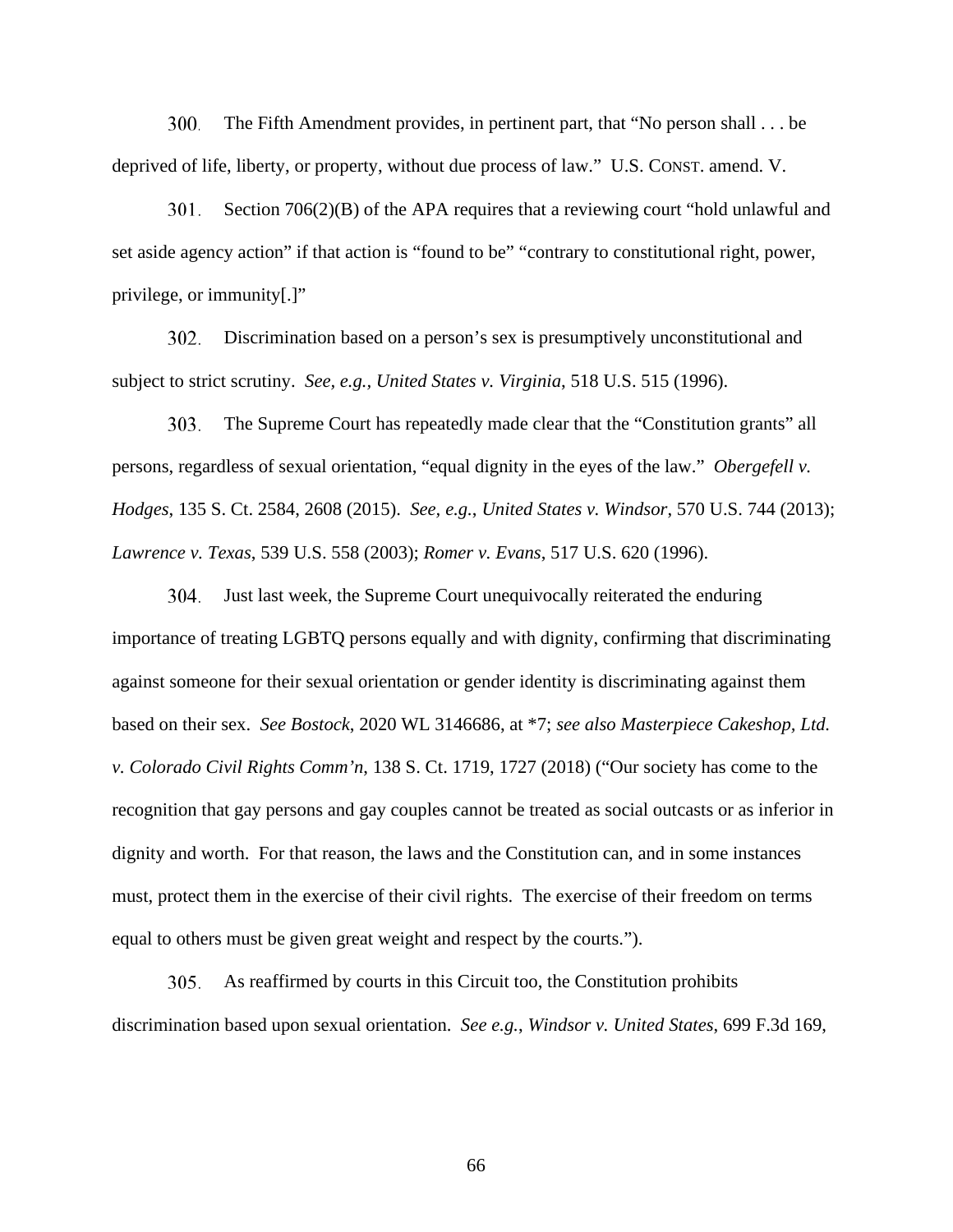185 (2d Cir. 2012) (gays and lesbians are a "quasi-suspect" class, and classifications based on sexual orientation are subject to "heightened scrutiny"), *aff'd*, 570 U.S. 744 (2013).

The 2020 Rule lacks even a rationale or legitimate justification—let alone a compelling one—as required by the Constitution. 306.

The 2020 Rule also lacks adequate tailoring under any standard of review. 307.

Instead, the 2020 Rule is rooted in animus, stigma, and inferiority. 308.

Hastily promulgating and finalizing the 2020 Rule amid a deadly pandemic, notwithstanding invitations to revisit or withdraw the 2020 Rule following the anticipated Supreme Court decision in *Bostock*, underscores the irrationality of Defendants' actions here. 309.

Moreover, because the 2020 Rule expressly excludes and treats Plaintiffs differently because of their sex, Defendants knowingly subject Plaintiffs to discrimination in health care—an impact that Defendants tacitly acknowledge but apathetically dismiss. *See, e.g.*, Nondiscrimination in Health and Health Education Programs or Activities, Delegation of Authority, 85 Fed. Reg. at 37,182 (proposed June 19, 2020) ("[T]o the extent that LGBT individuals suffer future harms, it cannot be attributed to the Department's finalizing this rule, as opposed to other causes."). 310.

Further, Defendants trivialize the well-documented and serious difficulties faced by transgender individuals in obtaining health care, which Defendants breezily cast aside. *See, e.g.*, Nondiscrimination in Health and Health Education Programs or Activities, Delegation of Authority, 85 Fed. Reg. at 37,191–92 (proposed June 19, 2020) ("Commenters' concern about denial of basic healthcare to transgender individuals appears to be based largely on unsubstantiated hypothetical scenarios."). 311.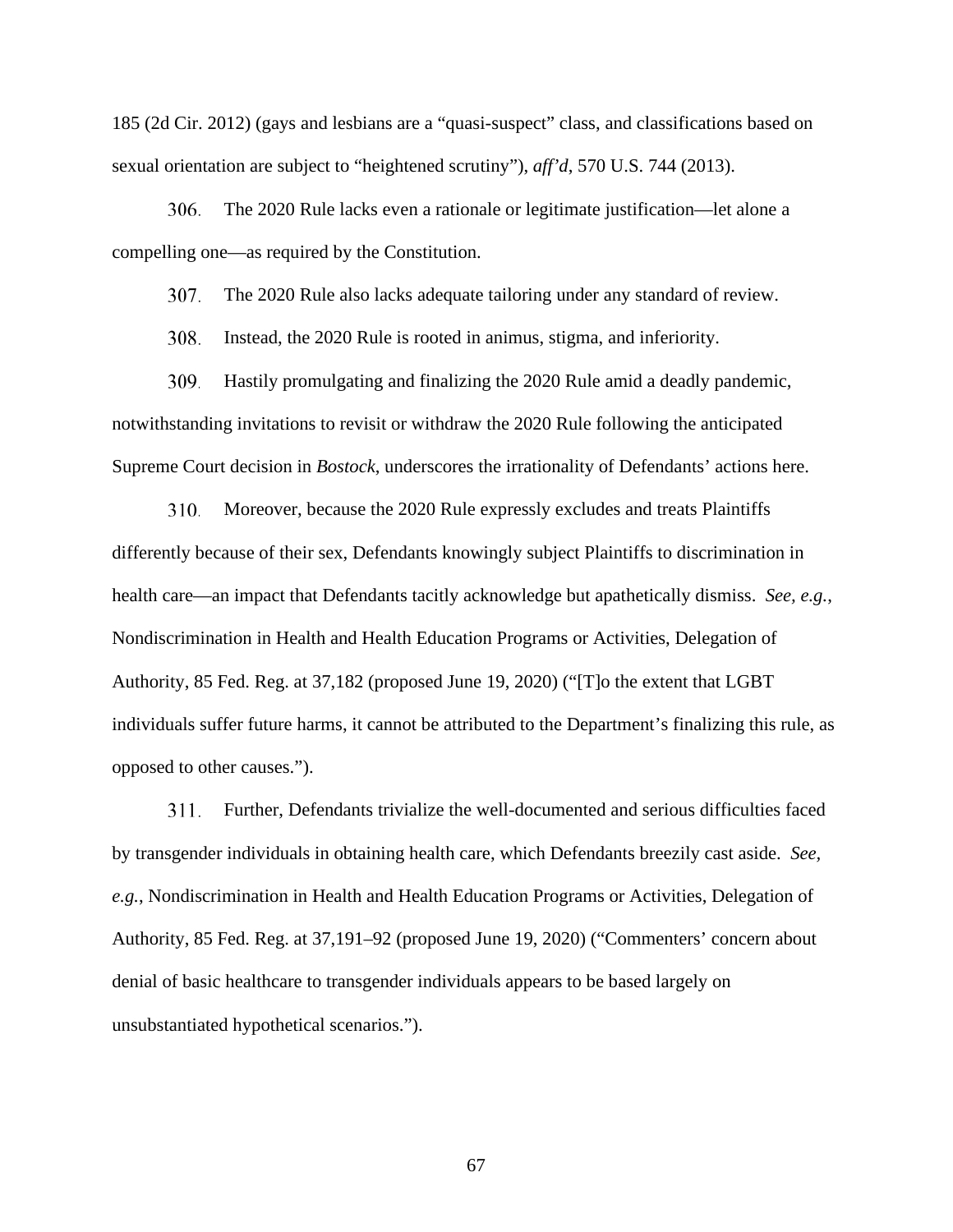Additionally, the Defendants embrace stereotypes about LGBTQ persons, including the stereotype that treating transgender women equally and recognizing them as women would somehow "disproportionately harm[] women." 85 Fed. Reg. at 37,184 (proposed June 19, 2020). 312.

In light of all the ways that the 2020 Rule openly fails to treat Plaintiffs with equal dignity in the eyes of the law, and instead only subordinates LGBTQ persons by removing existing nondiscrimination protections, Defendants have violated Plaintiffs' rights guaranteed by the Fifth Amendment and have stigmatized them as second-class citizens in violation of equal protection. 313 .

Defendants' violations cause ongoing and irreparable harm to Plaintiffs. 314.

#### **PRAYER FOR RELIEF**

WHEREFORE, Plaintiffs respectfully request that this Court grant the following relief:

- a) Issue preliminary and permanent injunctive relief restraining Defendants and all of their officers, employees, and agents, and anyone acting in concert with them from implementing, enforcing, threatening to enforce, or otherwise applying the provisions of the 2020 Rule;
- b) Declare that the 2020 Rule is arbitrary, capricious, an abuse of discretion, and otherwise not in accordance with law within the meaning of  $5 \text{ U.S.C.} \$   $706(2)(\text{A})$ ;
- c) Declare that the 2020 Rule is in excess of the Department's statutory jurisdiction, authority, or limitations, or short of statutory right within the meaning of 5 U.S.C. § 706(2)(C);
- d) Find that the 2020 Rule's interpretation of "sex" as excluding protections on the basis of "gender identity" and "sexual orientation" is unlawful within the meaning of 5 U.S.C. § 706(2);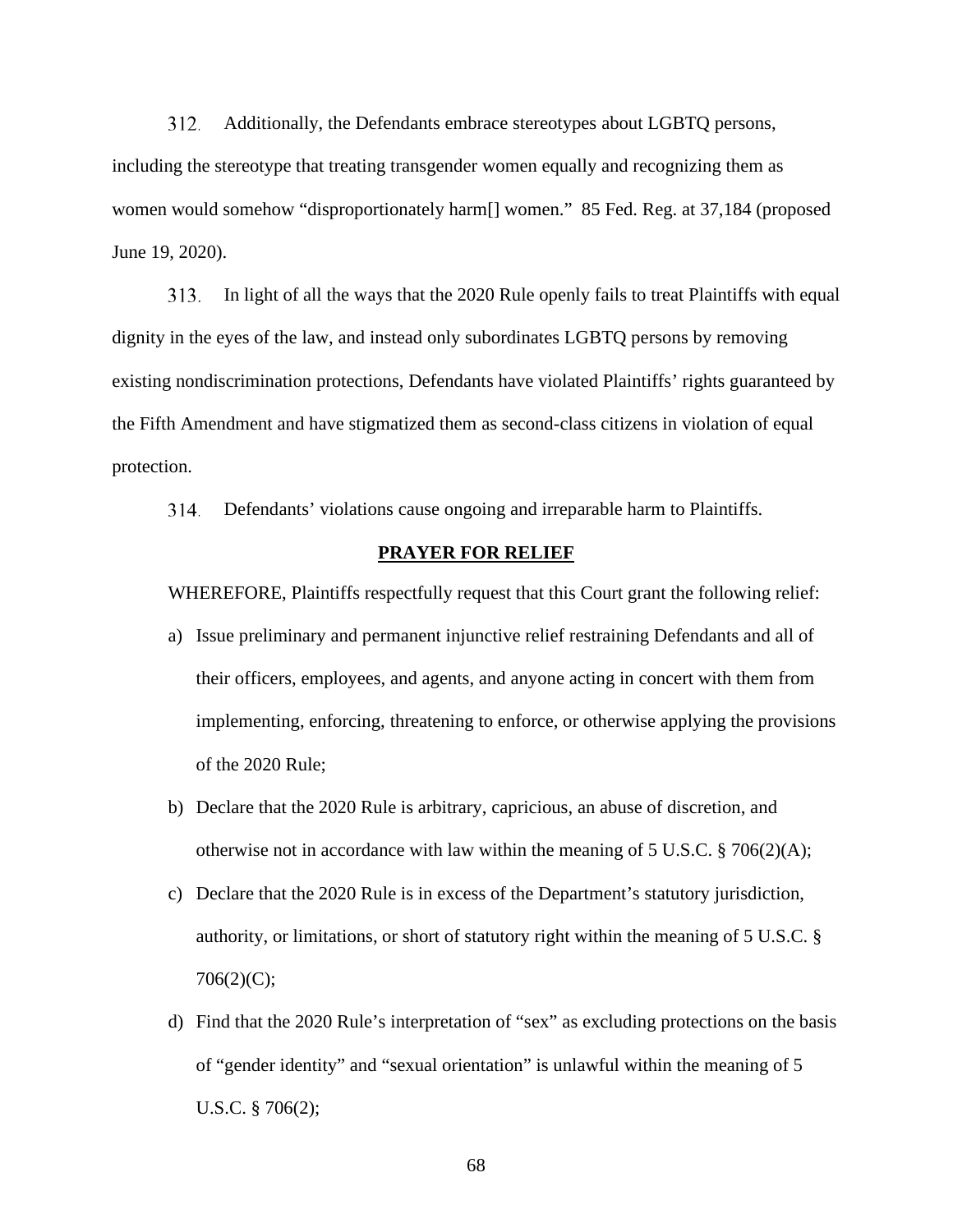- e) Declare that the 2020 Rule is contrary to the U.S. Constitution's Fifth Amendment guarantee of equal protection under the law within the meaning of 5 U.S.C. § 706(2)(B);
- f) Declare that the 2020 Rule is unconstitutional;
- g) Vacate and set aside the 2020 Rule;
- h) Stay the effective date of the 2020 Rule pursuant to 5 U.S.C. § 705;
- i) Award Plaintiffs their costs and expenses, including reasonable attorney's fees, and any interest allowable by law under 28 U.S.C. § 2412; and
- j) Grant such other relief as the Court deems just and proper.